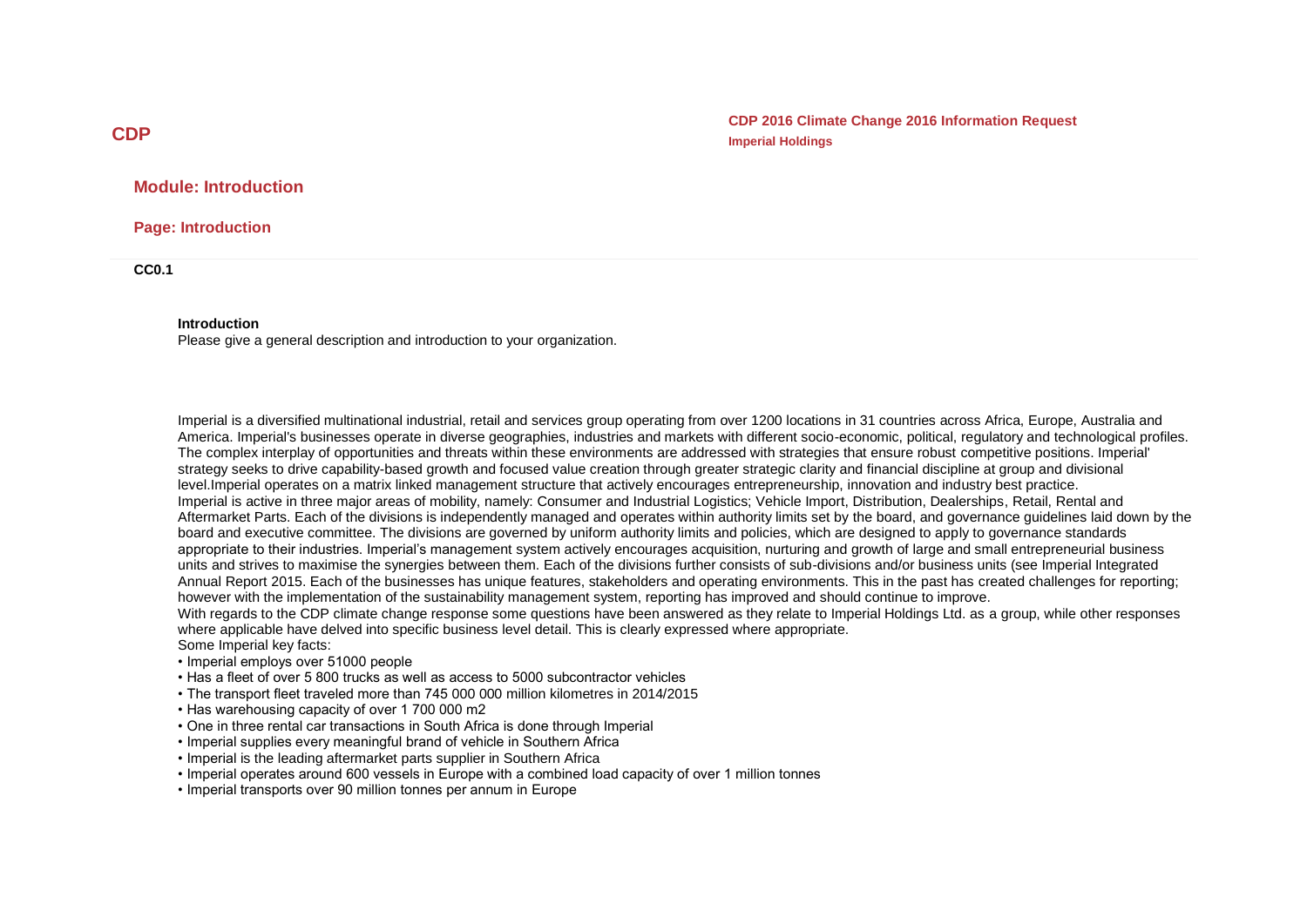• Has been listed on the Johannesburg Stock Exchange (JSE) since 1987

### **CC0.2**

#### **Reporting Year**

Please state the start and end date of the year for which you are reporting data.

The current reporting year is the latest/most recent 12-month period for which data is reported. Enter the dates of this year first.

We request data for more than one reporting period for some emission accounting questions. Please provide data for the three years prior to the current reporting year if you have not provided this information before, or if this is the first time you have answered a CDP information request. (This does not apply if you have been offered and selected the option of answering the shorter questionnaire). If you are going to provide additional years of data, please give the dates of those reporting periods here. Work backwards from the most recent reporting year.

Please enter dates in following format: day(DD)/month(MM)/year(YYYY) (i.e. 31/01/2001).



#### **CC0.3**

#### **Country list configuration**

Please select the countries for which you will be supplying data. If you are responding to the Electric Utilities module, this selection will be carried forward to assist you in completing your response.

| <b>Select country</b> |  |
|-----------------------|--|
| Australia             |  |
| Austria               |  |
| Belgium               |  |
|                       |  |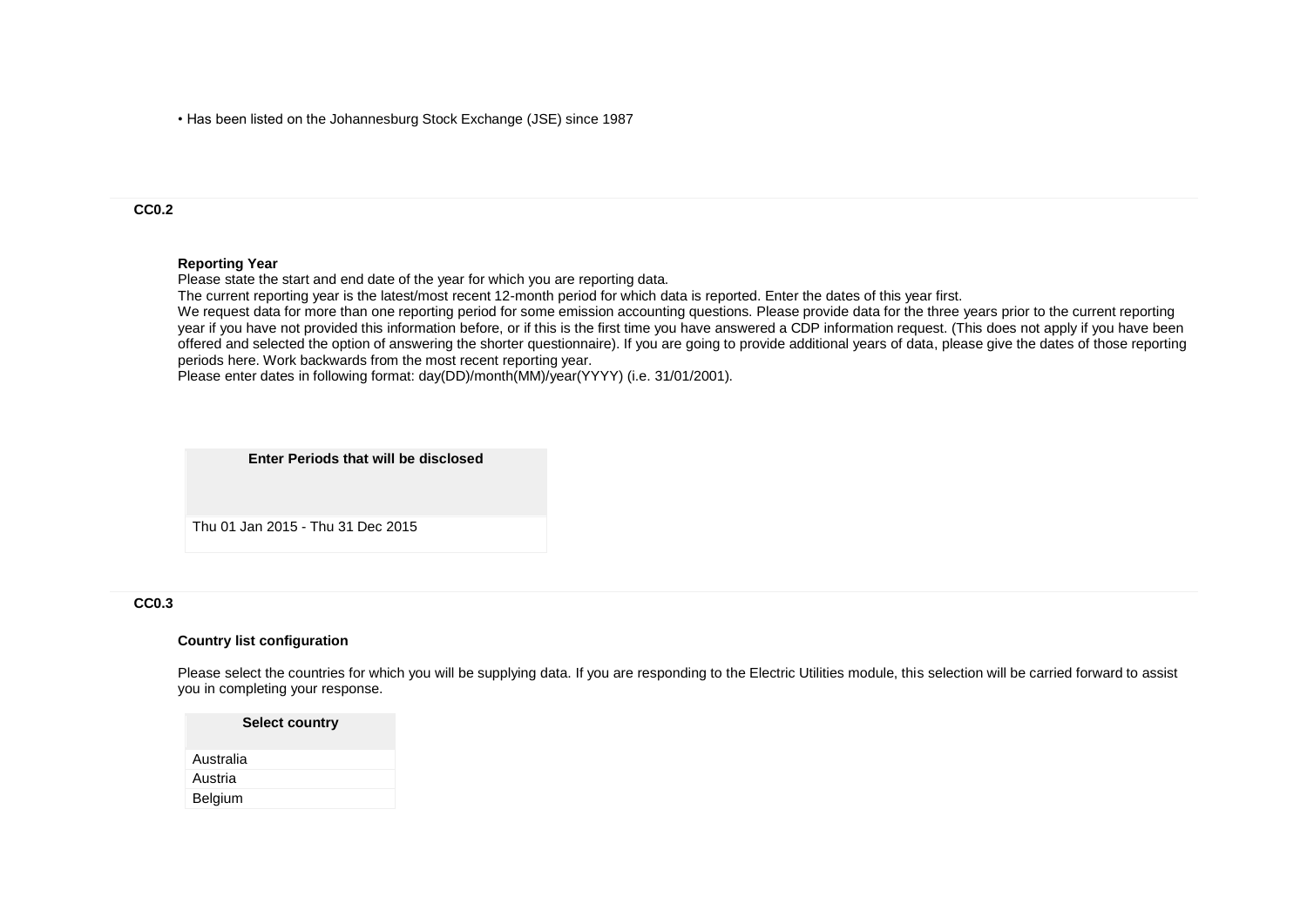| <b>Select country</b>    |
|--------------------------|
| Botswana                 |
| France                   |
| Germany                  |
| Hungary                  |
| Lesotho                  |
| Luxembourg               |
| Malawi                   |
| Mozambique               |
| Namibia                  |
| Netherlands              |
| Poland                   |
| South Africa             |
| Swaziland                |
| Sweden                   |
| United Kingdom           |
| Zambia                   |
| United States of America |
| Nigeria                  |
| Paraguay                 |
| Ghana                    |
| Kenya                    |

# **CC0.4**

# **Currency selection**

Please select the currency in which you would like to submit your response. All financial information contained in the response should be in this currency.

ZAR (R)

**CC0.6**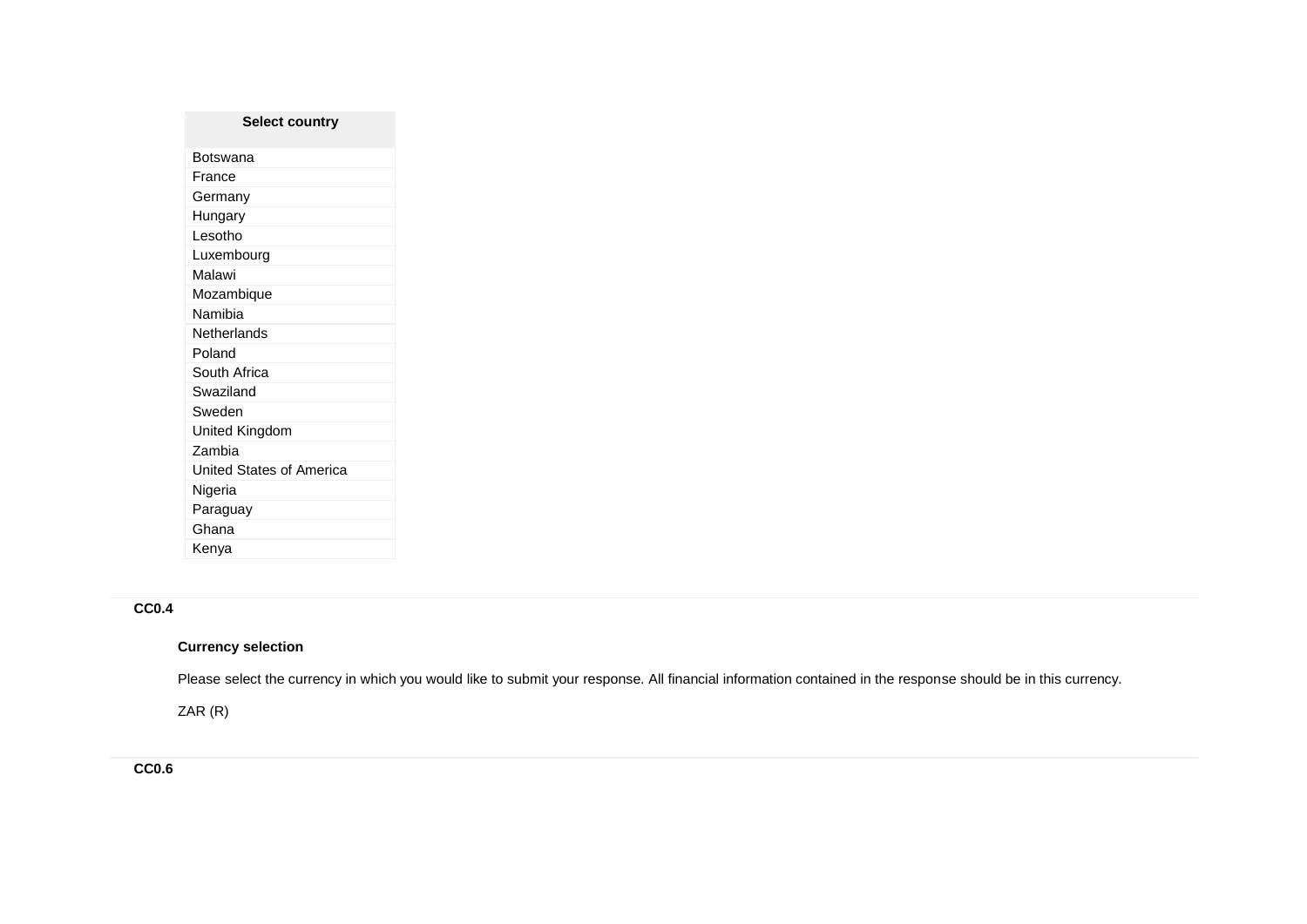#### **Modules**

As part of the request for information on behalf of investors, electric utilities, companies with electric utility activities or assets, companies in the automobile or auto component manufacture sub-industries, companies in the oil and gas sub-industries, companies in the information technology and telecommunications sectors and companies in the food, beverage and tobacco industry group should complete supplementary questions in addition to the main questionnaire. If you are in these sector groupings (according to the Global Industry Classification Standard (GICS)), the corresponding sector modules will not appear below but will automatically appear in the navigation bar when you save this page. If you want to query your classification, please email respond@cdp.net. If you have not been presented with a sector module that you consider would be appropriate for your company to answer, please select the module below. If you wish to view the questions first, please see https://www.cdp.net/en-US/Programmes/Pages/More-questionnaires.aspx.

#### **Further Information**

### **Module: Management**

### **Page: CC1. Governance**

**CC1.1**

#### **Where is the highest level of direct responsibility for climate change within your organization?**

Board or individual/sub-set of the Board or other committee appointed by the Board

### **CC1.1a**

#### **Please identify the position of the individual or name of the committee with this responsibility**

The Group Social, Ethics and Sustainability Committee is the highest level of direct responsibility for climate change within the Group. The committee is comprised of a non-executive independent chairman, Group Head of Sustainability, Board Chairman and Deputy Chairman, Group CEO, Chief Financial Officer, and Chief Executives across all divisions, and a number of executive and non-executive board members, including Group Executives: Risk and Talent Management. The Group Social, Ethics and Sustainability Committee meets quarterly to review and monitor all sustainability risks including those relating to climate change. All material information is elevated to the Group Risk Management Committee and the Board. The role of the committee is to perform statutory duties as contemplated in the Companies Act, No 71 of 2008. In addition and complementary to its statutory duties in terms of the Act the committee assists the company to discharge its social, ethics and sustainability responsibility with regard to the implementation of practices that are consistent with good corporate citizenship with particular focus on the following:

• The King III Code of Corporate Governance;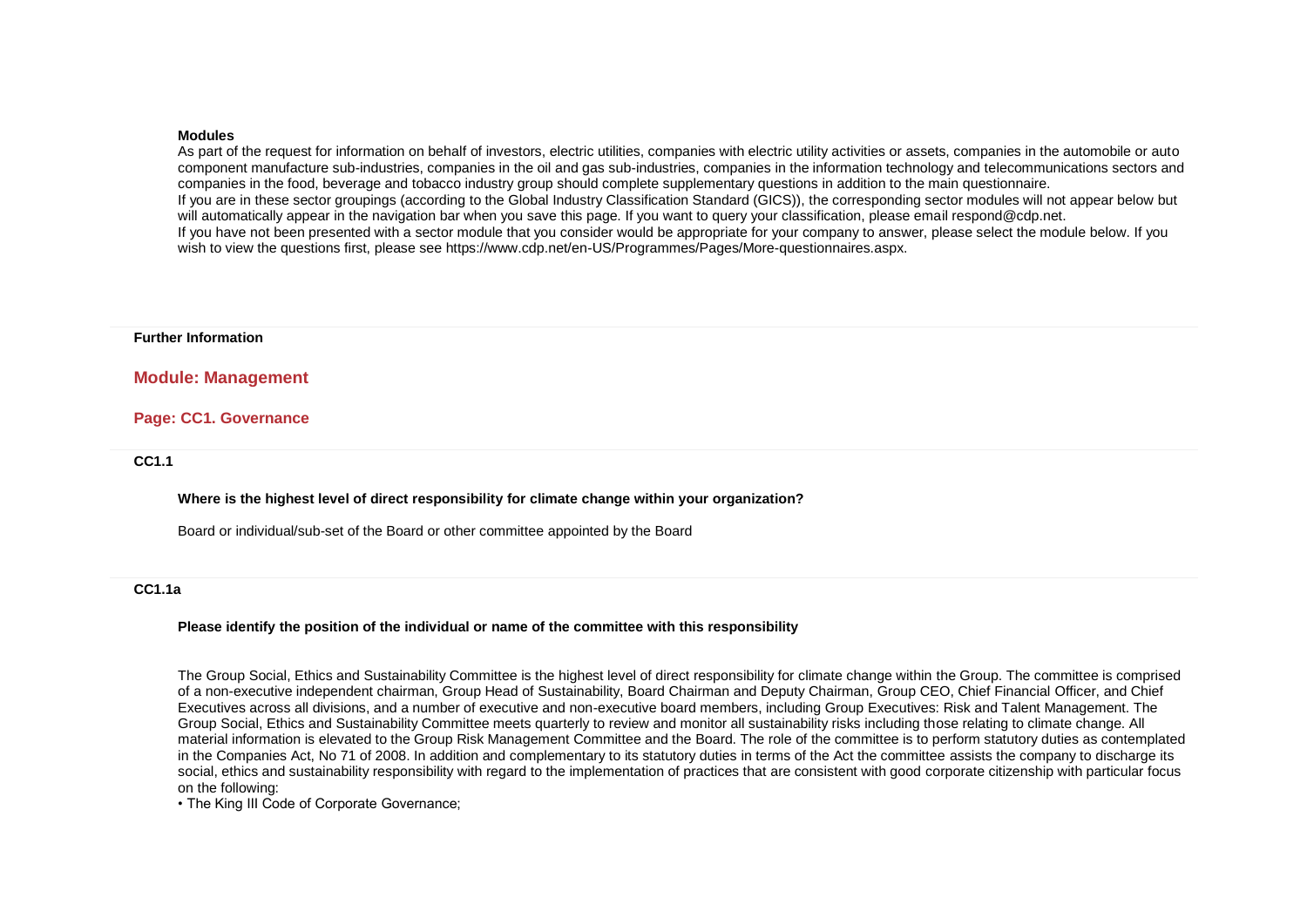• Imperial's sustainability commitments;

• Broad-based Black Economic Empowerment (B-BBEE) requirements as described in the Department of Trade and Industry;

• Combined Generic Scorecard (excluding ownership targets) and associated Codes of Good Practice;

• Imperial's transformation commitments as described in the group transformation strategy document and division specific B-BBEE plans;

• Environmental commitments as described in Imperial's Environmental policy framework;

\* Compliance with the regulations of the Waste Act of the Department of Environmental Affairs;

• Corporate Social Investment (CSI) commitments as described in Imperial's CSI policy;

• Imperial's Code of Ethics and Corporate Values Transformation remains a key area, however, and the committee will continue to guide and assist Imperial in its quest to reflect the South African social fabric while positioning the organisation positively relative to the economy.

#### **CC1.2**

**Do you provide incentives for the management of climate change issues, including the attainment of targets?**

Yes

### **CC1.2a**

**Please provide further details on the incentives provided for the management of climate change issues**

| Who is entitled to benefit from<br>these incentives? | The type of<br>incentives | Incentivized<br>performance<br>indicator                                                                                             | <b>Comment</b>                                                                                                                                                                                                     |
|------------------------------------------------------|---------------------------|--------------------------------------------------------------------------------------------------------------------------------------|--------------------------------------------------------------------------------------------------------------------------------------------------------------------------------------------------------------------|
| Business unit managers                               | Monetary reward           | Emissions reduction<br>project<br>Energy reduction<br>project<br>Energy reduction<br>target<br>Behaviour change<br>related indicator | Number of litres saved per km on fuel usage. Reduction in kWh on energy<br>efficiency projects. Number of employees sent on driver training to improve on<br>fuel efficiency. Procurement of fuel efficient fleet. |
| Environment/Sustainability<br>managers               | Monetary reward           | Emissions reduction<br>project                                                                                                       | Implementation, completion and effectiveness of initiatives and reporting. Driving<br>and monitoring energy reduction initiatives.                                                                                 |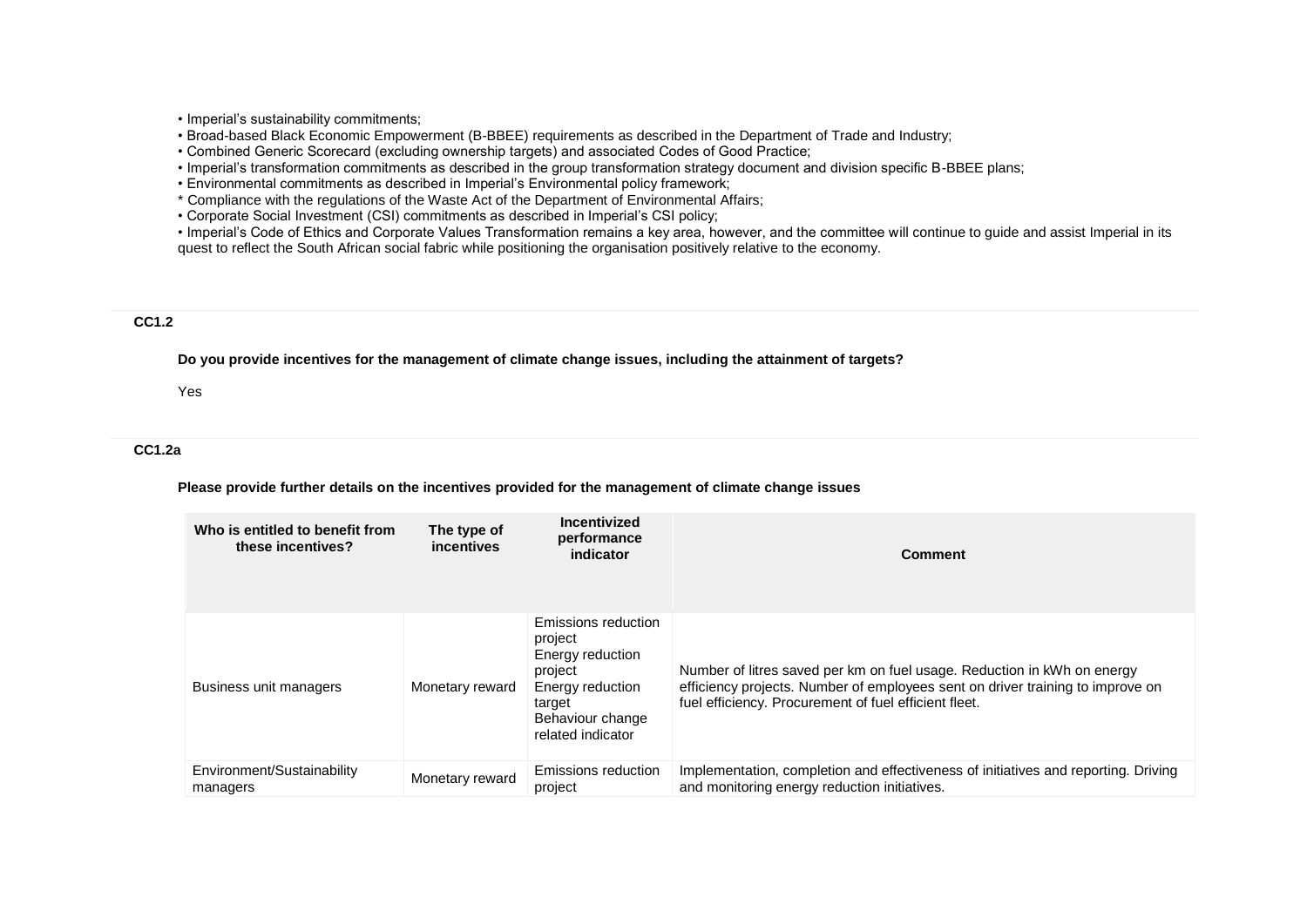| Who is entitled to benefit from<br>these incentives? | The type of<br><b>incentives</b> | Incentivized<br>performance<br>indicator                                                                                                                         | <b>Comment</b>                                                                                                                                                |
|------------------------------------------------------|----------------------------------|------------------------------------------------------------------------------------------------------------------------------------------------------------------|---------------------------------------------------------------------------------------------------------------------------------------------------------------|
|                                                      |                                  | Energy reduction<br>project<br>Energy reduction<br>target<br>Behaviour change<br>related indicator                                                               |                                                                                                                                                               |
| <b>Other: Equipment Operators</b>                    | Monetary reward                  | Emissions reduction<br>project<br>Energy reduction<br>project<br>Energy reduction<br>target<br>Behaviour change<br>related indicator                             | Number of litres saved per km on fuel usage. Efficient driving behaviour rewarded<br>by utilising satellite tracking to monitor driver behaviour and patterns |
| All employees                                        | Recognition<br>(non-monetary)    | Emissions reduction<br>project<br>Energy reduction<br>project<br>Energy reduction<br>target<br><b>Efficiency target</b><br>Behaviour change<br>related indicator | Employees are rewarded for their contributions towards emissions and energy<br>reduction projects and initiatives against internally set targets.             |

## **Further Information**

# **Page: CC2. Strategy**

**CC2.1**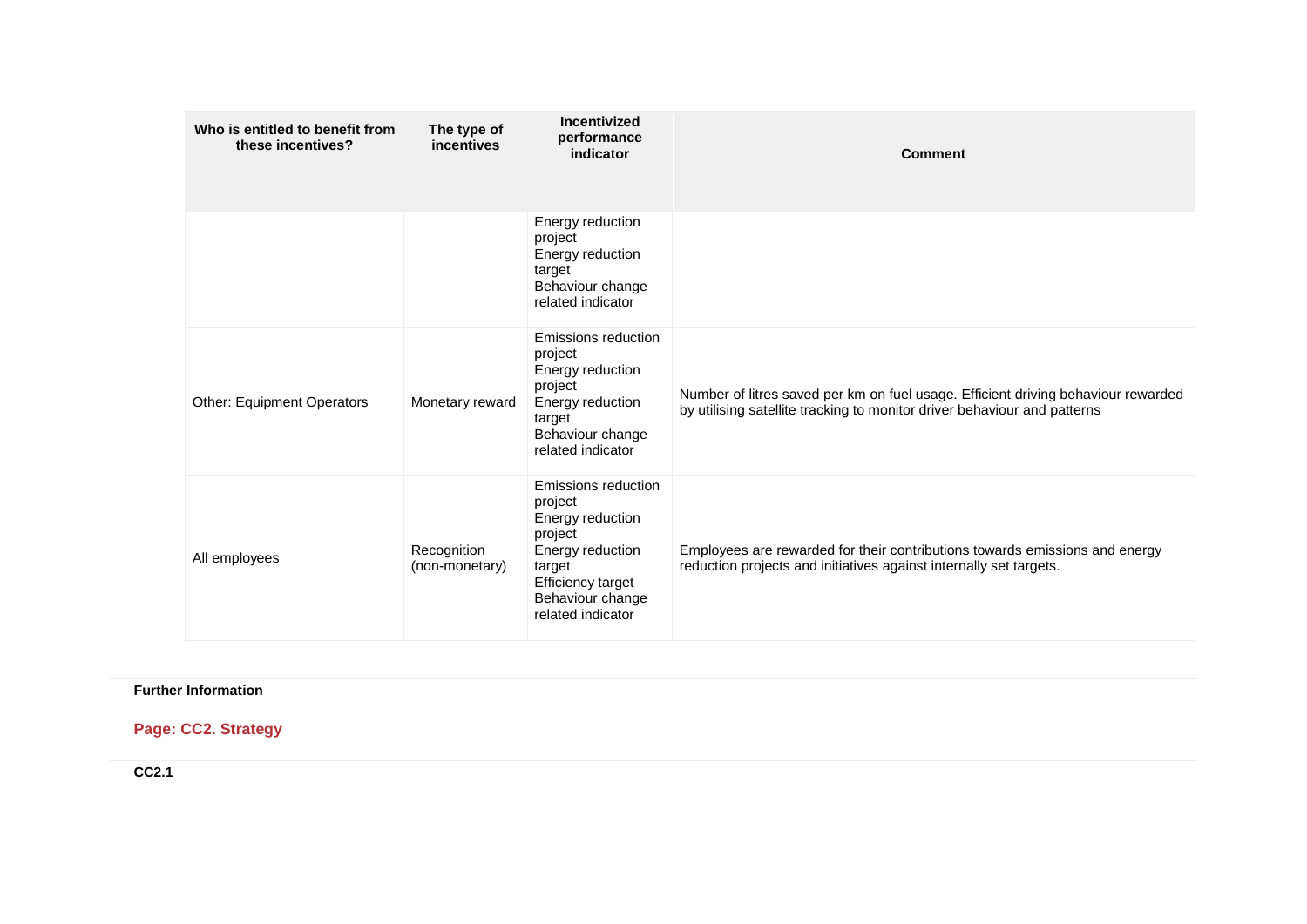**Please select the option that best describes your risk management procedures with regard to climate change risks and opportunities**

Integrated into multi-disciplinary company wide risk management processes

#### **CC2.1a**

**Please provide further details on your risk management procedures with regard to climate change risks and opportunities**

| <b>Frequency of</b><br>monitoring    | To whom are results<br>reported?                                                       | Geographical areas<br>considered                                        | How far into<br>the future are<br>risks<br>considered? | <b>Comment</b>                                                                                                                                                                                                                                                                                                                                                      |
|--------------------------------------|----------------------------------------------------------------------------------------|-------------------------------------------------------------------------|--------------------------------------------------------|---------------------------------------------------------------------------------------------------------------------------------------------------------------------------------------------------------------------------------------------------------------------------------------------------------------------------------------------------------------------|
| Six-monthly or<br>more<br>frequently | Board or individual/sub-<br>set of the Board or<br>committee appointed by<br>the Board | Africa Europe United<br>States of America<br>Australia South<br>America | 1 to 3 years                                           | The length of time for which risks are considered varies per risk and is<br>informed by a number of factors, such as geographical location,<br>applicable legislation, and nature of an acquisition. The length of time<br>that Imperial Holdings' brand and reputation could be impacted<br>significantly informs the length of time a certain risk is considered. |

#### **CC2.1b**

### **Please describe how your risk and opportunity identification processes are applied at both company and asset level**

Imperial Holdings is managed on a matrix linked management system that encourages entrepreneurship and independent management. Risks and opportunities are therefore spread across the various divisions, which in themselves are diverse and thus exposed to different risks and opportunities. The risk and opportunity identification process is an internal process linked to Imperial Holdings' and aligned divisional strategy. Current and potential future risks and opportunities are informed by numerous factors including geographic location, economic situations, legislation, and nature and maturity of a business.

A Risk Officer is appointed to each Imperial Holdings division, and is responsible for compiling divisional risk registers informed by the business units within that division. These risks are primarily operational risks. The risk registers are formally reported to and reviewed by the divisional finance and risk committee on a quarterly basis. The divisional finance and risk committee comprises of an independent non-executive chairman, division CEO, divisional Finance Director,Group Executive: Risk, internal and external audit. Ultimate responsibility for the divisional risk identification process lies with the divisional CEOs and Group Executive. The divisional risks are then elevated to the Group Risk Committee, a sub-committee of the Group Board, and annually aligned to the strategy. Company level risks, such as brand and reputational risks, are addressed at this level.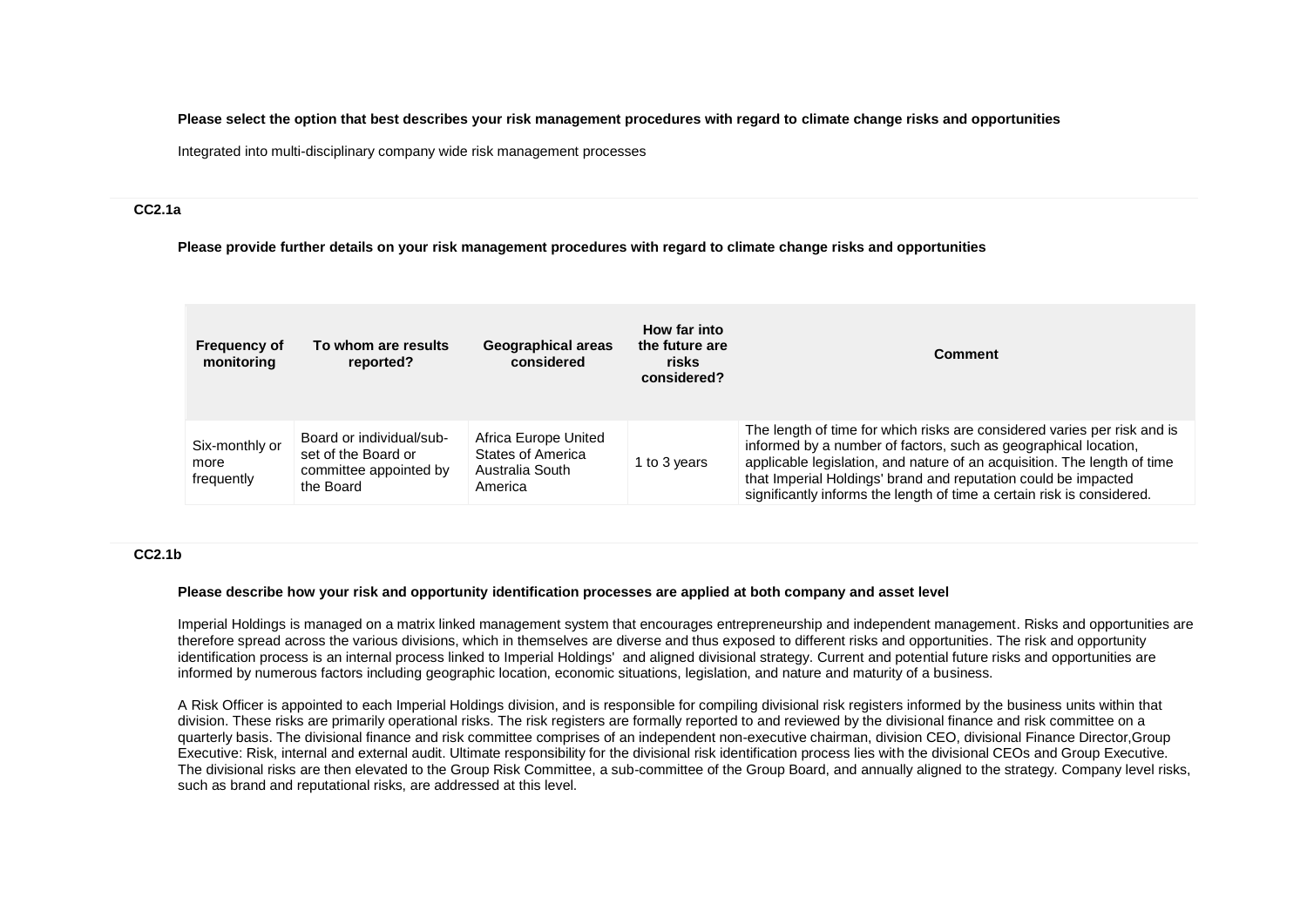Risks are also identified at the strategic level and communicated and discussed with divisions to ensure alignment.

#### **CC2.1c**

#### **How do you prioritize the risks and opportunities identified?**

Imperial Holdings' prioritizes risks based on an internal rating scale which takes into consideration the impact and likelihood of the risks. Additionally risks are prioritized based on available resources. Strategic Risks, representing the inherent business risks, have been identified. These risks are not ranked, but not necessarily quantified due to the strategic nature and are consistently monitored in terms of movements in residual company risk exposure and have developed mitigating strategies. Climate Change, specifically the legislative environment and impact on operations, has been identified as a strategic risk.

### **CC2.1d**

**Please explain why you do not have a process in place for assessing and managing risks and opportunities from climate change, and whether you plan to introduce such a process in future**

| Do you plan to introduce a process?<br>Main reason for not having a process<br>Comment |
|----------------------------------------------------------------------------------------|
|----------------------------------------------------------------------------------------|

## **CC2.2**

### **Is climate change integrated into your business strategy?**

Yes

## **CC2.2a**

**Please describe the process of how climate change is integrated into your business strategy and any outcomes of this process**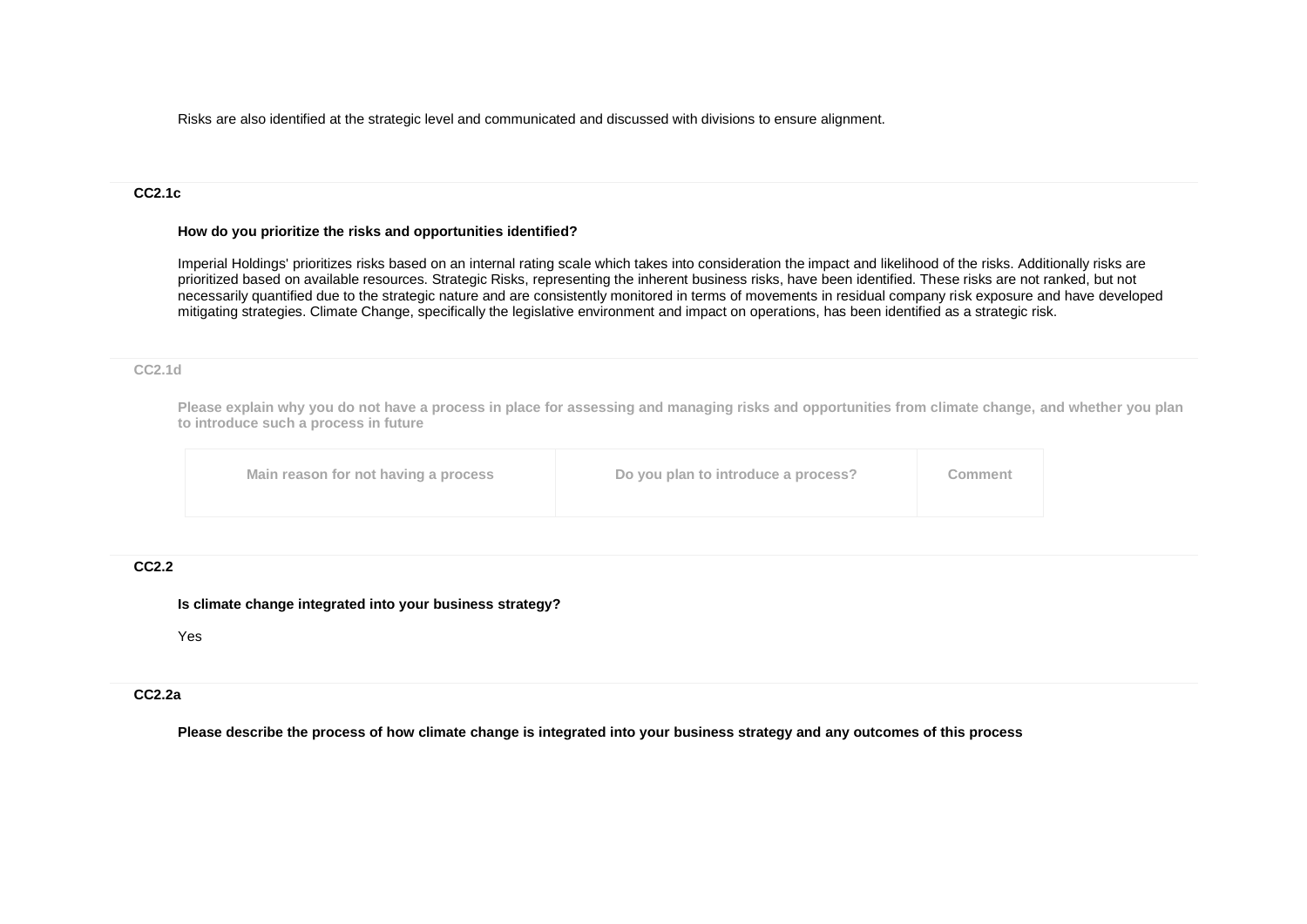Imperial is active in three major areas of mobility, namely: Consumer and Industrial Logistics; Vehicle Import, Distribution, Dealerships, Retail, Rental and Aftermarket Parts.Imperial Holdings comprises many entrepreneurial units across its three major areas of mobility. Imperial Holdings' strategy is to build a sustainable and logically structured organisation on the platforms of the three major areas of mobility.

Company and divisional risks are reviewed quarterly, and annually aligned to Imperial Holdings' strategy. In the case of identified sustainability risks, these are also aligned to the sustainability strategy. The strategy in turn determines our sustainability initiatives while our values guide the approach. As a multinational group operating in 31 countries, each Imperial division faces different risks and opportunities, and thus has different priorities and perspectives. Equally, stakeholders in the different markets and countries in which we operate also have varying expectations and needs. Developing a group strategy from this diverse base requires close consultation to meet divisional objectives while fulfilling group targets.

Imperial Holdings has a dedicated Group Head of Sustainability, the communication channel for Imperial Holdings' divisions. The Group Head of Sustainability sits on the Social, Ethics and Sustainability Committee, meeting quarterly. Information specifically regarding sustainability that is identified to have the potential to influence strategic decision making is elevated to the Executive Committee, which meets every quarter.

Climate change, specifically the legislative environment and the impact on operations, has been identified as a strategic risk for Imperial Holdings and has influenced both short-term and long-term strategy. Loss monitoring clearly demonstrates the need for both short-term and long-term climate change interventions. Examples of recent loss monitoring results related to climate change include: an increase in flooding in Europe and Asia impacting the logistics division, specifically the barges; a significant change in seasonal weather patterns in Europe negatively affecting the Agri-business; increased detrimental traffic patterns, increased vehicle damage and vehicle accidents due to adverse weather conditions in South Africa have resulted in losses for the Logistics division.

Imperial Holdings' short/medium-term strategy (5 to 7 years) from 2010, relating to climate change has been to:

1. Develop a group-wide sustainability strategy that can be integrated into the three strategic pillars - Consumer and Industrial Logistics; Vehicle import, distribution, dealerships, retail, rental and aftermarket parts and Vehicle-related financial services.

- 2. Implement a Sustainability Management System;
- 3. Quantify Imperial Holdings' carbon footprint;
- 4. Set carbon emission benchmarks for each division;
- 5. Set carbon emission reduction targets for each division;
- 6. Develop an appropriate framework for assuring and reporting sustainability performance each year to the same high standards of the financial reporting;
- 7. Reduce Imperial Holdings' carbon emission intensity targets;

The long-term strategy (ten years) from 2010, relating to climate change is to:

- 8. Be the leader in carbon emission reduction technologies and processes for Imperial Holdings' operations;
- 9. Be known as the environmentally responsible option with regards to Imperial Holdings' services and products;

10. Reduce Imperial Holdings' absolute carbon emissions.

Due to changes in legislation, changes in consumer behaviour, changes in customer expectations and demands and reputational importance, the above approach to sustainability and climate change strategy will give Imperial Holdings a competitive advantage.

A substantial business decision relating to sustainability and climate change was to appoint a Group Head of Sustainability at Imperial Holdings group level, as well as Sustainability Executives in each of the respective Logistics divisions, as well as implement the sustainability management system at considerable cost. This allows for focus on carbon emissions reporting (for example CDP) as well as improved communication of climate change issues and initiatives between divisions globally.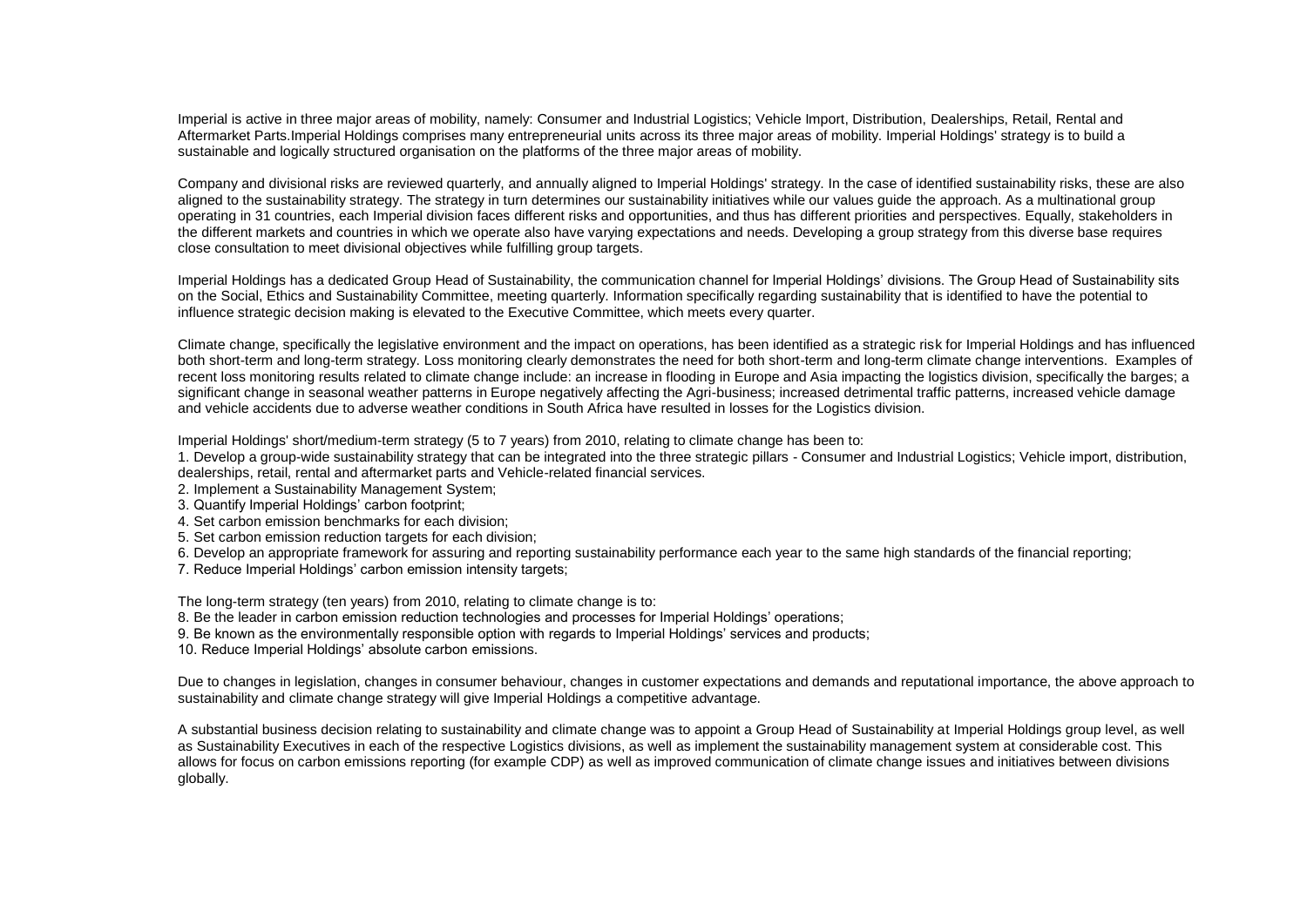### **CC2.2b**

**Please explain why climate change is not integrated into your business strategy**

## **CC2.2c**

## **Does your company use an internal price of carbon?**

No, but we anticipate doing so in the next 2 years

**CC2.2d**

**Please provide details and examples of how your company uses an internal price of carbon**

## **CC2.3**

**Do you engage in activities that could either directly or indirectly influence public policy on climate change through any of the following? (tick all that apply)**

Direct engagement with policy makers Trade associations

## **CC2.3a**

**On what issues have you been engaging directly with policy makers?**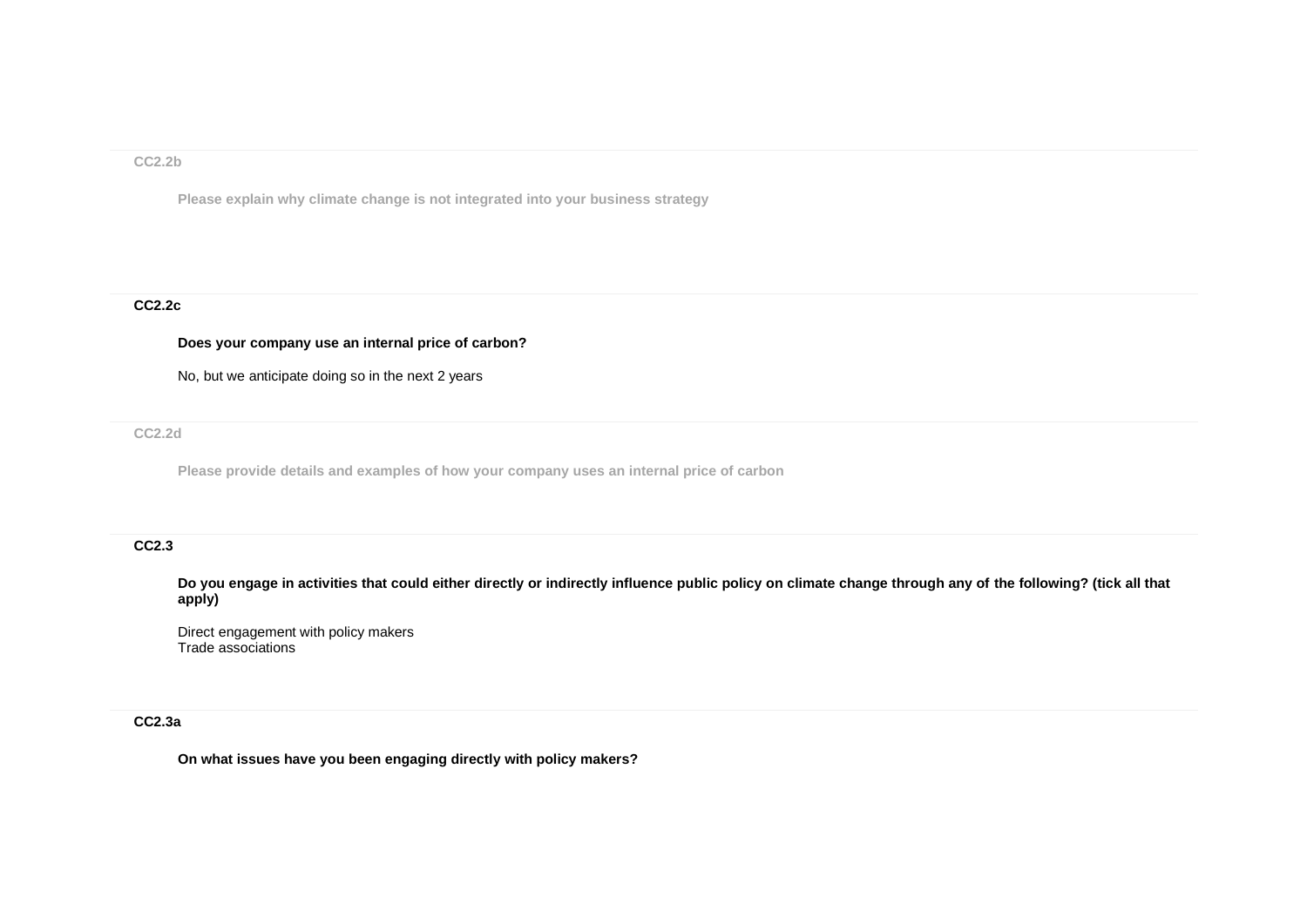| <b>Focus of</b><br>legislation | Corporate<br><b>Position</b>        | Details of engagement                                                                                                                                                                                                                                                                                                                                                                                                                                                                                                                                                                                                                                                                                                                                                                                                                                                                                                                                                                                                                                                                                                       | <b>Proposed legislative solution</b>                                                                                                                                                                                                                                                                                                                                                                                                                                                                                                                                                                      |
|--------------------------------|-------------------------------------|-----------------------------------------------------------------------------------------------------------------------------------------------------------------------------------------------------------------------------------------------------------------------------------------------------------------------------------------------------------------------------------------------------------------------------------------------------------------------------------------------------------------------------------------------------------------------------------------------------------------------------------------------------------------------------------------------------------------------------------------------------------------------------------------------------------------------------------------------------------------------------------------------------------------------------------------------------------------------------------------------------------------------------------------------------------------------------------------------------------------------------|-----------------------------------------------------------------------------------------------------------------------------------------------------------------------------------------------------------------------------------------------------------------------------------------------------------------------------------------------------------------------------------------------------------------------------------------------------------------------------------------------------------------------------------------------------------------------------------------------------------|
| Carbon tax                     | Support with<br>major<br>exceptions | Imperial Holdings and Imperial Logistics submitted individual legal<br>responses on the South African proposed carbon tax directly to<br>Government National Treasury. These are follow up submissions<br>from the 2011 responses given. More recently Imperial Holdings<br>also submitted its response to the Davis Tax commission, a body<br>set up by National Treasury to look at all taxes. During November<br>2015, the long awaited second Draft Carbon Tax Bill for public<br>comment was issued. The publication of the Draft Carbon Tax Bill<br>provided an opportunity for further comments on the design and<br>technical details of the carbon tax policy and administration.<br>However, it should be noted that the final tax rate, exemptions,<br>and the actual date of implementation will be determined by the<br>Minister of Finance through the annual Budget process, planned<br>implementation date was meant to be 1 January 2016. The<br>carbon tax will be implemented together with complementary<br>measures like a reduction in the electricity levy and other<br>measures to recycle revenue. | We support the carbon tax, however with the following major<br>exceptions: - The carbon tax as well as the CO2 emissions<br>levy on new vehicles (already in place) will result in the<br>duplication of taxes. - There is a concern that the carbon tax<br>will not be ring-fenced and will not be used to mitigate the<br>effects of climate change. - The implications for the transport<br>sector and it's consequent implications for inflation and<br>economic development must be carefully considered. - The<br>carbon tax in conjunction with fuel levies and e-tolling should be<br>considered. |

# **CC2.3b**

**Are you on the Board of any trade associations or provide funding beyond membership?**

Yes

## **CC2.3c**

**Please enter the details of those trade associations that are likely to take a position on climate change legislation**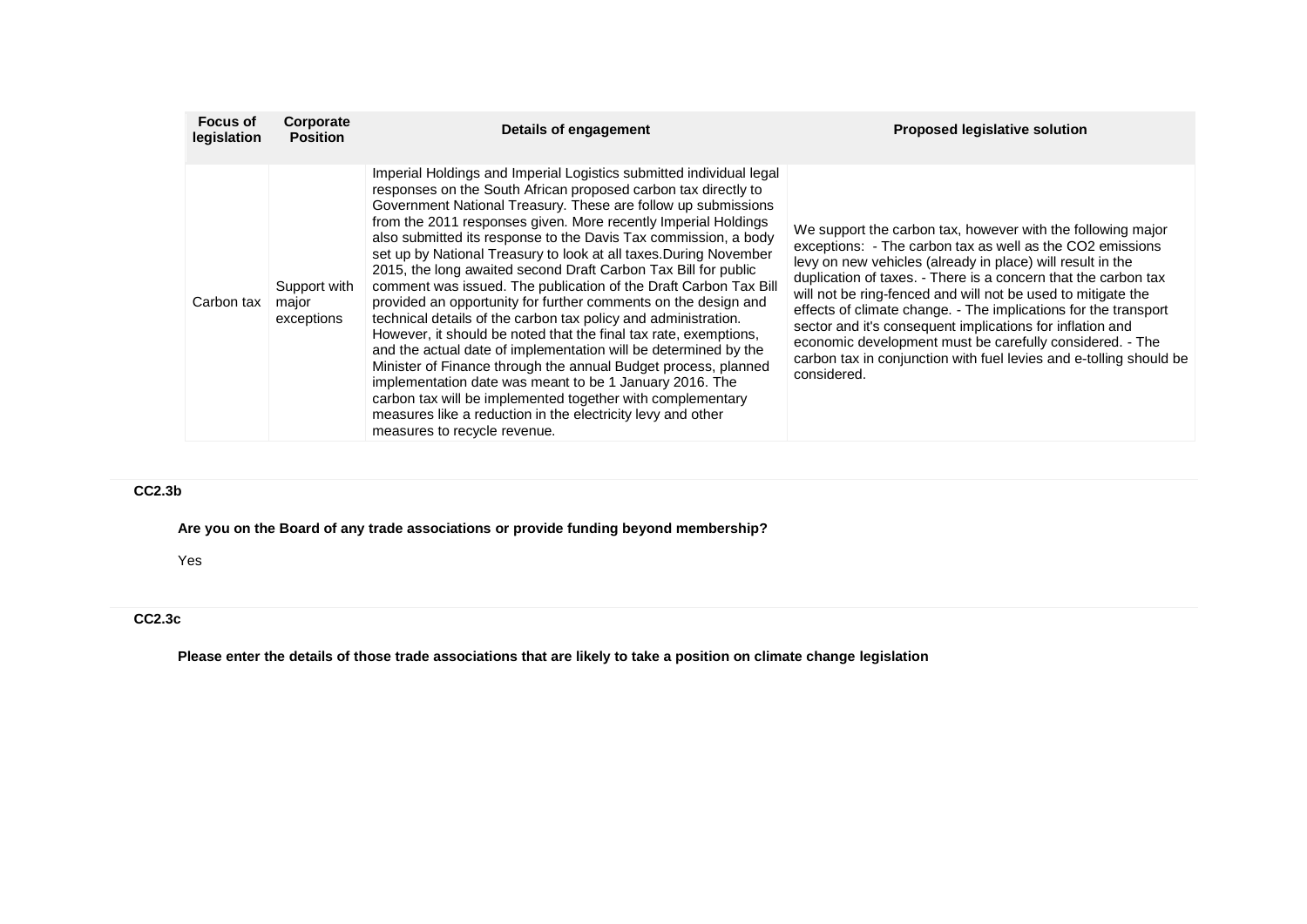| <b>Trade association</b>                                                    | Is your<br>position<br>on climate<br>change<br>consistent<br>with<br>theirs? | Please explain the trade association's position                                                                                                                                                                                                                                                                                                                                                                                                                                                                                                                                                                                                                                                                                                                                                                                                                                                                                                                                                                                                                                                                                                                                                                                                                                                                                                          | How have you, or are you attempting to,<br>influence the position?                                                                                                                                                        |
|-----------------------------------------------------------------------------|------------------------------------------------------------------------------|----------------------------------------------------------------------------------------------------------------------------------------------------------------------------------------------------------------------------------------------------------------------------------------------------------------------------------------------------------------------------------------------------------------------------------------------------------------------------------------------------------------------------------------------------------------------------------------------------------------------------------------------------------------------------------------------------------------------------------------------------------------------------------------------------------------------------------------------------------------------------------------------------------------------------------------------------------------------------------------------------------------------------------------------------------------------------------------------------------------------------------------------------------------------------------------------------------------------------------------------------------------------------------------------------------------------------------------------------------|---------------------------------------------------------------------------------------------------------------------------------------------------------------------------------------------------------------------------|
| Road Freight<br>Association (RFA)                                           | Mixed                                                                        | The RFA is a facilitating body which influences the state of the Logistics<br>industry, rates, upkeep of the road infrastructure, road safety, freight<br>security, driver interests, cross-border transport, development funding for<br>emerging operators, education, health, the fuel price, law enforcement,<br>labour relations and many other issues related to road freight transport.<br>Sustainability is a core value for the RFA. The RFA supports all efforts to<br>reduce greenhouse gas emissions and climate change, however, the<br>Association strongly believes that South Africa cannot afford another Tax.<br>Primary concerns of the RFA include: 1) No viable alternatives exist for the<br>industry; 2) No approved carbon project offsets from Treasury exist that<br>provide the option to reduce the tax burden of operators; 3) The Carbon Tax<br>will not be ring-fenced by Government for use in projects to reduce fuel<br>consumption and carbon emissions, or for green efficiency projects. For as<br>long as this is the case, the Carbon Tax will be viewed as just another<br>initiative to generate revenue. 4) Availability of supply of clean fuels and bio<br>fuels is still an issue. 5) The proposed Carbon Tax will have a serious impact<br>on the cost of logistics, rendering road transport uneconomical. | The CEO of Imperial Logistics South Africa<br>sits on the board of the RFA and is the<br>current chairperson, and while Imperial<br>Holdings does not oppose the carbon tax,<br>similar concerns are shared with the RFA. |
| Southern Vehicle<br>African Renting and<br>Leasing Association<br>(SAVRALA) | Consistent                                                                   | SAVRALA is the representative voice of Southern Africa's vehicle rental,<br>leasing and fleet management sector. SAVRALA lobbies government to<br>ensure that regulation and legislation affecting its members is fair.<br>SAVRALA also works with public sector agencies, industry associations and<br>key business influencers on key road transport, taxation and finance-related<br>issues. SAVRALA recognises the risks and opportunities posed by climate<br>change, and works with its members to address the issues raised.<br>SAVRALA does not have an independent position on climate change,<br>however is guided by its members.                                                                                                                                                                                                                                                                                                                                                                                                                                                                                                                                                                                                                                                                                                             | Imperial Holdings Car Rental division sits<br>the SAVRALA board, and provides<br>guidance on issues, including those climate<br>change related.                                                                           |

**CC2.3d**

**Do you publicly disclose a list of all the research organizations that you fund?**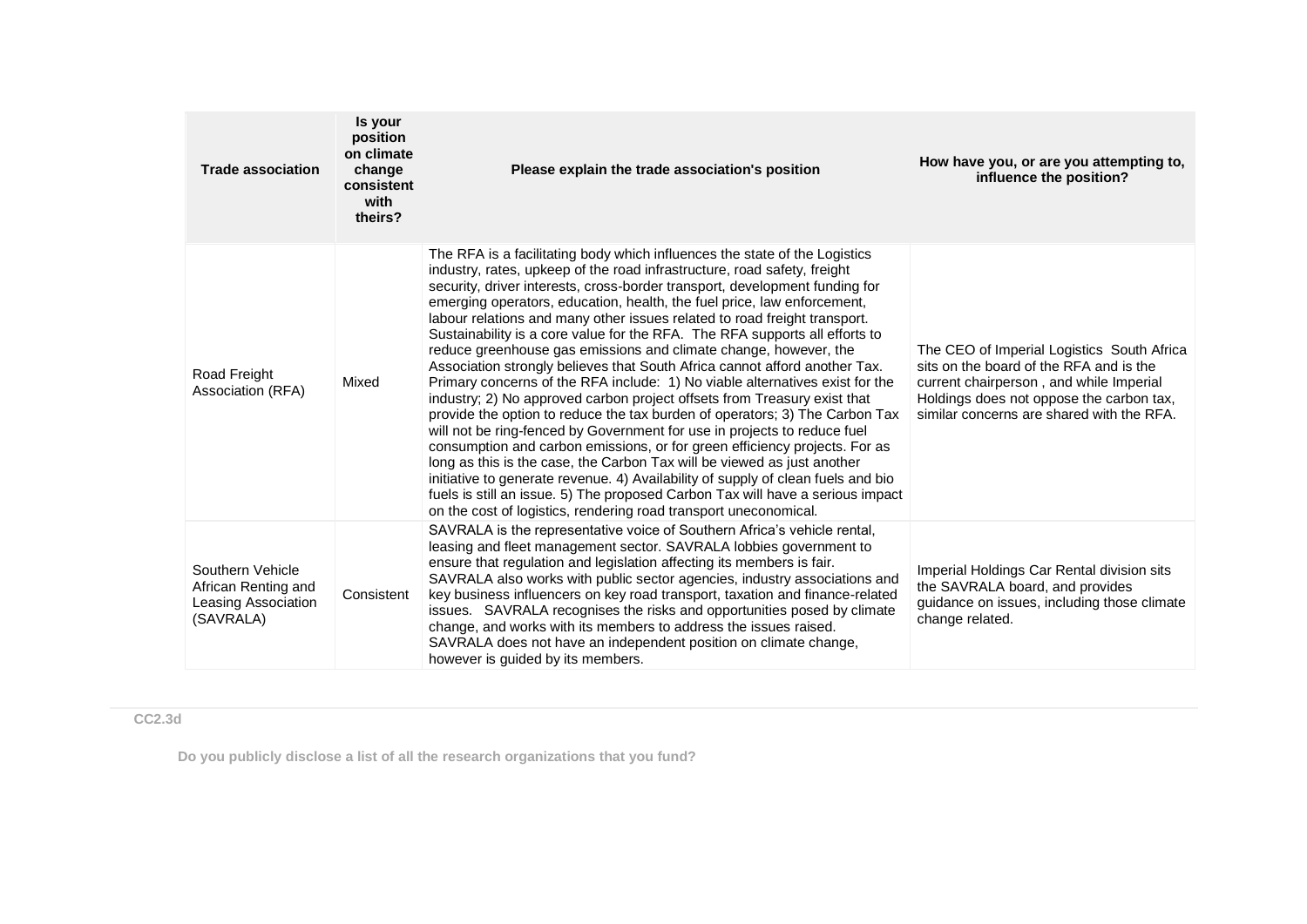### **CC2.3e**

**Please provide details of the other engagement activities that you undertake**

#### **CC2.3f**

#### **What processes do you have in place to ensure that all of your direct and indirect activities that influence policy are consistent with your overall climate change strategy?**

Emerging legislation and policies, and the risks associated with these are monitored at a head office level. These are reported and the potential impact on Imperial Holdings examined at the Risk Committee and the Social, Ethics and Sustainability Committee. Should a risk or opportunity be identified, this is then elevated to the Group Executive Committee where Imperial Holdings' involvement is decided and actions associated with the legislation/policy are pursued. This ensures that all direct and indirect engagement with policy aligns with Imperial Holdings' strategy.

**CC2.3g**

**Please explain why you do not engage with policy makers**

#### **Further Information**

Question CC2.2c - Subject to clear South African Carbon costing/pricing determined.

## **Page: CC3. Targets and Initiatives**

### **CC3.1**

**Did you have an emissions reduction or renewable energy consumption or production target that was active (ongoing or reached completion) in the reporting year?**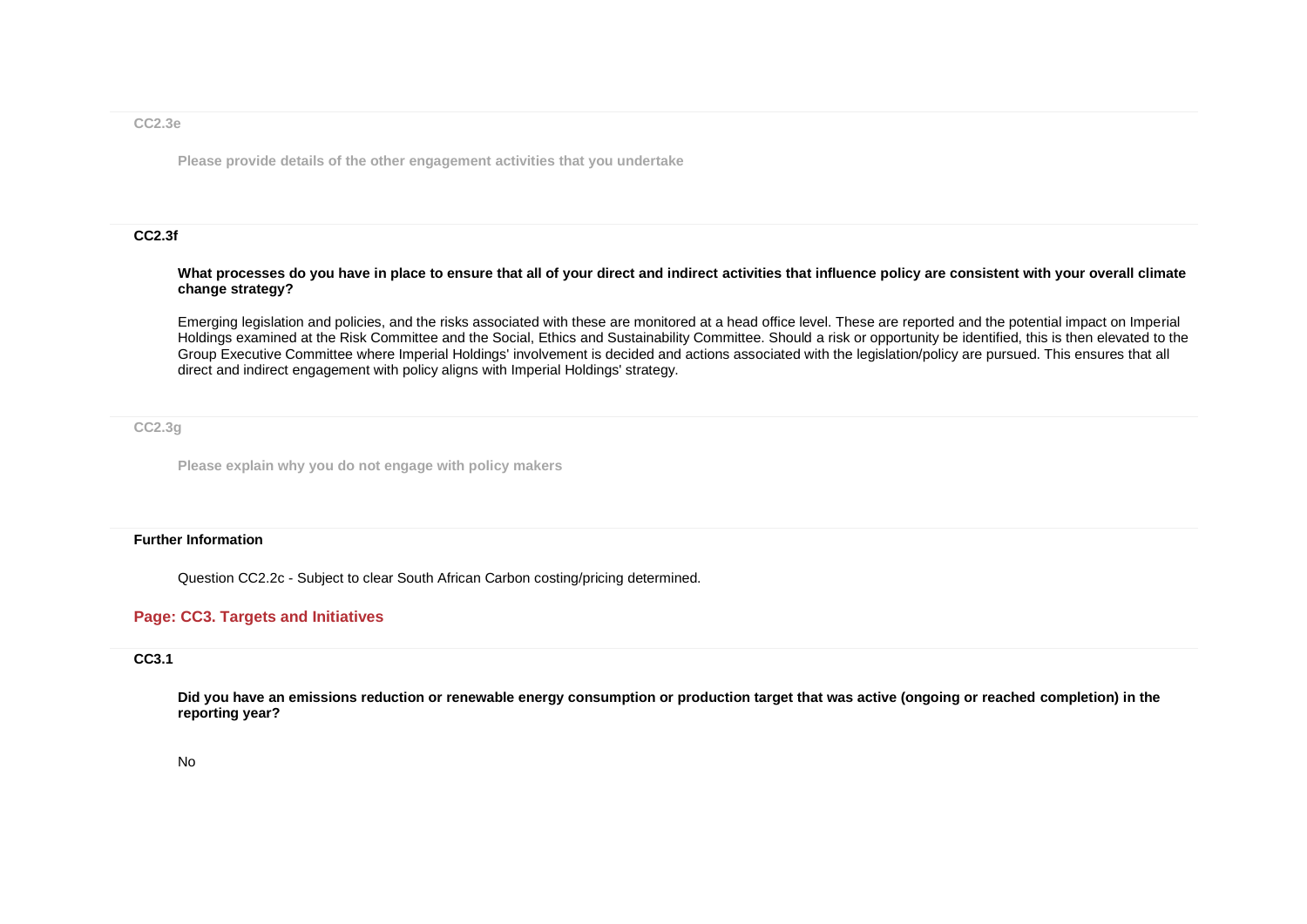**CC3.1a**

**Please provide details of your absolute target**

| ID | Scope | $%$ of<br>emissions in<br>scope | % reduction<br>from base year | Base year | <b>Base year emissions</b><br>covered by<br>target (metric tonnes<br>CO <sub>2e</sub> ) | Target year | Is this a science-<br>based target? | Comment |
|----|-------|---------------------------------|-------------------------------|-----------|-----------------------------------------------------------------------------------------|-------------|-------------------------------------|---------|
|----|-------|---------------------------------|-------------------------------|-----------|-----------------------------------------------------------------------------------------|-------------|-------------------------------------|---------|

**CC3.1b**

**Please provide details of your intensity target**

| ID | Scope | $%$ of<br>emissions in<br>scope | % reduction<br>from base<br>year | <b>Metric</b> | Base year | Normalized<br>base year<br>emissions<br>covered by<br>target | Target year | Is this a science-<br>based target? | Comment |
|----|-------|---------------------------------|----------------------------------|---------------|-----------|--------------------------------------------------------------|-------------|-------------------------------------|---------|
|----|-------|---------------------------------|----------------------------------|---------------|-----------|--------------------------------------------------------------|-------------|-------------------------------------|---------|

# **CC3.1c**

**Please also indicate what change in absolute emissions this intensity target reflects**

| ID | Direction of change anticipated in<br>absolute Scope 1+2 emissions at<br>target completion? | % change anticipated<br>in absolute Scope 1+2<br>emissions | Direction of change anticipated in<br>absolute Scope 3 emissions at target<br>completion? | % change anticipated<br>in absolute Scope 3<br>emissions | Comment |
|----|---------------------------------------------------------------------------------------------|------------------------------------------------------------|-------------------------------------------------------------------------------------------|----------------------------------------------------------|---------|
|    |                                                                                             |                                                            |                                                                                           |                                                          |         |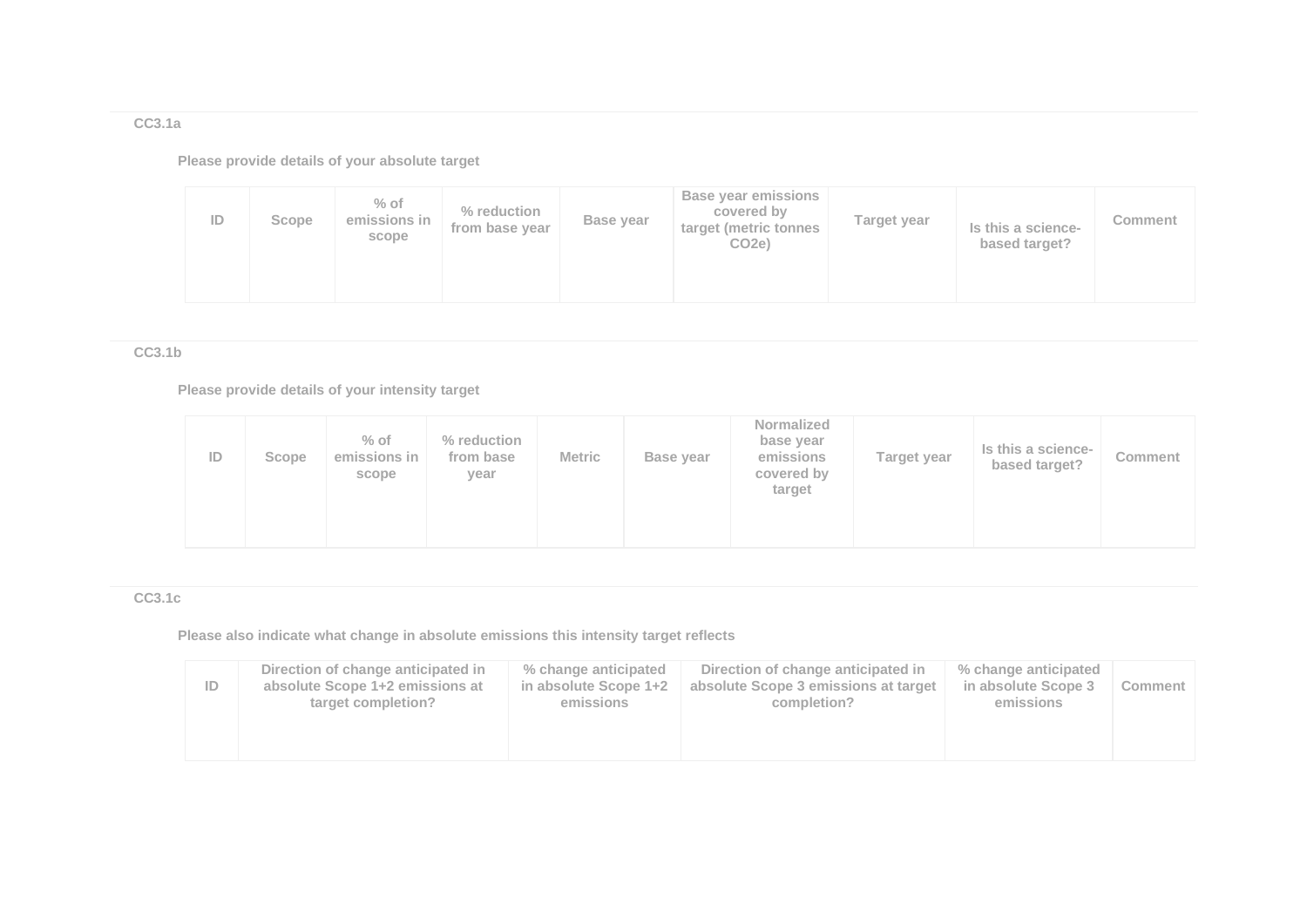**CC3.1d**

**Please provide details of your renewable energy consumption and/or production target**

| ID | Energy types<br>covered by target | Base year | Base year energy for<br>energy type covered<br>(MWh) | % renewable<br>energy in base<br>year | Target year | % renewable<br>energy in target<br>year | <b>Comment</b> |
|----|-----------------------------------|-----------|------------------------------------------------------|---------------------------------------|-------------|-----------------------------------------|----------------|
|----|-----------------------------------|-----------|------------------------------------------------------|---------------------------------------|-------------|-----------------------------------------|----------------|

**CC3.1e**

**For all of your targets, please provide details on the progress made in the reporting year**

| % complete (time) | % complete (emissions or renewable energy) | Comment |
|-------------------|--------------------------------------------|---------|
|                   |                                            |         |
|                   |                                            |         |

### **CC3.1f**

**Please explain (i) why you do not have a target; and (ii) forecast how your emissions will change over the next five years**

Due to the decentralised structure of Imperial Holdings, gathering, collating, processing and tracking the various divisional data has been a challenge in the past. In the second half of 2011 Imperial invested in a sustainability management system (Enablon). This system collates, processes, tracks and communicates data from each business operating site globally.

Since implementing the sustainability management system, the focus has been on completeness and quality of the data to ensure it accurately reflects the performance of the business units thereby informing business decisions and setting relevant and achievable targets. Internal targets for a number of business units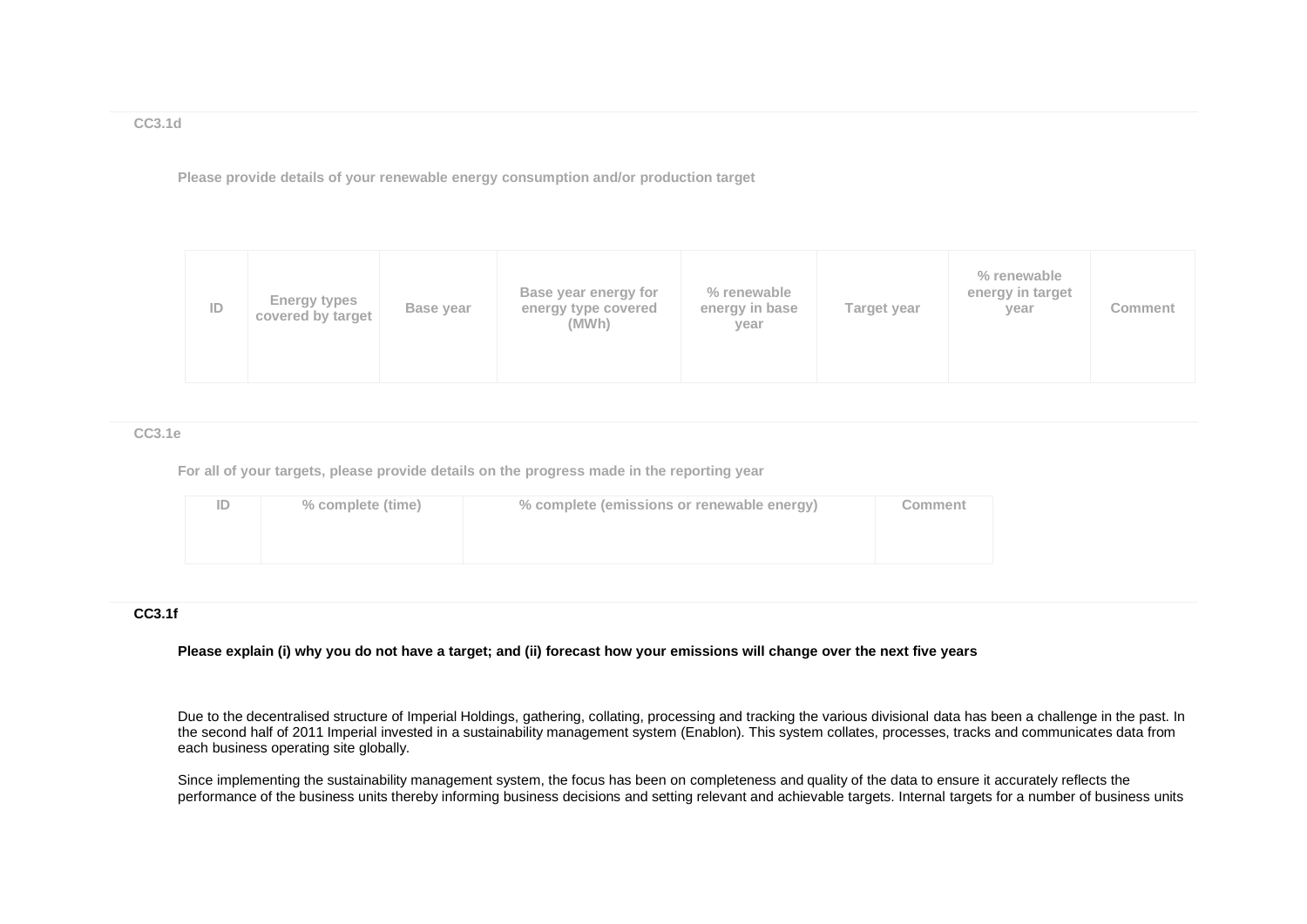have been identified and set, however Imperial Holdings is still in the process of consolidating targets for the divisions and the group.

As an on-going strategic imperative, Imperial Holdings is continuously implementing a multitude of new technologies and energy efficiency initiatives across their divisions, the strategic objectives of Imperial Holdings is currently focused on expansion. This will be carried out through acquisitions, partnerships and grassroots development. While intensity targets are predicted to decrease over the next 5 years, absolute emissions are predicted to increase. According to current information and a non-comprehensive estimation of predicted growth combined with reduction activities, Imperial Holdings' absolute emissions are estimated to increase by less than 5% over the next 5 years

### **CC3.2**

**Do you classify any of your existing goods and/or services as low carbon products or do they enable a third party to avoid GHG emissions?**

Yes

### **CC3.2a**

**Please provide details of your products and/or services that you classify as low carbon products or that enable a third party to avoid GHG emissions**

| Level of<br>aggregation | Description of product/Group of products                                                                                                                                                                          | Are you<br>reporting<br>low carbon<br>product/s or<br>avoided<br>emissions? | Taxonomy,<br>project or<br>methodology<br>used to<br>classify<br>product/s as<br>low carbon or<br>to calculate<br>avoided<br>emissions | %<br>revenue<br>from low<br>carbon<br>product/s<br>in the<br>reporting<br>year | $%$ R&D in<br>low<br>carbon<br>product/s<br>in the<br>reporting<br>year | <b>Comment</b> |
|-------------------------|-------------------------------------------------------------------------------------------------------------------------------------------------------------------------------------------------------------------|-----------------------------------------------------------------------------|----------------------------------------------------------------------------------------------------------------------------------------|--------------------------------------------------------------------------------|-------------------------------------------------------------------------|----------------|
| Product                 | i) Under Imperial Holdings' Car Rental Fleet, Europcar has maintained<br>98 VW Polo TDI Blue Motion vehicles in their fleet. This good and/or<br>service directly enables a third party to avoid/reduce their GHG | Low carbon<br>product                                                       | Other:                                                                                                                                 |                                                                                |                                                                         |                |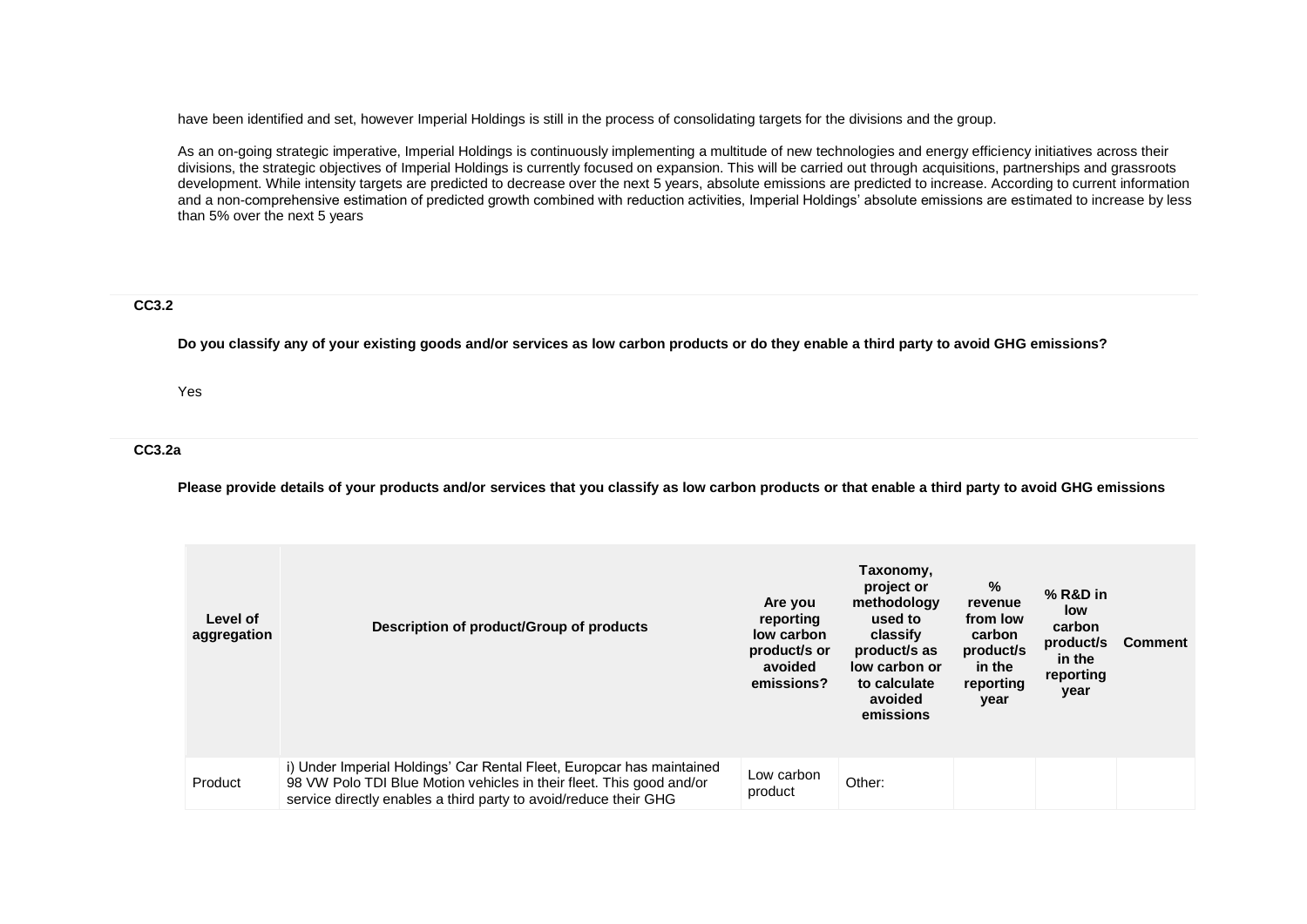| Level of<br>aggregation | Description of product/Group of products                                                                                                                                                                                                                                                                                                                                                                                                                                                                                                                                                                                                                                                                                                                                                                                                                                                                                                                                                                                                                                                                                                                                                                                                                                                                                                                                                                                                                    | Are you<br>reporting<br>low carbon<br>product/s or<br>avoided<br>emissions? | Taxonomy,<br>project or<br>methodology<br>used to<br>classify<br>product/s as<br>low carbon or<br>to calculate<br>avoided<br>emissions | %<br>revenue<br>from low<br>carbon<br>product/s<br>in the<br>reporting<br>vear | % R&D in<br>low<br>carbon<br>product/s<br>in the<br>reporting<br>year | <b>Comment</b> |
|-------------------------|-------------------------------------------------------------------------------------------------------------------------------------------------------------------------------------------------------------------------------------------------------------------------------------------------------------------------------------------------------------------------------------------------------------------------------------------------------------------------------------------------------------------------------------------------------------------------------------------------------------------------------------------------------------------------------------------------------------------------------------------------------------------------------------------------------------------------------------------------------------------------------------------------------------------------------------------------------------------------------------------------------------------------------------------------------------------------------------------------------------------------------------------------------------------------------------------------------------------------------------------------------------------------------------------------------------------------------------------------------------------------------------------------------------------------------------------------------------|-----------------------------------------------------------------------------|----------------------------------------------------------------------------------------------------------------------------------------|--------------------------------------------------------------------------------|-----------------------------------------------------------------------|----------------|
|                         | emissions. ii) The third party is provided with an option to drive a<br>vehicle that consumes less fuel and therefore emits less GHG. iii)<br>Designed to improve fuel efficiency and reduce emissions, the VW Polo<br>TDI Blue Motion emits 0.089kg CO2 per km versus the average of<br>0.153kg CO2 per km for the other rental vehicles in its class/group. On<br>average a rental vehicle will travel 30 000km per year, therefore the<br>total GHG emission reduction from the rental of VW Polo TDI Blue<br>Motion versus another vehicle in that rental class/group is 1920kg CO2<br>per year. Thus for the fleet of 98 VW Polo TDI Blue Motion vehicles at<br>Europcar, the annual emissions avoided will be 188 160kg CO2. iv)<br>The assumption used in the above estimation is the average distance a<br>rental vehicle will travel annually. This includes the assumption that Blue<br>Motion vehicles are chosen as often as other vehicles in its class. v)<br>Imperial Holdings is not considering generating CERs or ERUs within<br>the framework of CDM or JI (UNFCCC) at present. Imperial Logistics<br>constantly does route planning and optimisation projects for new and<br>existing customers. These planning sessions and interactions with our<br>clients ensures the most efficient routes , technology and appropriate<br>vehicles are used to obtain maximum efficiencies for both parties,<br>resulting in lower GHG emissions. |                                                                             |                                                                                                                                        |                                                                                |                                                                       |                |

# **CC3.3**

**Did you have emissions reduction initiatives that were active within the reporting year (this can include those in the planning and/or implementation phases)**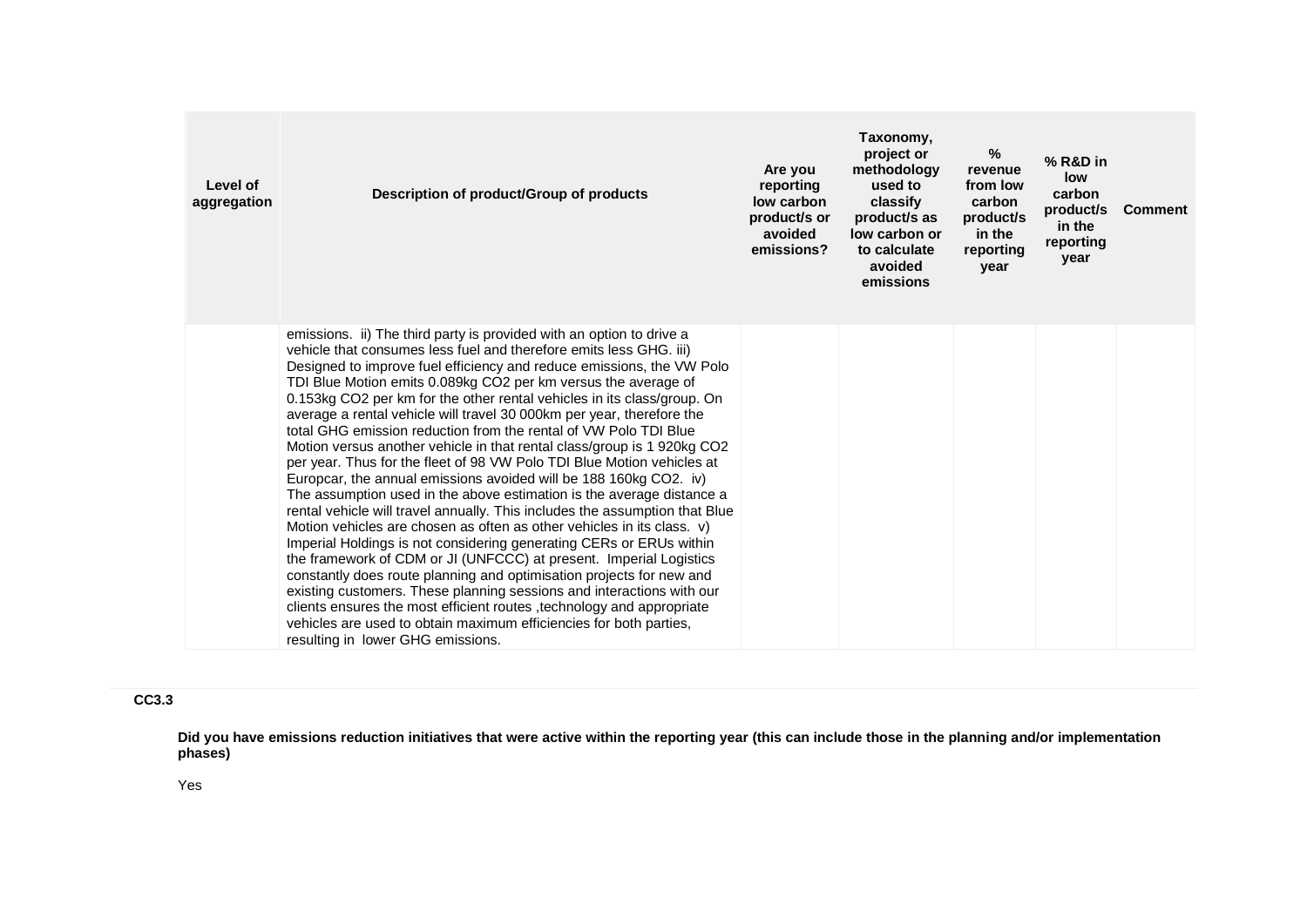**Please identify the total number of projects at each stage of development, and for those in the implementation stages, the estimated CO2e savings**

| Stage of development      | Number of projects | Total estimated annual CO2e savings in metric tonnes<br>CO2e (only for rows marked *) |
|---------------------------|--------------------|---------------------------------------------------------------------------------------|
| Under investigation       | 15                 |                                                                                       |
| To be implemented*        |                    |                                                                                       |
| Implementation commenced* | 4                  |                                                                                       |
| Implemented*              |                    |                                                                                       |
| Not to be implemented     |                    |                                                                                       |

# **CC3.3b**

**For those initiatives implemented in the reporting year, please provide details in the table below**

| <b>Activity type</b>     | <b>Description of activity</b>                                                                                                | <b>Estimated</b><br>annual<br>CO <sub>2e</sub><br>savings<br>(metric<br>tonnes<br>CO <sub>2</sub> e) | <b>Scope</b> | Voluntary/<br><b>Mandatory</b> | Annual<br>monetary<br>savings<br>(unit<br>currency<br>- as<br>specified<br>in $CC0.4$ ) | Investment<br>required<br>(unit<br>currency -<br>as<br>specified<br>in $CC0.4$ ) | <b>Payback</b><br>period | <b>Estimated</b><br>lifetime of<br>the<br>initiative | <b>Comment</b>                                                                                                                 |
|--------------------------|-------------------------------------------------------------------------------------------------------------------------------|------------------------------------------------------------------------------------------------------|--------------|--------------------------------|-----------------------------------------------------------------------------------------|----------------------------------------------------------------------------------|--------------------------|------------------------------------------------------|--------------------------------------------------------------------------------------------------------------------------------|
| Transportation:<br>fleet | Due to commitment to<br>sustainability and demand<br>from customers, in<br>2012/13/14/15, Imperial<br>Holdings invested in an | 60                                                                                                   | Scope        | Voluntary                      | $\Omega$                                                                                | 30000                                                                            | $1 - 3$<br>years         | 3-5 years                                            | Currently there is no<br>monetary saving as the<br>liquid nitrogen cost for<br>one vehicle per year is<br>43% more than diesel |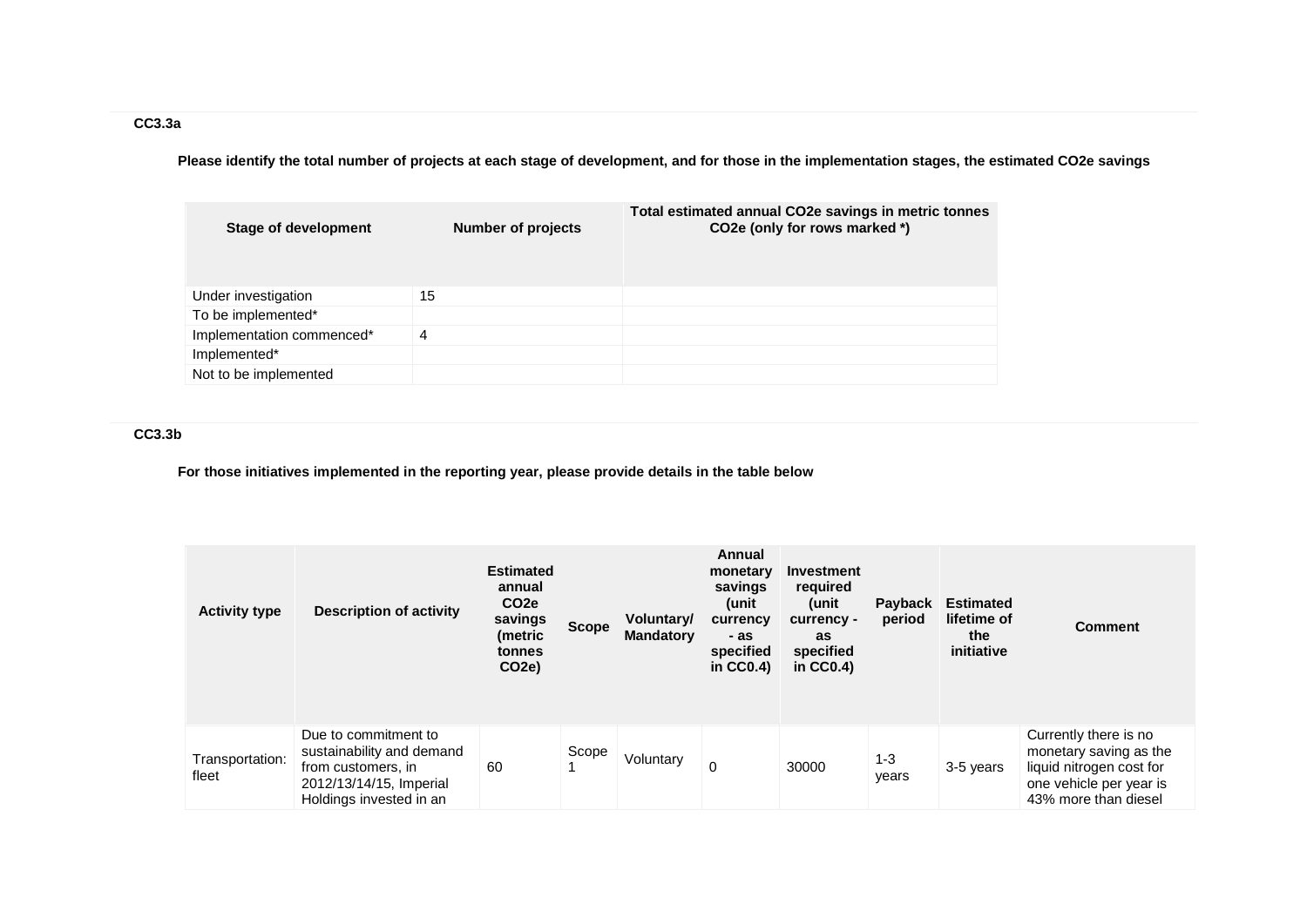| <b>Activity type</b>     | <b>Description of activity</b>                                                                                                                                                                                                                                                                                                                                                                                              | <b>Estimated</b><br>annual<br>CO <sub>2e</sub><br>savings<br>(metric<br>tonnes<br>CO <sub>2e</sub> ) | <b>Scope</b> | Voluntary/<br><b>Mandatory</b> | <b>Annual</b><br>monetary<br>savings<br>(unit<br>currency<br>- as<br>specified<br>in $CC0.4$ ) | Investment<br>required<br>(unit<br>currency -<br>as<br>specified<br>in CC0.4) | Payback<br>period | <b>Estimated</b><br>lifetime of<br>the<br>initiative | <b>Comment</b>                                                                                                                                                                                                                                                                                                                                                                                                                          |
|--------------------------|-----------------------------------------------------------------------------------------------------------------------------------------------------------------------------------------------------------------------------------------------------------------------------------------------------------------------------------------------------------------------------------------------------------------------------|------------------------------------------------------------------------------------------------------|--------------|--------------------------------|------------------------------------------------------------------------------------------------|-------------------------------------------------------------------------------|-------------------|------------------------------------------------------|-----------------------------------------------------------------------------------------------------------------------------------------------------------------------------------------------------------------------------------------------------------------------------------------------------------------------------------------------------------------------------------------------------------------------------------------|
|                          | initiative to test the viability<br>of EcoFridge trailers<br>through purchasing 4<br>trailers. Standard<br>refrigeration trailers are<br>diesel powered and use<br>refrigerants. The EcoFridge<br>is a cryogenic refrigeration<br>system powered by liquid<br>nitrogen which has zero<br>carbon emissions. This is<br>a voluntary initiative aimed<br>at reducing Imperial<br>Holdings' Scope 1<br>emissions.               |                                                                                                      |              |                                |                                                                                                |                                                                               |                   |                                                      | powered refrigeration.<br>The 'investment required'<br>is the amount additional<br>to the cost of purchasing<br>4 standard refrigeration<br>trailers. The expansion of<br>the fleet is however<br>dependent on a number<br>of challenges being<br>addressed, such as the<br>availability of liquid<br>nitrogen for an expanding<br>fleet                                                                                                |
| Transportation:<br>fleet | Due to commitment to<br>sustainability and demand<br>from customers, in<br>2012/13/14, Imperial<br>Holdings invested in 8 Euro<br>5 trucks. These trucks only<br>operate on a diesel<br>specification of 50ppm or<br>less and use a fuel additive<br>that reduces the particulate<br>matter and NO <sub>x</sub> emitted.<br>This is a voluntary initiative<br>aimed at reducing Imperial<br>Holdings' Scope 1<br>emissions. |                                                                                                      | Scope        | Voluntary                      | $\Omega$                                                                                       | 1200000                                                                       | $4 - 10$<br>years | 3-5 years                                            | While the CO2 emissions<br>remain the same in Euro<br>5 trucks as compared to<br>regular trucks, the Euro 5<br>trucks emit significantly<br>less particulate matter<br>and NOx gases. Euro 5<br>trucks on average cost:<br>R1 500 000 in capital<br>outlay; 8% more in<br>maintenance, 10% more<br>in fuel (due the required<br>fuel specification) and 6%<br>more in fuel additives.<br>Therefore there is<br>currently no cost saving |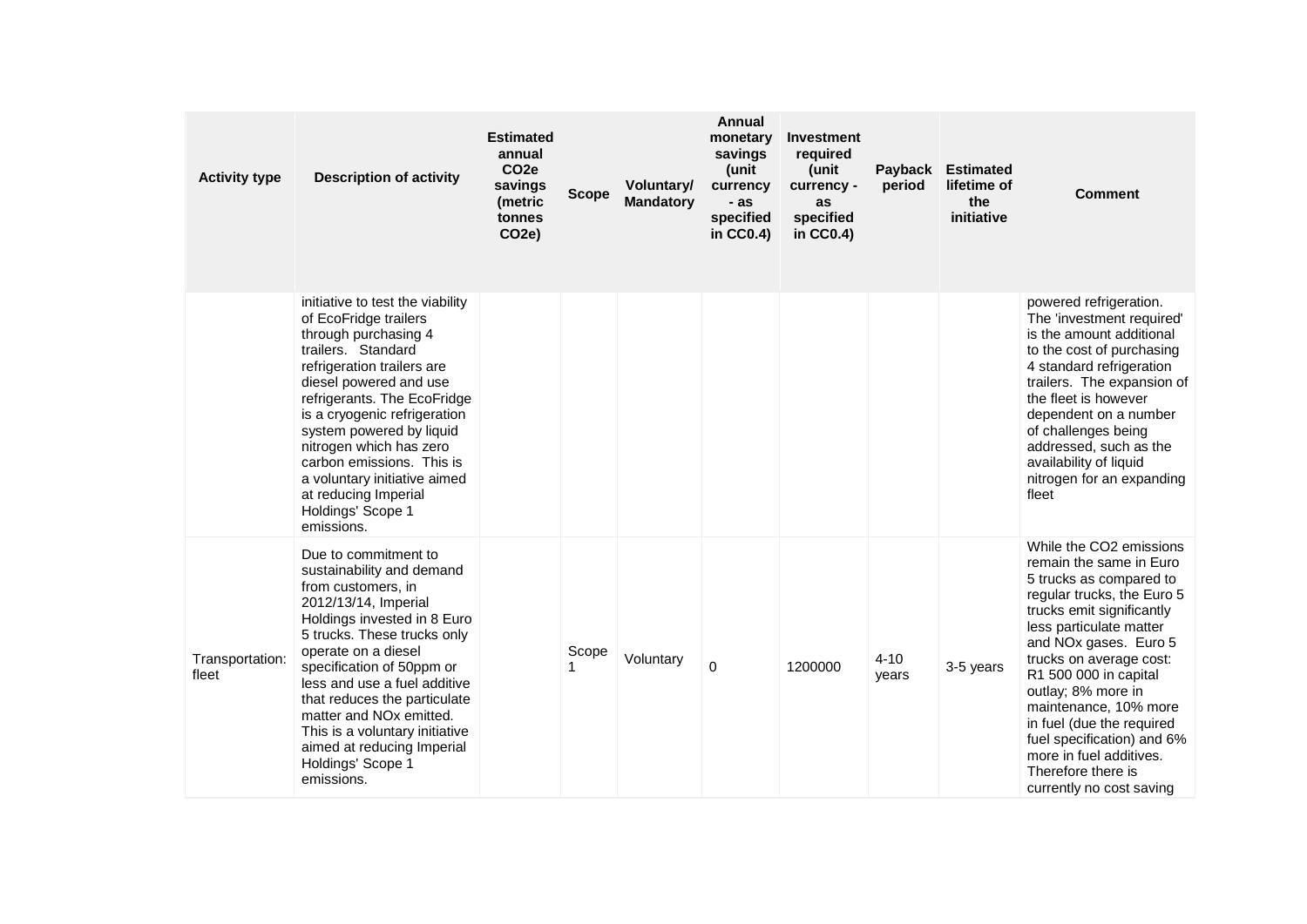| <b>Activity type</b>     | <b>Description of activity</b>                                                                                                                                                                                                                                                                                                                                            | <b>Estimated</b><br>annual<br>CO <sub>2e</sub><br>savings<br>(metric<br>tonnes<br>CO <sub>2</sub> e) | <b>Scope</b> | Voluntary/<br><b>Mandatory</b> | <b>Annual</b><br>monetary<br>savings<br>(unit<br>currency<br>- as<br>specified<br>in $CC0.4$ ) | Investment<br>required<br>(unit<br>currency -<br>as<br>specified<br>in CC0.4) | Payback<br>period | <b>Estimated</b><br>lifetime of<br>the<br>initiative | <b>Comment</b>                                                                                                                                                                                                                                                                                                                                                                                                                                                                        |
|--------------------------|---------------------------------------------------------------------------------------------------------------------------------------------------------------------------------------------------------------------------------------------------------------------------------------------------------------------------------------------------------------------------|------------------------------------------------------------------------------------------------------|--------------|--------------------------------|------------------------------------------------------------------------------------------------|-------------------------------------------------------------------------------|-------------------|------------------------------------------------------|---------------------------------------------------------------------------------------------------------------------------------------------------------------------------------------------------------------------------------------------------------------------------------------------------------------------------------------------------------------------------------------------------------------------------------------------------------------------------------------|
|                          |                                                                                                                                                                                                                                                                                                                                                                           |                                                                                                      |              |                                |                                                                                                |                                                                               |                   |                                                      | for investment in Euro 5<br>trucks. However, due to<br>the commitment to<br>sustainability and<br>demand from customers<br>Imperial Holdings will<br>continue to invest in this<br>initiative. The<br>'investment required' is<br>the amount additional to<br>the cost of purchasing 8<br>standard trucks. The<br>expansion of the Euro 5<br>fleet, and further into<br>Euro 6, is very dependent<br>on the availability of the<br>correct specification fuel<br>around South Africa. |
| Transportation:<br>fleet | <b>Imperial Holdings Logistics</b><br>division invested in a<br>'logistics optimisation'<br>initiative spanning 8<br>operational sites<br>representing 250 vehicles.<br>This included the<br>implementation of vehicle<br>routing and optimisation<br>(OPSI PLATO). While this<br>has significantly improved<br>business efficiency, it has<br>also resulted in decreased | 500                                                                                                  | Scope<br>1   | Voluntary                      |                                                                                                | 5000000                                                                       | $4 - 10$<br>years | 3-5 years                                            | The investment figure<br>provided includes the<br>initial capital cost for the<br>software per vehicle and<br>the the annual license fee<br>per vehicle, for 250<br>vehicles This initiative will<br>be implemented at a<br>further 8 sites<br>representing 400 vehicles<br>within the next years                                                                                                                                                                                     |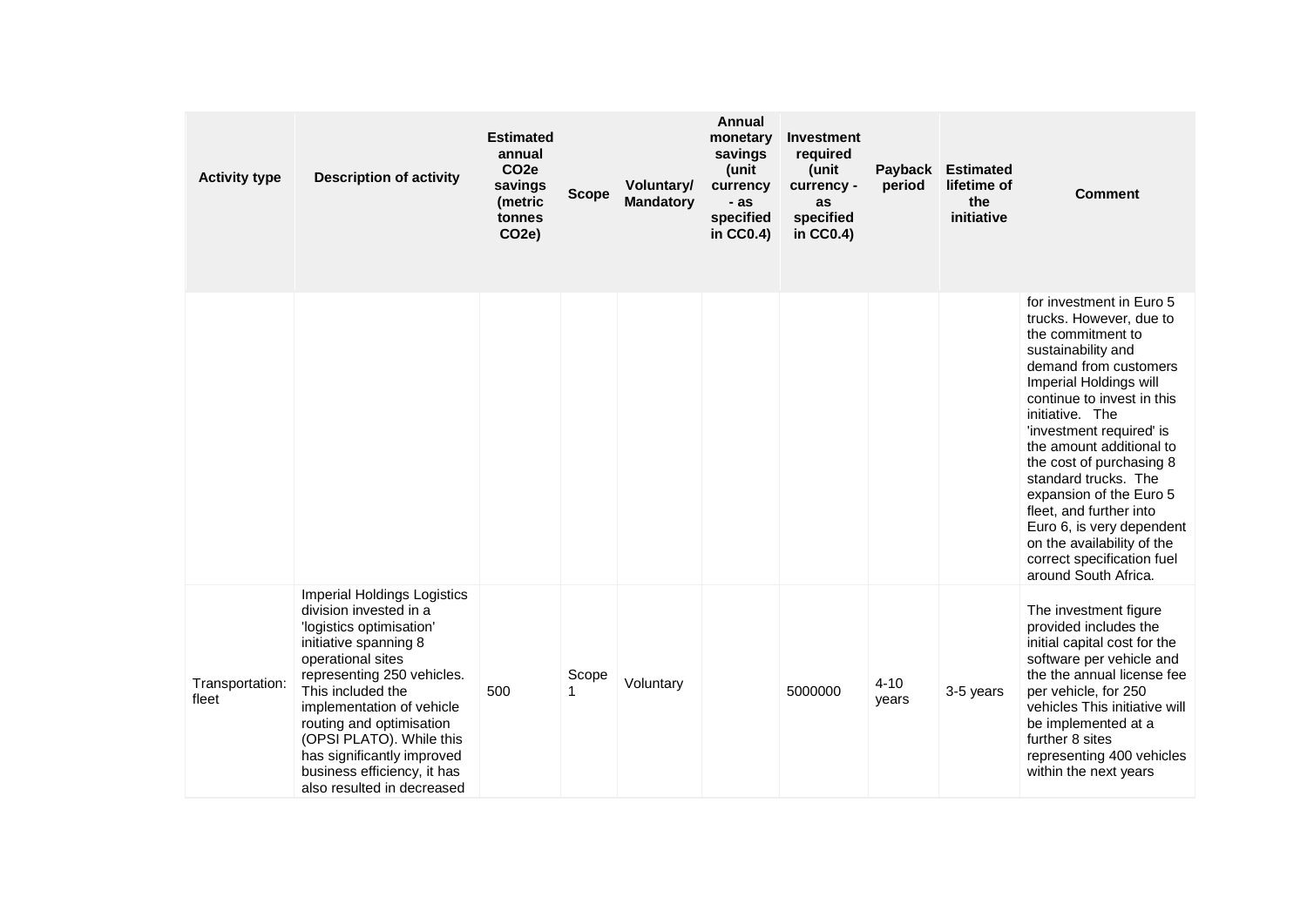| <b>Activity type</b>     | <b>Description of activity</b>                                                                                                                                                                                                                                                                                                                                                                                                                                                                                                                                                                                                                                                                                                                                                   | <b>Estimated</b><br>annual<br>CO <sub>2e</sub><br>savings<br>(metric<br>tonnes<br>CO <sub>2e</sub> ) | <b>Scope</b> | Voluntary/<br><b>Mandatory</b> | <b>Annual</b><br>monetary<br>savings<br>(unit<br>currency<br>- as<br>specified<br>in $CC0.4$ ) | Investment<br>required<br>(unit<br>currency -<br>as<br>specified<br>in CC0.4) | Payback<br>period | <b>Estimated</b><br>lifetime of<br>the<br>initiative | <b>Comment</b> |
|--------------------------|----------------------------------------------------------------------------------------------------------------------------------------------------------------------------------------------------------------------------------------------------------------------------------------------------------------------------------------------------------------------------------------------------------------------------------------------------------------------------------------------------------------------------------------------------------------------------------------------------------------------------------------------------------------------------------------------------------------------------------------------------------------------------------|------------------------------------------------------------------------------------------------------|--------------|--------------------------------|------------------------------------------------------------------------------------------------|-------------------------------------------------------------------------------|-------------------|------------------------------------------------------|----------------|
|                          | emissions. This is a<br>voluntary initiative aimed at<br>reducing Imperial Holdings'<br>Scope 1 emissions.                                                                                                                                                                                                                                                                                                                                                                                                                                                                                                                                                                                                                                                                       |                                                                                                      |              |                                |                                                                                                |                                                                               |                   |                                                      |                |
| Transportation:<br>fleet | Imperial Holdings Logistics<br>division has invested in a<br>vehicle management<br>system (FleetBoard) for the<br>Mercedes-Benz truck fleet.<br>This analysis instrument<br>serves to improve the<br>efficiency of the vehicle<br>through measuring<br>mileage, operational status,<br>consumption and<br>evaluation of the driving<br>style (rating). This enables<br>the fleet manager to<br>determine the reasons for<br>high consumption and to<br>use this information to<br>inform driver training. This<br>will also ultimately result in<br>targets being set for drivers<br>based on their scorecard.<br>FleetBoard promotes a<br>10% reduction in fuel<br>consumption through use<br>of the vehicle management<br>system. While this system<br>has been implemented in |                                                                                                      | Scope<br>1   | Voluntary                      |                                                                                                |                                                                               | $1 - 3$<br>years  | 3-5 years                                            |                |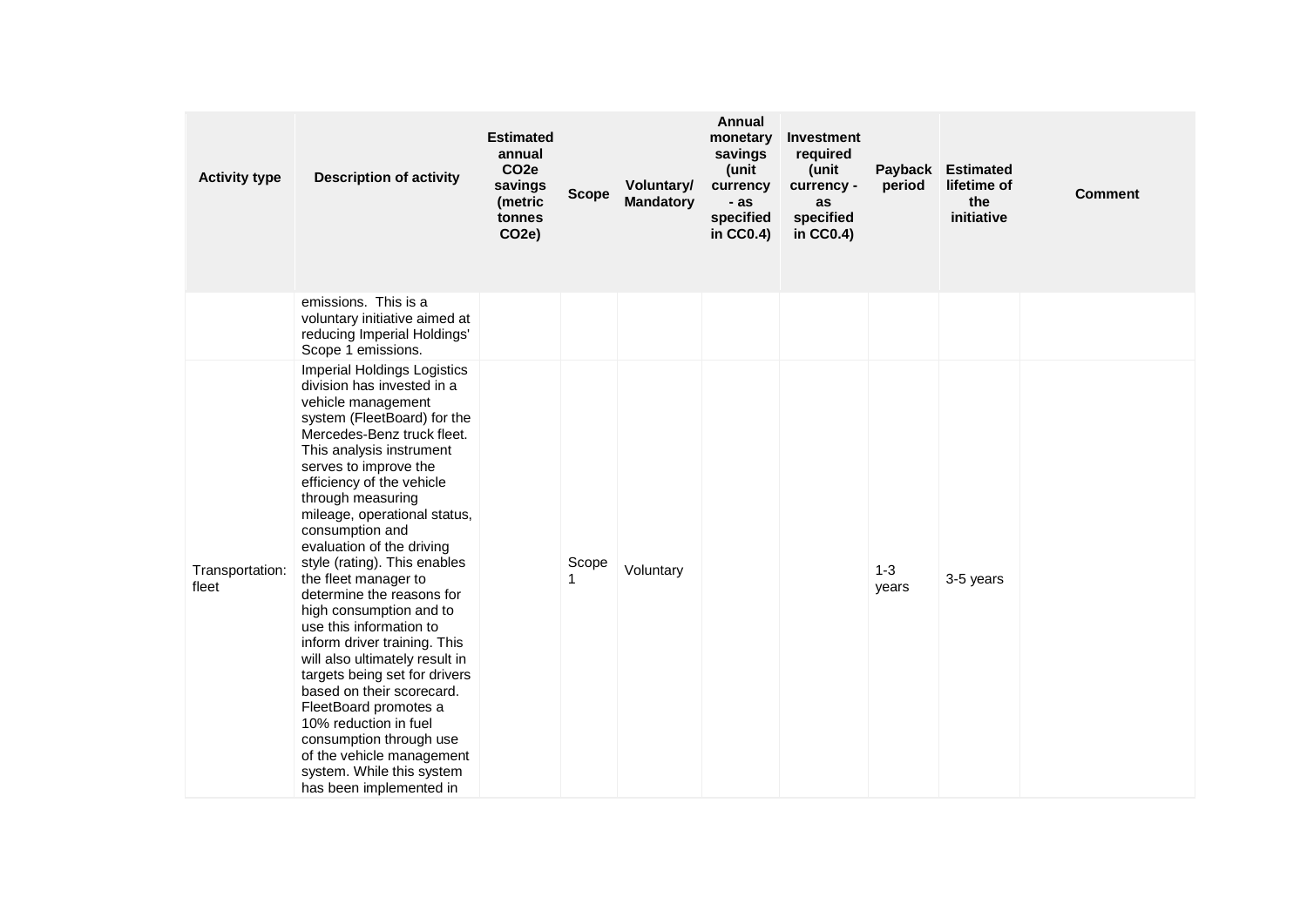| <b>Activity type</b> | <b>Description of activity</b>                       | <b>Estimated</b><br>annual<br>CO <sub>2</sub> e<br>savings<br>(metric<br>tonnes<br>CO <sub>2</sub> e) | <b>Scope</b> | Voluntary/<br><b>Mandatory</b> | Annual<br>monetary<br>savings<br>(unit<br>currency<br>- as<br>specified<br>in $CC0.4$ ) | Investment<br>required<br>(unit<br>currency -<br>as<br>specified<br>in $CC0.4$ ) | Payback<br>period | <b>Estimated</b><br>lifetime of<br>the<br>initiative | <b>Comment</b> |
|----------------------|------------------------------------------------------|-------------------------------------------------------------------------------------------------------|--------------|--------------------------------|-----------------------------------------------------------------------------------------|----------------------------------------------------------------------------------|-------------------|------------------------------------------------------|----------------|
|                      | the fleet, data<br>measurement has not<br>concluded. |                                                                                                       |              |                                |                                                                                         |                                                                                  |                   |                                                      |                |

## **CC3.3c**

# **What methods do you use to drive investment in emissions reduction activities?**

| <b>Method</b>                                            | <b>Comment</b>                                                                                                                                                                                                                                                                                                                                                                        |
|----------------------------------------------------------|---------------------------------------------------------------------------------------------------------------------------------------------------------------------------------------------------------------------------------------------------------------------------------------------------------------------------------------------------------------------------------------|
| Compliance with regulatory<br>requirements/standards     | In response to local municipalities the Department of Energy and ESKOM (Utility provider), for companies to develop cost-<br>effective plans to reduce electricity consumption, the Imperial Group divisions have implemented a portfolio of leading-edge<br>energy efficiency reduction initiatives and programs.                                                                    |
| Dedicated budget for energy<br>efficiency                | Each Imperial division has a dedicated budget for implementing energy efficiency reduction initiatives. These energy<br>efficiency reduction CAPEX's are approved and signed off by each divisional CEO.                                                                                                                                                                              |
| Employee engagement                                      | Each Imperial division uses many employee engagement activities, such as training, internal contests, and volunteer<br>opportunities to make employees aware of the importance of GHG management and climate change adaptation to the<br>corporation and elicit ideas and input on how best to integrate this initiative into their day-to-day roles and responsibilities             |
| Internal incentives/recognition<br>programs              | Each Imperial division maintains annual goals and targets tied to employee incentives/recognition programs which help to<br>drive accountability for conservation and carbon reduction efforts within our business                                                                                                                                                                    |
| Partnering with governments on<br>technology development | Imperial divisional companies have started to implement smart meter programs to their individual business units to conserve<br>energy, save money and make smarter energy choices. Direct benefits of the meters include increased access to energy<br>usage and cost information, additional energy management product and service programs and more efficient outage<br>management. |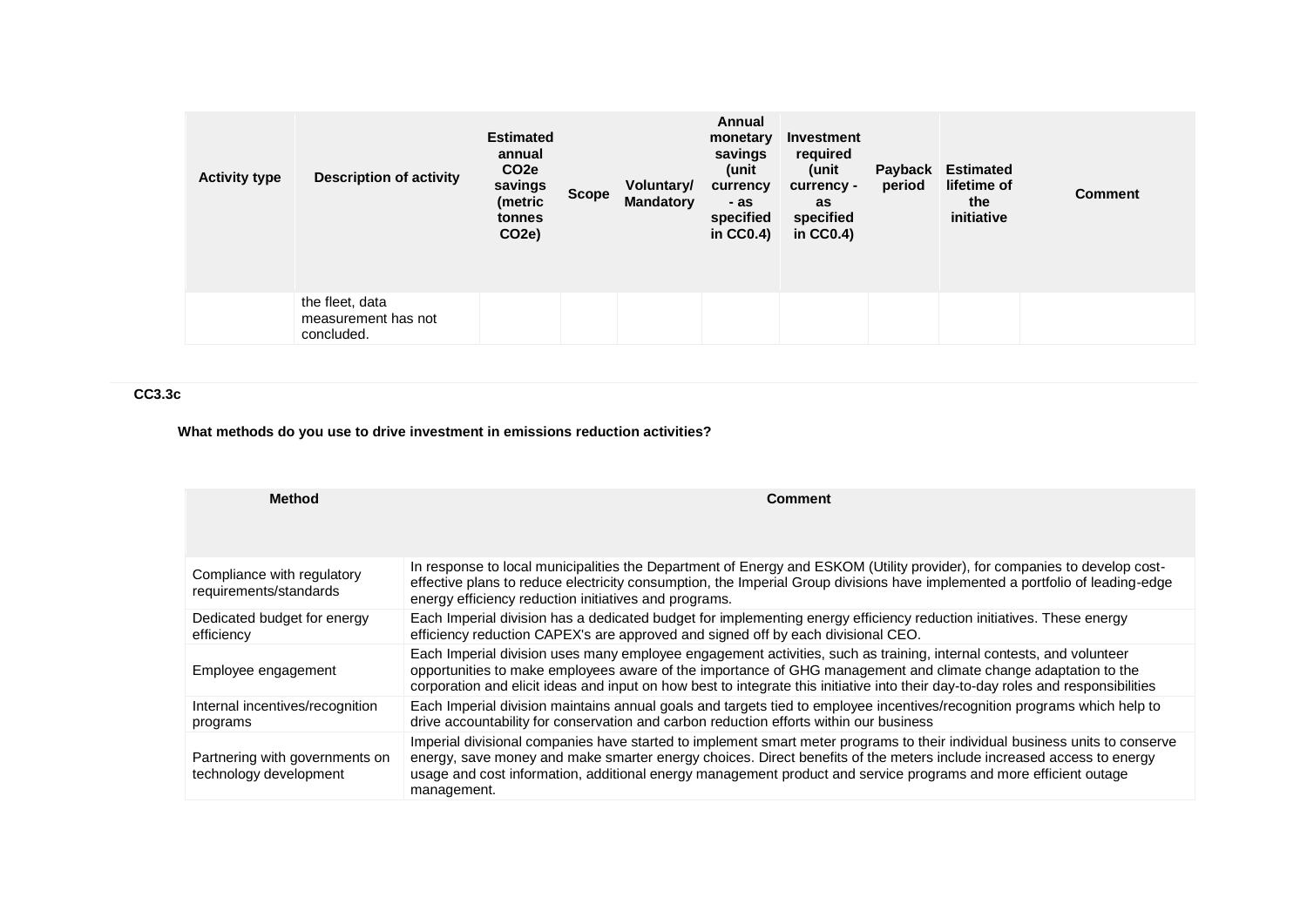| <b>Method</b>                                                | <b>Comment</b>                                                                                                                                                                                                                                                                                                                                                                                                                           |
|--------------------------------------------------------------|------------------------------------------------------------------------------------------------------------------------------------------------------------------------------------------------------------------------------------------------------------------------------------------------------------------------------------------------------------------------------------------------------------------------------------------|
| Dedicated budget for other<br>emissions reduction activities | Imperials Logistics division maintains a Technical Team whose mission is to explore new and emerging technologies relating<br>to fleet, fleet testing, fuel efficiency, fuel reduction technology, energy efficiency and reduction opportunities in the<br>warehouses. In addition, Imperial contributes to research opportunities as deemed appropriate through internal analysis as<br>well as through our customers and universities. |

**CC3.3d**

**If you do not have any emissions reduction initiatives, please explain why not**

#### **Further Information**

Further comment on question CC 3.1e - Each individual business unit has set their own reduction targets. Some of the business units use absolute targets whilst others use intensity targets, based on what is applicable and relevant in their business. These have not yet been consolidated into the Group target due to the diverse nature of the divisions overall, as well as within each business unit itself. We are working towards consolidating the targets to a Group level.

### **Page: CC4. Communication**

## **CC4.1**

**Have you published information about your organization's response to climate change and GHG emissions performance for this reporting year in places other than in your CDP response? If so, please attach the publication(s)**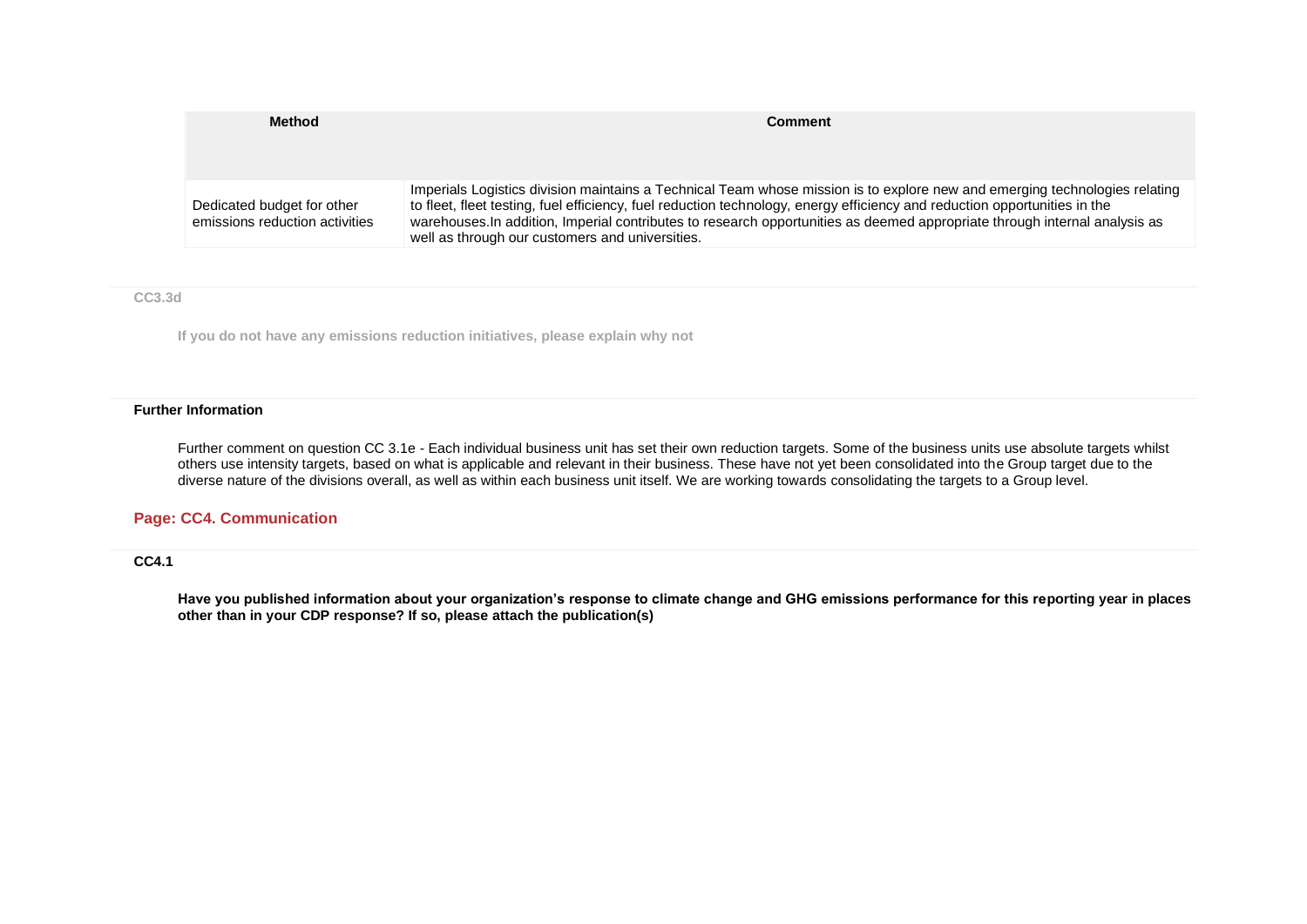| <b>Publicat</b><br>ion                                                                                                                         | <b>Status</b>                                       | <b>Page/Section reference</b>                                                                                                      | <b>Attach the document</b>                                                                                                                                   | Comm<br>ent |
|------------------------------------------------------------------------------------------------------------------------------------------------|-----------------------------------------------------|------------------------------------------------------------------------------------------------------------------------------------|--------------------------------------------------------------------------------------------------------------------------------------------------------------|-------------|
| In<br>mainstre<br>am<br>reports<br>(includin<br>g an<br>integrate<br>d report)<br>but have<br>not used<br>the<br><b>CDSB</b><br>Framew<br>ork  | Under<br>way -<br>previou<br>s year<br>attache<br>d | http://imperial-<br>reports.co.za/reports/iar_2015/sdr_2015/downloads/Imperial%20Sustainable%20Develop<br>ment%20report%202015.pdf | https://www.cdp.net/sites/2016/81/8<br>881/Climate Change 2016/Shared<br>Documents/Attachments/CC4.1/Imp<br>erial Sustainable Development<br>report 2015.pdf |             |
| In.<br>mainstre<br>am<br>reports<br>(includin<br>g an<br>integrate<br>d report)<br>but have<br>not used<br>the<br><b>CDSB</b><br>Framew<br>ork | Under<br>way -<br>previou<br>s year<br>attache<br>d | http://www.imperial.co.za/inv-reports.php                                                                                          | https://www.cdp.net/sites/2016/81/8<br>881/Climate Change 2016/Shared<br>Documents/Attachments/CC4.1/Imp<br>erial Integrated Report 2015.pdf                 |             |

**Further Information**

**Module: Risks and Opportunities**

**Page: CC5. Climate Change Risks**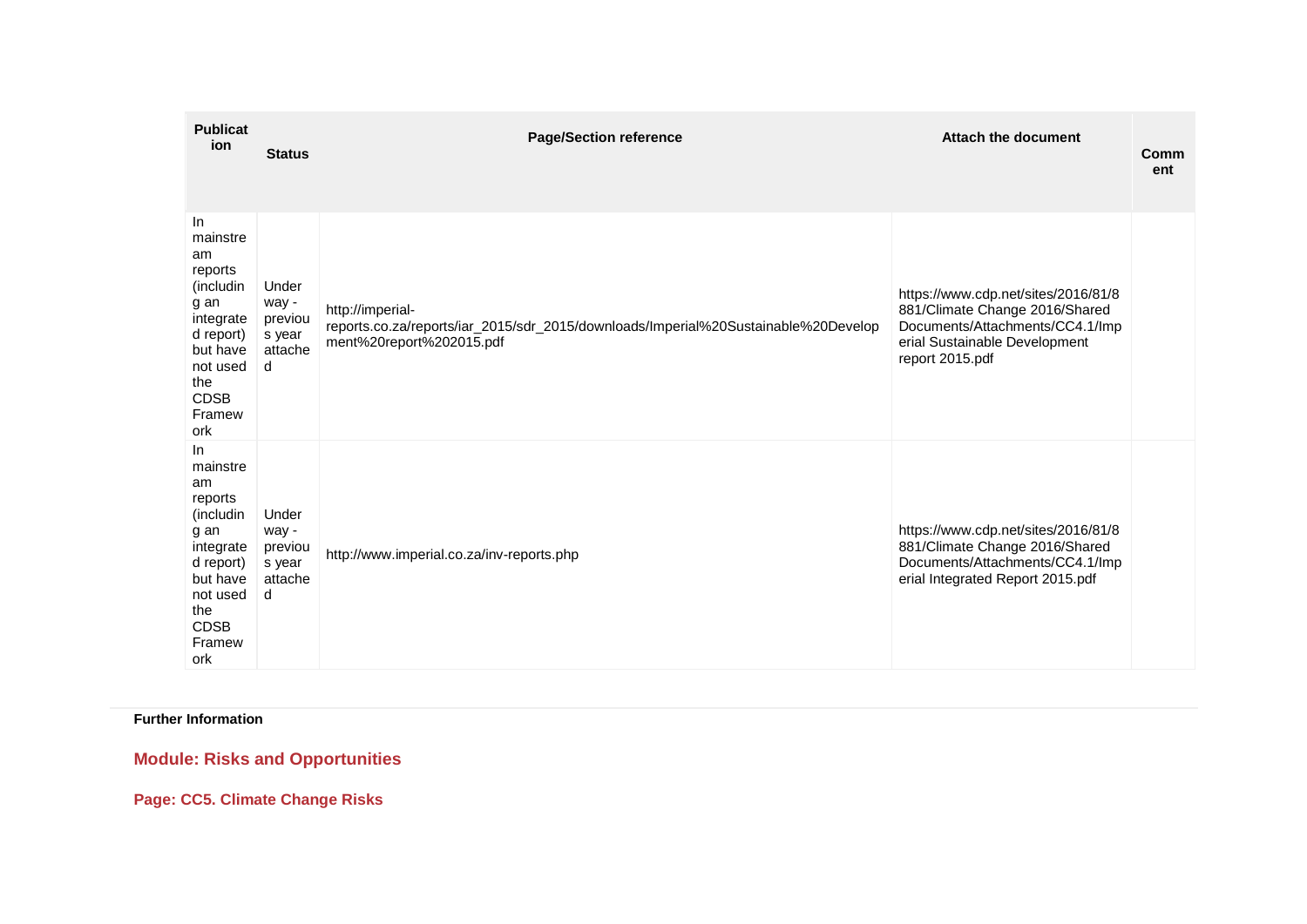## **CC5.1**

**Have you identified any inherent climate change risks that have the potential to generate a substantive change in your business operations, revenue or expenditure? Tick all that apply**

Risks driven by changes in regulation Risks driven by changes in physical climate parameters Risks driven by changes in other climate-related developments

## **CC5.1a**

## **Please describe your inherent risks that are driven by changes in regulation**

| <b>Risk</b><br>driver | <b>Description</b>                                                                                                                                                                                                                                                                 | <b>Potential</b><br>impact       | <b>Timeframe</b>  | Direct/<br><b>Indirect</b> | Likelihood  | <b>Magnitude</b><br>of impact | <b>Estimated</b><br>financial<br><i>implications</i>                                                                                                                                                                                                                                             | <b>Management</b><br>method                                                                                                                                                                                                                                                                                     | Cost of<br>management                                                                                                                                                                                                                                         |
|-----------------------|------------------------------------------------------------------------------------------------------------------------------------------------------------------------------------------------------------------------------------------------------------------------------------|----------------------------------|-------------------|----------------------------|-------------|-------------------------------|--------------------------------------------------------------------------------------------------------------------------------------------------------------------------------------------------------------------------------------------------------------------------------------------------|-----------------------------------------------------------------------------------------------------------------------------------------------------------------------------------------------------------------------------------------------------------------------------------------------------------------|---------------------------------------------------------------------------------------------------------------------------------------------------------------------------------------------------------------------------------------------------------------|
| Carbon<br>taxes       | General:<br>Internationally,<br>South Africa has<br>made a voluntary<br>commitment to<br>reduce its<br>greenhouse gas<br>emissions by<br>34% by 2020 and<br>42% by 2025<br>relative to<br>business as<br>usual. This has<br>resulted in a<br>proposed<br>domestic carbon<br>tax of | Increased<br>operational<br>cost | 1 to $3$<br>years | Direct                     | Very likely | High                          | Calculations<br>done by Imperial<br><b>Holdings</b><br>estimate the<br>financial<br>implication to be<br>greater than<br>R50 million<br>either in direct<br>carbon taxes or<br>indirectly<br>through the fuel<br>levy, depending<br>on where<br>Treasury wishes<br>to source the<br>funding from | The greatest<br>impact will be on<br>the Logistics<br>division, Current<br>management<br>methods for this<br>division include: -<br>continued<br>measurement of<br>emissions -<br>setting targets for<br>fuel consumption<br>reduction -<br>continuing to<br>implement fuel<br>reduction<br>initiatives such as | The collective<br>annual cost of<br>management has<br>not been<br>calculated.<br>However the<br>annual cost<br>associated with<br>continued<br>measurement is<br>R1.2million for the<br>sustainability<br>management<br>system. This cost<br>is budgeted for. |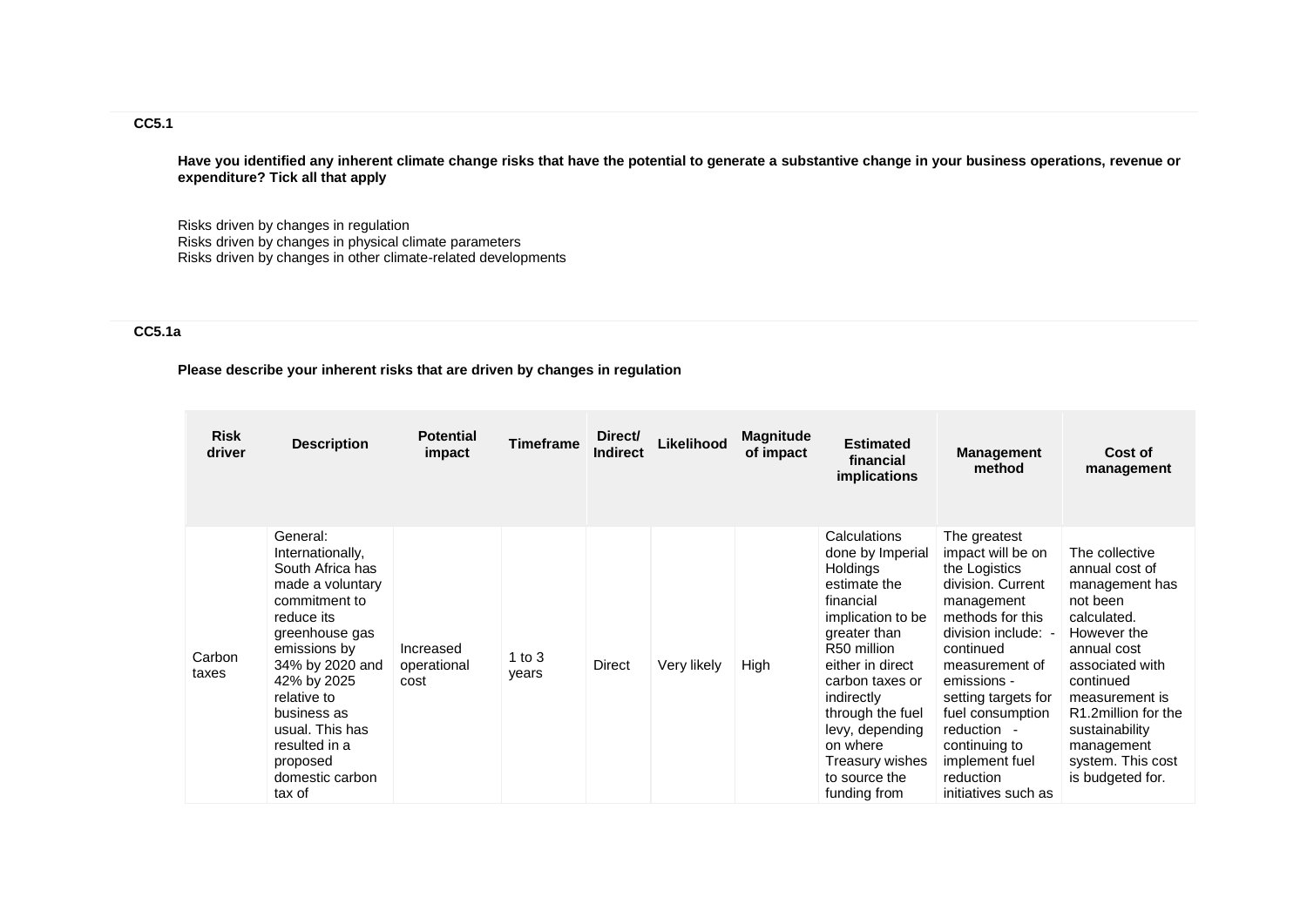| <b>Risk</b><br>driver | <b>Description</b>                                                                                                                                                                                                                                                                                                                                                                                                                                                                                                                                                                                                                                                 | <b>Potential</b><br>impact | <b>Timeframe</b> | Direct/<br><b>Indirect</b> | Likelihood | Magnitude<br>of impact | <b>Estimated</b><br>financial<br>implications | <b>Management</b><br>method                                                                                                                            | Cost of<br>management |
|-----------------------|--------------------------------------------------------------------------------------------------------------------------------------------------------------------------------------------------------------------------------------------------------------------------------------------------------------------------------------------------------------------------------------------------------------------------------------------------------------------------------------------------------------------------------------------------------------------------------------------------------------------------------------------------------------------|----------------------------|------------------|----------------------------|------------|------------------------|-----------------------------------------------|--------------------------------------------------------------------------------------------------------------------------------------------------------|-----------------------|
|                       | R120/tCO2e<br>commencing in<br>2016 increasing<br>annually by 10%<br>until 2019/2020.<br>It is proposed that<br>a company's<br>direct carbon tax<br>liability will be<br>limited to its<br>Scope 1<br>emissions, with a<br>basic free<br>allowance to the<br>amount of 60%-<br>80% of the<br>company's Scope<br>1 emissions.<br>Company<br>Specific: Scope 1<br>forms the majority<br>of Imperial's<br>emissions and<br>therefore will<br>result in a<br>substantial direct<br>financial impact<br>on Imperial<br>Holdings. It is<br>also likely that the<br>carbon tax impact<br>on suppliers will<br>be passed on to<br>the customer,<br>therefore<br>increasing |                            |                  |                            |            |                        |                                               | driver training<br>and route<br>planning -<br>Investing in new<br>technologies<br>These are aimed<br>at reducing the<br>impact of the risk<br>by 2016. |                       |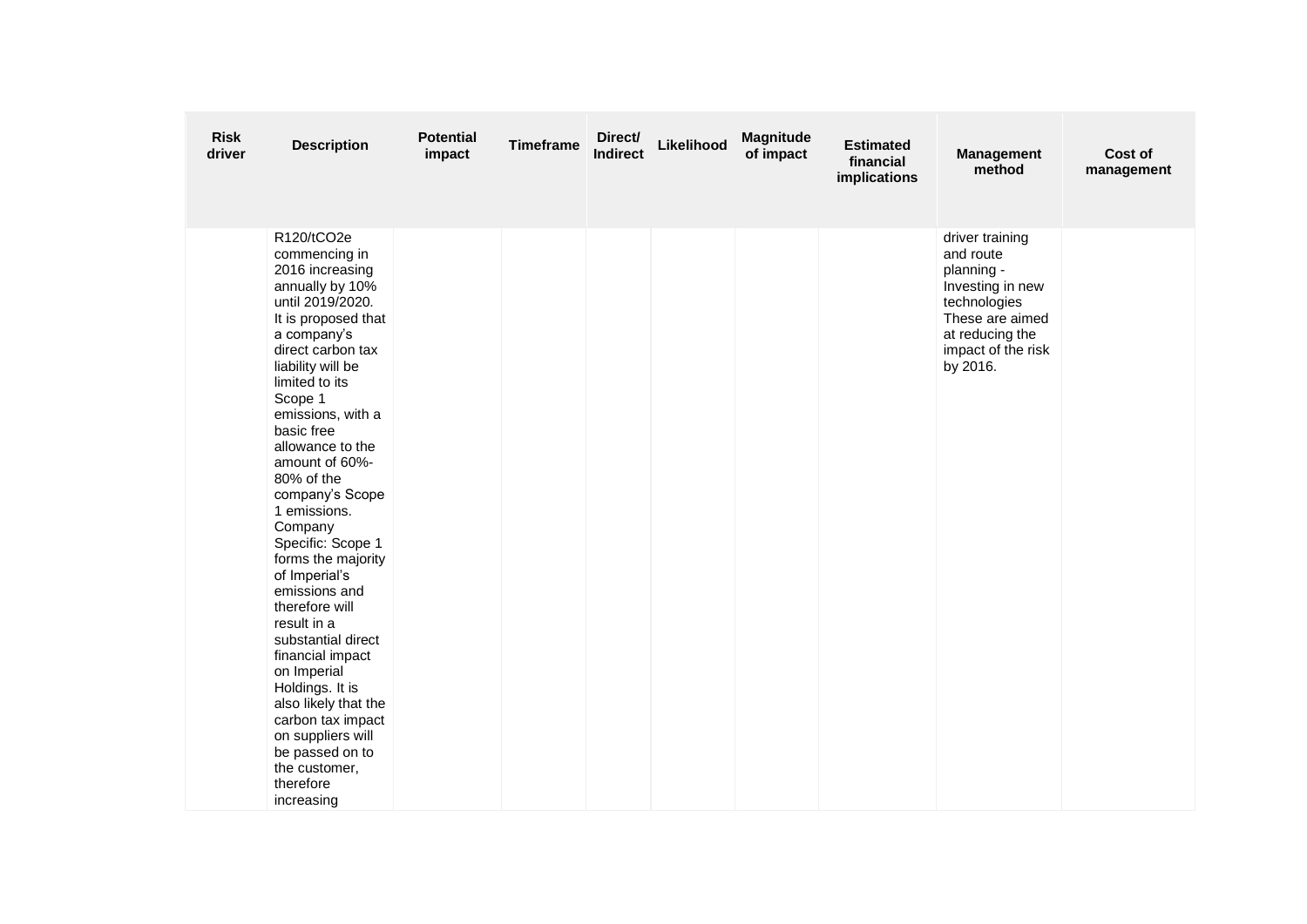| <b>Risk</b><br>driver | <b>Description</b>                                                                                                                                                                                                                                                                                                                                                                                                                                         | Potential<br>impact                     | <b>Timeframe</b>    | Direct/<br><b>Indirect</b> | Likelihood | <b>Magnitude</b><br>of impact | <b>Estimated</b><br>financial<br>implications                                                                                                                                                                                                                                                                                                                                                 | <b>Management</b><br>method                                                                                                                                                                                                              | Cost of<br>management                                                                                                                                                             |
|-----------------------|------------------------------------------------------------------------------------------------------------------------------------------------------------------------------------------------------------------------------------------------------------------------------------------------------------------------------------------------------------------------------------------------------------------------------------------------------------|-----------------------------------------|---------------------|----------------------------|------------|-------------------------------|-----------------------------------------------------------------------------------------------------------------------------------------------------------------------------------------------------------------------------------------------------------------------------------------------------------------------------------------------------------------------------------------------|------------------------------------------------------------------------------------------------------------------------------------------------------------------------------------------------------------------------------------------|-----------------------------------------------------------------------------------------------------------------------------------------------------------------------------------|
|                       | operational costs<br>for Imperial<br>Holdings. An<br>example of this<br>would be the<br>predicted 4c-6c<br>increase of<br>Eskom's<br>electricity tariff<br>due to the carbon<br>tax.                                                                                                                                                                                                                                                                       |                                         |                     |                            |            |                               |                                                                                                                                                                                                                                                                                                                                                                                               |                                                                                                                                                                                                                                          |                                                                                                                                                                                   |
| Carbon<br>taxes       | General:<br>Currently, a<br>carbon tax is<br>levied on the sale<br>of new passenger<br>cars. New<br>passenger cars<br>are taxed on CO2<br>emissions above<br>120g/km at a<br>fixed rate of R90<br>per g/km. There<br>is a possibility this<br>will increase in<br>the future with<br>implementation of<br>the South African<br>carbon tax.<br>Company<br>specific: The<br>resultant increase<br>in car prices has<br>the potential to<br>impact Imperial's | Reduced<br>demand for<br>goods/services | $1$ to $3$<br>years | <b>Direct</b>              | Likely     | Low-<br>medium                | With regards to<br>the Vehicle<br>Retail division,<br>there is<br>expected to be<br>no (R0.0)<br>financial<br>implications for<br>Imperial<br>Holdings as this<br>cost will be<br>passed onto the<br>customer. With<br>regards to the<br>Vehicle<br>Distributorship<br>and Car Rental<br>sub-divisions<br>and Logistics<br>division the<br>increase in the<br>carbon tax will<br>increase the | In order to<br>manage this risk,<br>the Vehicle<br>distributorship<br>and Car Rental<br>sub-division and<br>the logistics<br>division are<br>increasing their<br>proportion of<br>more fuel efficient<br>vehicles in their<br>fleet mix. | An example of this<br>cost, was the<br>addition of the VW<br>Polo TDI Blue<br>Motion to the<br>Europcar fleet.<br>The cost<br>associated with<br>this was roughly<br>R1.5million. |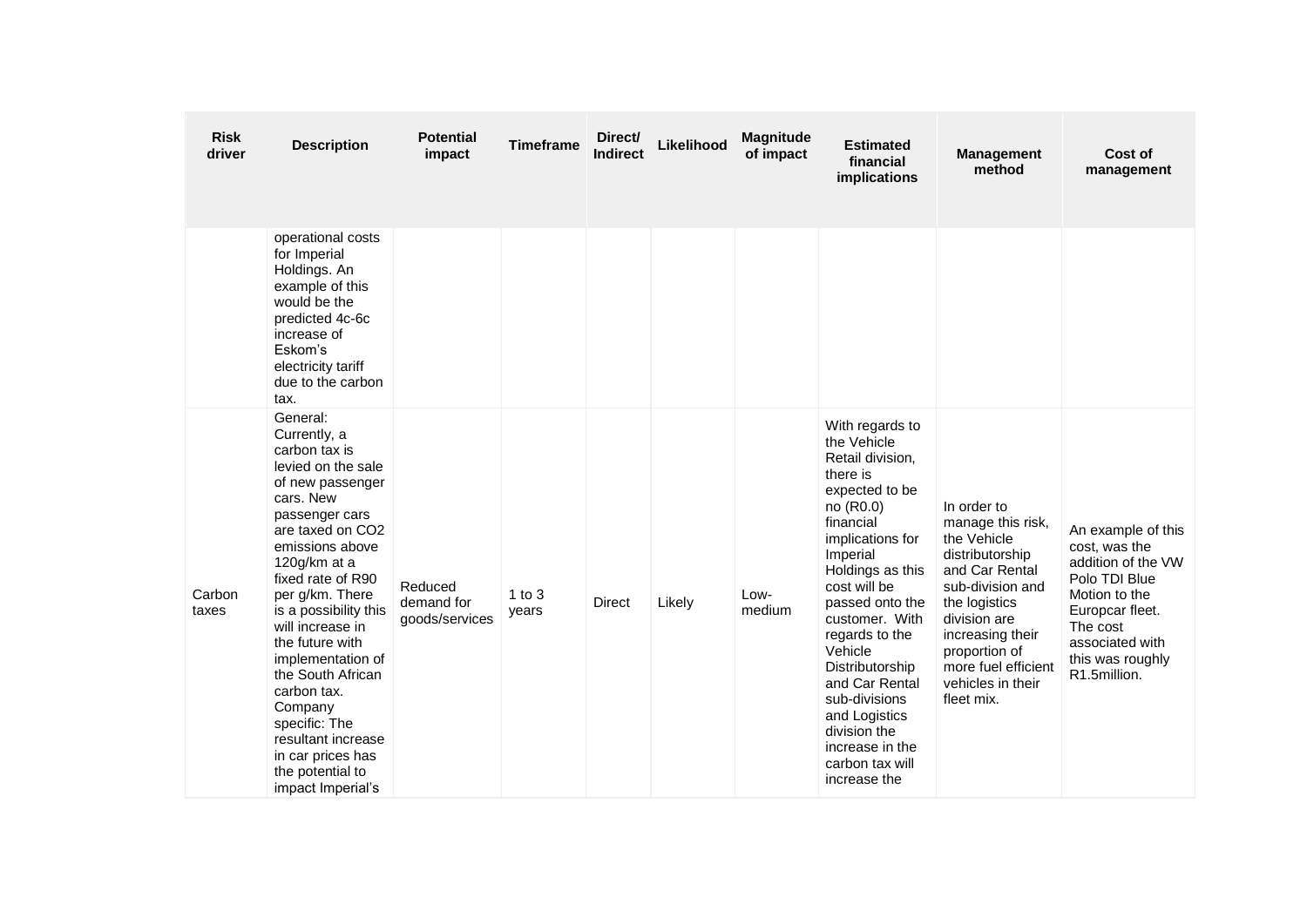| <b>Risk</b><br>driver                | <b>Description</b>                                                                                                                                                                                                                                                                                                               | <b>Potential</b><br>impact                    | <b>Timeframe</b> | Direct/<br><b>Indirect</b> | Likelihood  | <b>Magnitude</b><br>of impact | <b>Estimated</b><br>financial<br>implications                                                                                                                                       | <b>Management</b><br>method                                                                                                                                                                                                                                                                                       | Cost of<br>management                                                                                                                     |
|--------------------------------------|----------------------------------------------------------------------------------------------------------------------------------------------------------------------------------------------------------------------------------------------------------------------------------------------------------------------------------|-----------------------------------------------|------------------|----------------------------|-------------|-------------------------------|-------------------------------------------------------------------------------------------------------------------------------------------------------------------------------------|-------------------------------------------------------------------------------------------------------------------------------------------------------------------------------------------------------------------------------------------------------------------------------------------------------------------|-------------------------------------------------------------------------------------------------------------------------------------------|
|                                      | Automotive and<br>Industrial division<br>as increased car<br>prices will<br>decrease<br>customer demand<br>for the goods,<br>and increased<br>car prices will<br>increase capital<br>costs for the<br>Vehicle<br>Distributorship<br>and Car Rental<br>sub-division and<br>Logistics Division.                                    |                                               |                  |                            |             |                               | capital costs for<br>the fleets.                                                                                                                                                    |                                                                                                                                                                                                                                                                                                                   |                                                                                                                                           |
| Emission<br>reporting<br>obligations | General: The<br>King III Report<br>requirements<br>relating to<br>sustainability<br>recommend an<br>increase in<br>disclosure, thus<br>influencing<br>emissions<br>reporting<br>obligations. South<br>Africa's National<br>Climate Change<br>Response White<br>Paper (2011) also<br>requires an<br>increase in<br>understanding, | Other:<br>Increased<br>Administrative<br>Cost | Up to 1<br>year  | <b>Direct</b>              | Very likely | Medium                        | The initial set up<br>cost of the<br>sustainability<br>management<br>system was in<br>excess of<br>R12million.<br>Reporting<br>assistance is<br>estimated to<br>exceed R300<br>000. | The risk is<br>currently<br>managed though<br>the<br>implementation of<br>the sustainability<br>management<br>system.<br>Additionally,<br>external<br>consultants have<br>been appointed<br>to assist with<br>sustainability<br>reporting. This<br>management<br>method is aimed<br>at reducing the<br>impact and | The annual cost of<br>the implementation<br>of the<br>sustainability<br>management<br>system, roughly<br>R1.2million, is<br>budgeted for. |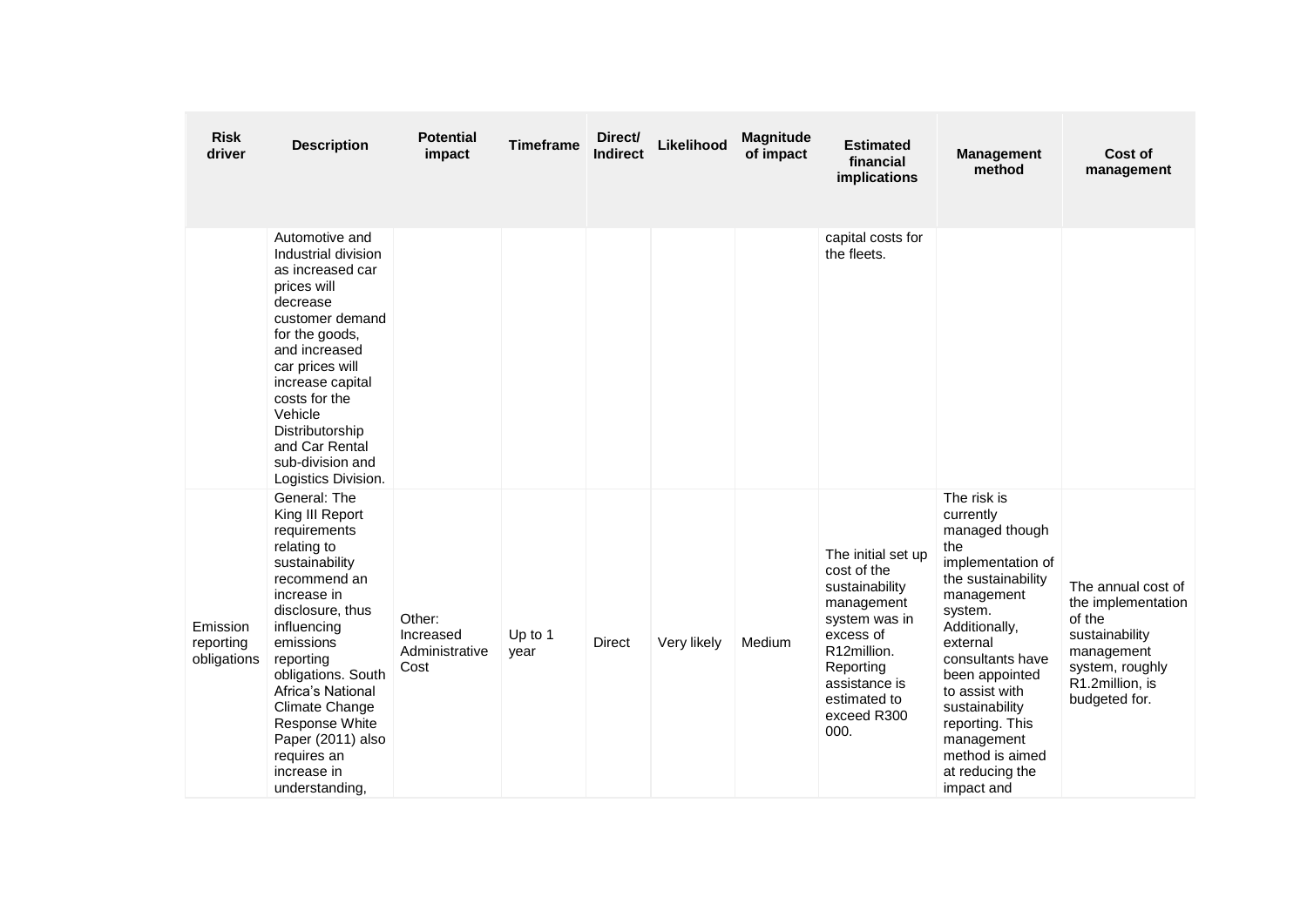| <b>Risk</b><br>driver | <b>Description</b>                                                                                                                                                                                                                                                                                      | <b>Potential</b><br>impact  | <b>Timeframe</b> | Direct/<br><b>Indirect</b> | Likelihood | Magnitude<br>of impact | <b>Estimated</b><br>financial<br>implications                           | <b>Management</b><br>method                                                                                         | Cost of<br>management                                                                                               |
|-----------------------|---------------------------------------------------------------------------------------------------------------------------------------------------------------------------------------------------------------------------------------------------------------------------------------------------------|-----------------------------|------------------|----------------------------|------------|------------------------|-------------------------------------------------------------------------|---------------------------------------------------------------------------------------------------------------------|---------------------------------------------------------------------------------------------------------------------|
|                       | monitoring, and<br>reporting of<br>climate change<br>mitigation and<br>adaptation.<br>Company<br>specific: This has<br>the potential to<br>increase<br>administrative<br>costs for Imperial<br>Holdings due to<br>the need for<br>additional staff<br>and additional<br>time required for<br>reporting. |                             |                  |                            |            |                        |                                                                         | likelihood of the<br>risk annually.                                                                                 |                                                                                                                     |
| Lack of<br>regulation | Company<br>specific: Imperial<br>Holdings is a<br>multinational<br>organisation.<br>Lack of consistent<br>global regulation<br>presents<br>difficulties in<br>operating, lack of<br>clarity and<br>uncertainty,<br>therefore<br>affecting long-<br>term planning and<br>decision making.                | Inability to do<br>business | Unknown          | <b>Direct</b>              | Likely     | Medium                 | The cost<br>associated with<br>this risk has not<br>been<br>determined. | Currently each<br>country/region is<br>managed<br>according to its<br>regulatory and<br>operational<br>environment. | Each division has<br>a dedicated<br>sustainability<br>director/executive<br>and manager to<br>manage such<br>risks. |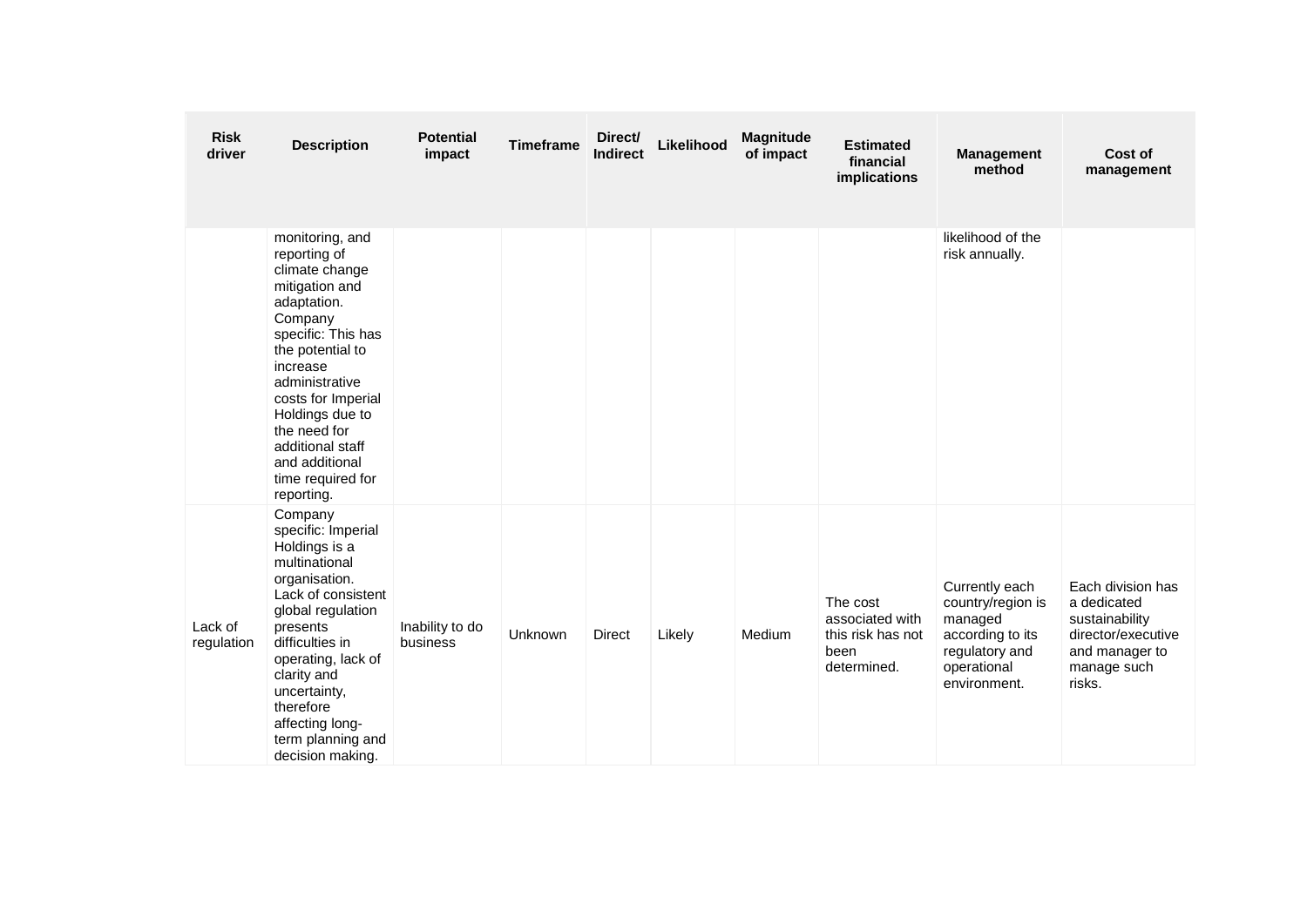**Please describe your inherent risks that are driven by changes in physical climate parameters**

| <b>Risk driver</b>                              | <b>Description</b>                                                                                                                                                                                                                                                                                                                                | <b>Potential</b><br>impact       | Timeframe           | Direct/<br><b>Indirect</b> | Likelihood              | <b>Magnitude</b><br>of impact | <b>Estimated</b><br>financial<br><i>implications</i>                                                                                       | <b>Management</b><br>method                                                                                                                                                                                                                                                                                                                                                                                                                                                              | Cost of<br>management                                                                                                                                                                                                              |
|-------------------------------------------------|---------------------------------------------------------------------------------------------------------------------------------------------------------------------------------------------------------------------------------------------------------------------------------------------------------------------------------------------------|----------------------------------|---------------------|----------------------------|-------------------------|-------------------------------|--------------------------------------------------------------------------------------------------------------------------------------------|------------------------------------------------------------------------------------------------------------------------------------------------------------------------------------------------------------------------------------------------------------------------------------------------------------------------------------------------------------------------------------------------------------------------------------------------------------------------------------------|------------------------------------------------------------------------------------------------------------------------------------------------------------------------------------------------------------------------------------|
| Change in<br>mean<br>(average)<br>temperature   | Company specific:<br>Imperial Holdings<br>being the large<br>diverse organisation<br>it is, operates out of<br>numerous offices.<br>warehouses, and<br>cars/trucks/boats.<br>Should the mean<br>(average)<br>temperature in some<br>areas increase, this<br>would result in an<br>increase in the use of<br>air conditioners and<br>refrigerants. | Increased<br>operational<br>cost | 3 to 6<br>years     | Direct                     | More likely<br>than not | Low-<br>medium                | Increased use<br>of air<br>conditioning<br>and<br>refrigerants<br>will increase<br>the<br>operational<br>costs of<br>Imperial<br>Holdings. | Current<br>management is<br>focused on<br>measurement of<br>site specific<br>refrigerant gas and<br>electricity usage<br>through the<br>sustainability<br>management<br>system. This will<br>enable monitoring<br>of trend data, more<br>accurate predictions<br>on future usage and<br>therefore<br>implementation of<br>specific reduction<br>targets. The current<br>management<br>method is aimed to<br>reduce the impact<br>on the organization<br>should this risk<br>materialize. | Implementation<br>of the<br>sustainability<br>management<br>system<br>exceeded<br>R12million as a<br>once off capital<br>cost. The cost of<br>running the<br>system is roughly<br>R1.2million<br>annually, and is<br>budgeted for. |
| Change in<br>mean<br>(average)<br>precipitation | Company specific:<br>An increase in<br>precipitation usually<br>results in increased<br>congestion on the<br>roads, which in turn                                                                                                                                                                                                                 | Increased<br>operational<br>cost | $1$ to $3$<br>years | Direct                     | More likely<br>than not | Medium                        | The cost<br>associated<br>with this risk<br>has not been<br>determined.                                                                    | <b>Imperial Holdings</b><br>Logistics division<br>continues to<br>implement driver<br>training as well as<br>route planning. This                                                                                                                                                                                                                                                                                                                                                        | The cost<br>associated with<br>the route<br>planning system<br>is roughly R20<br>000 per vehicle                                                                                                                                   |

**CC5.1b**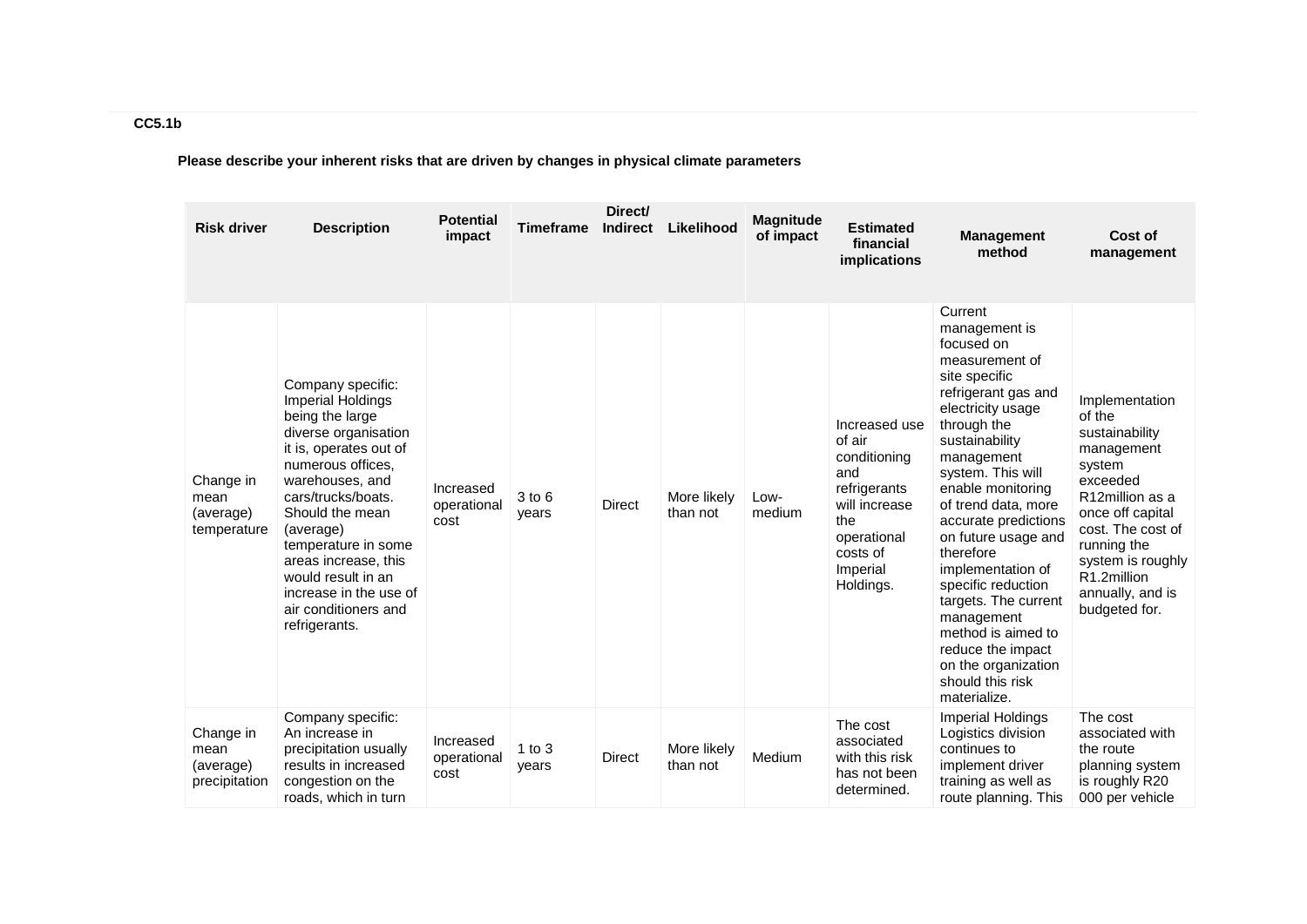| <b>Risk driver</b>                                        | <b>Description</b>                                                                                                                                                                                                                                                                                                                                                                                                                                                 | <b>Potential</b><br>impact     | <b>Timeframe</b> | Direct/<br><b>Indirect</b>    | Likelihood | Magnitude<br>of impact | <b>Estimated</b><br>financial<br>implications                           | <b>Management</b><br>method                                            | Cost of<br>management                                                                                                                                |
|-----------------------------------------------------------|--------------------------------------------------------------------------------------------------------------------------------------------------------------------------------------------------------------------------------------------------------------------------------------------------------------------------------------------------------------------------------------------------------------------------------------------------------------------|--------------------------------|------------------|-------------------------------|------------|------------------------|-------------------------------------------------------------------------|------------------------------------------------------------------------|------------------------------------------------------------------------------------------------------------------------------------------------------|
|                                                           | increases the number<br>of road accidents.<br>For Imperial<br>Holdings' Logistics<br>division as well the<br>Car Rental sub-<br>division, this results<br>in a decrease in fuel<br>efficiency and well as<br>an increase in<br>number of repairs of<br>vehicles and<br>replacement of<br>vehicles.                                                                                                                                                                 |                                |                  |                               |            |                        |                                                                         | aims to reduce the<br>impact of the risk.                              | for the software<br>and services with<br>an additional<br>estimated cost of<br>R2000 per<br>vehicle annual<br>license fee. This<br>is a budget cost. |
| Change in<br>precipitation<br>extremes<br>and<br>droughts | Company specific:<br>Extreme weather<br>events such as<br>hurricanes and<br>flooding pose a<br>significant risk to the<br>Vehicle Import,<br>Distribution,<br>Dealerships and<br>Retail Divisions, in so<br>much as import and<br>export abilities can<br>be impeded,<br>warehouses<br>damaged and<br>disruption in the<br>supply chain caused.<br>A relevant example<br>being the 2011<br>Thailand floods.<br><b>Imperial Automotive</b><br>Retail was negatively | Inability to<br>do<br>business | Up to 1<br>year  | Indirect<br>(Supply<br>chain) | Likely     | High                   | The cost<br>associated<br>with this risk<br>has not been<br>determined. | No specific<br>management<br>methods currently<br>exist for this risk. | As no<br>management<br>exists, there are<br>no associated<br>management<br>costs.                                                                    |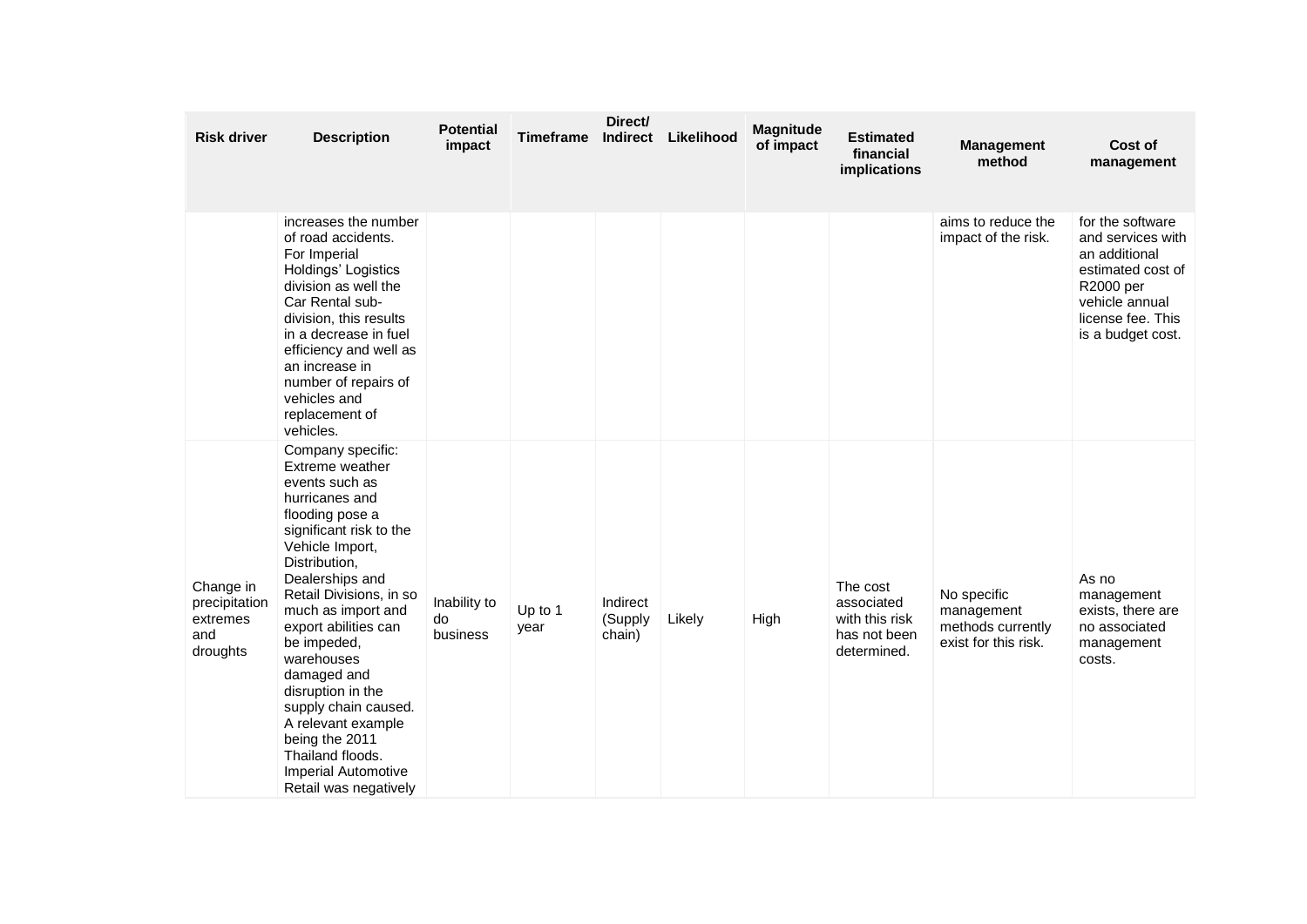| <b>Risk driver</b>                            | <b>Description</b>                                                                                                                                                                                                                                                                                                                                                                                                            | <b>Potential</b><br>impact       | Timeframe       | Direct/<br><b>Indirect</b>    | Likelihood              | <b>Magnitude</b><br>of impact | <b>Estimated</b><br>financial<br>implications                                                                              | <b>Management</b><br>method                                                                                                                                                                                                                                                                                                                                                                                                    | Cost of<br>management                                                                                                                                                                                        |
|-----------------------------------------------|-------------------------------------------------------------------------------------------------------------------------------------------------------------------------------------------------------------------------------------------------------------------------------------------------------------------------------------------------------------------------------------------------------------------------------|----------------------------------|-----------------|-------------------------------|-------------------------|-------------------------------|----------------------------------------------------------------------------------------------------------------------------|--------------------------------------------------------------------------------------------------------------------------------------------------------------------------------------------------------------------------------------------------------------------------------------------------------------------------------------------------------------------------------------------------------------------------------|--------------------------------------------------------------------------------------------------------------------------------------------------------------------------------------------------------------|
|                                               | affected as they<br>purchase vehicles<br>from local OEMs that<br>import Toyota,<br>Honda, Nissan, Ford<br>and Isuzu, all of<br>which had production<br>halted due to either<br>plant damage or<br>supply chain<br>disruption.                                                                                                                                                                                                 |                                  |                 |                               |                         |                               |                                                                                                                            |                                                                                                                                                                                                                                                                                                                                                                                                                                |                                                                                                                                                                                                              |
| Snow and<br>ice                               | Company specific:<br>Snow and ice has the<br>potential to<br>negatively impact<br>upon Imperial's<br>Logistics Division,<br>through interruption<br>of operations. For<br>example, snow (as in<br>the previous year)<br>obstructed one of<br>South Africa's major<br>highways and<br>logistics routes in the<br>years 2012/3. This<br>halted those specific<br>operations for three<br>days at significant<br>financial cost. | Increased<br>operational<br>cost | Up to 1<br>year | Direct                        | More likely<br>than not | Medium-<br>high               | The financial<br>implication for<br>the Logistics<br>division of the<br>2012 snow<br>delays was<br>roughly<br>R2.4million. | In order to manage<br>similar future risk<br>scenarios, Imperial<br>Logistics has<br>implemented a<br>vehicle routing and<br>scheduling<br>optimisation system<br>(OPSI Plato) in the<br>fleets. As well as<br>improving<br>efficiencies around<br>time and distance<br>travelled, the<br>systems monitor<br>weather and<br>include this data<br>into planning. This<br>is aimed at reducing<br>the likelihood of the<br>risk. | The cost<br>associated with<br>the system is<br>roughly R20 000<br>per vehicle for<br>the software and<br>services with an<br>additional<br>estimated cost of<br>R2000 per<br>vehicle annual<br>license fee. |
| Induced<br>changes in<br>natural<br>resources | Company specific:<br>The price, volatility,<br>certainty and supply<br>of natural resources                                                                                                                                                                                                                                                                                                                                   | Inability to<br>do<br>business   | >6 years        | Indirect<br>(Supply<br>chain) | More likely<br>than not | High                          | The cost<br>associated<br>with this risk                                                                                   | No specific<br>management<br>methods currently<br>exist for this risk.                                                                                                                                                                                                                                                                                                                                                         | As no<br>management<br>exists, there are<br>no associated                                                                                                                                                    |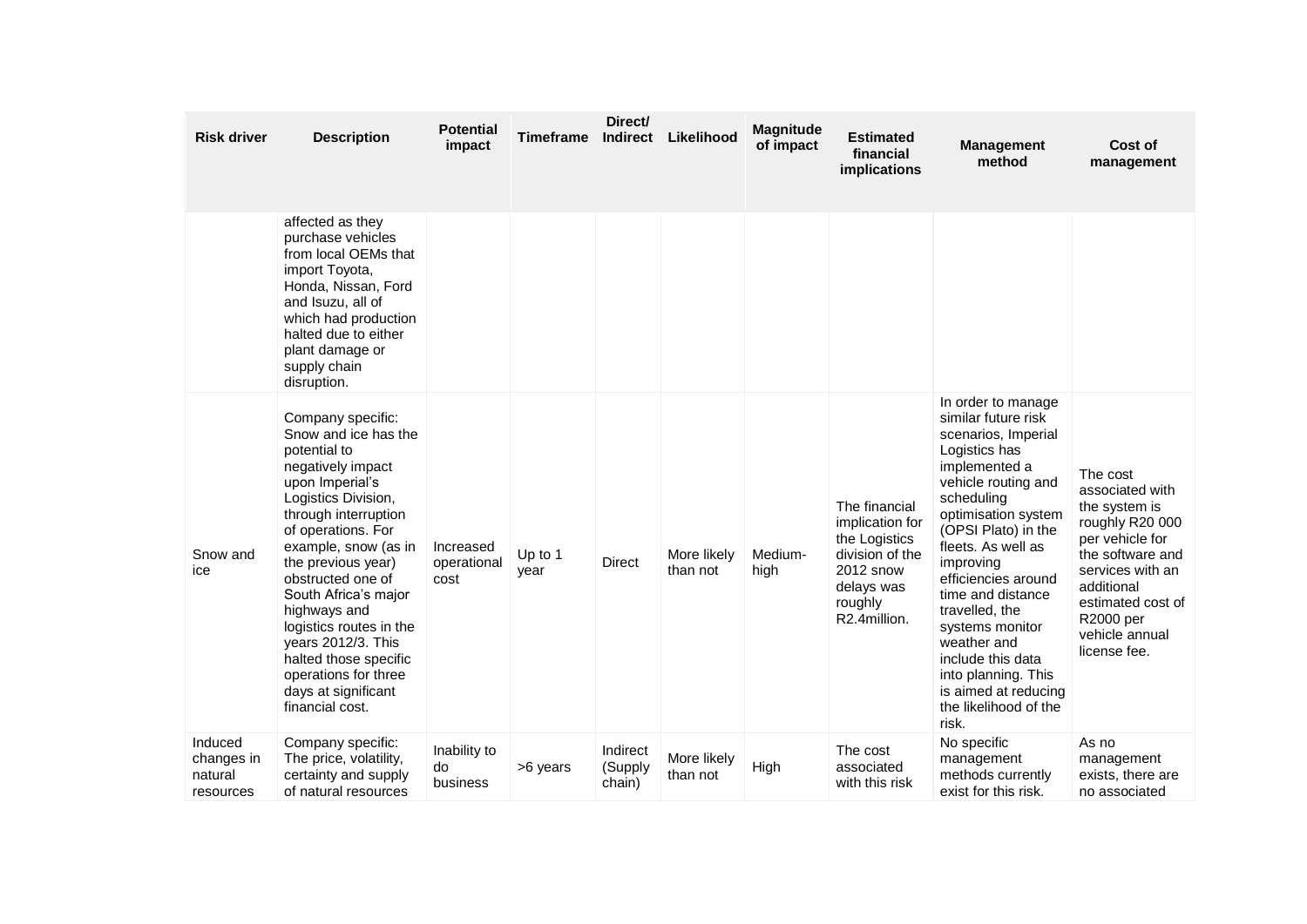| <b>Risk driver</b>                                        | <b>Description</b>                                                                                                                                                                                                                                                                                                                                                                                                       | <b>Potential</b><br>impact       | Timeframe       | Direct/<br><b>Indirect</b> | Likelihood           | <b>Magnitude</b><br>of impact | <b>Estimated</b><br>financial<br>implications                                                                                                                                           | <b>Management</b><br>method                                                                                                                                                                                                                                                                                                     | Cost of<br>management                                                              |
|-----------------------------------------------------------|--------------------------------------------------------------------------------------------------------------------------------------------------------------------------------------------------------------------------------------------------------------------------------------------------------------------------------------------------------------------------------------------------------------------------|----------------------------------|-----------------|----------------------------|----------------------|-------------------------------|-----------------------------------------------------------------------------------------------------------------------------------------------------------------------------------------|---------------------------------------------------------------------------------------------------------------------------------------------------------------------------------------------------------------------------------------------------------------------------------------------------------------------------------|------------------------------------------------------------------------------------|
|                                                           | poses a risk to all<br>divisions of Imperial<br>Holdings. For<br>example the impacts<br>of climate change on<br>the supply of rubber -<br>unseasonal rains<br>prolonged droughts,<br>warmer average<br>temperature have all<br>adversely affected<br>the growth and<br>productivity of natural<br>rubber resources.<br>The decrease in<br>availability of rubber<br>would severely<br>impact the<br>automotive industry. |                                  |                 |                            |                      |                               | has not been<br>determined.                                                                                                                                                             |                                                                                                                                                                                                                                                                                                                                 | management<br>costs.                                                               |
| Change in<br>precipitation<br>extremes<br>and<br>droughts | Company specific:<br>An increase in severe<br>weather events such<br>as hail storms results<br>in increased damage<br>to assets across all<br>divisions. As Imperial<br>Holdings is self<br>insured, this<br>increases the<br>operational costs for<br>the business.                                                                                                                                                     | Increased<br>operational<br>cost | Up to 1<br>year | <b>Direct</b>              | Virtually<br>certain | Medium-<br>high               | The Vehicle<br>Import,<br>Distribution,<br>Dealerships,<br>Retail division<br>experienced a<br>cost of over<br>R <sub>26</sub> million in<br>the years<br>2013/4 due to<br>hail damage. | Current<br>management<br>methods include<br>building<br>covered/shaded<br>parking/display<br>areas. However due<br>to the nature of the<br>business and the<br>business premises<br>it is not possible to<br>completely<br>eliminate the risk,<br>the management<br>method therefore<br>only reduces the<br>impact of the risk. | The total capital<br>cost for<br>managing the<br>risk have not<br>been calculated. |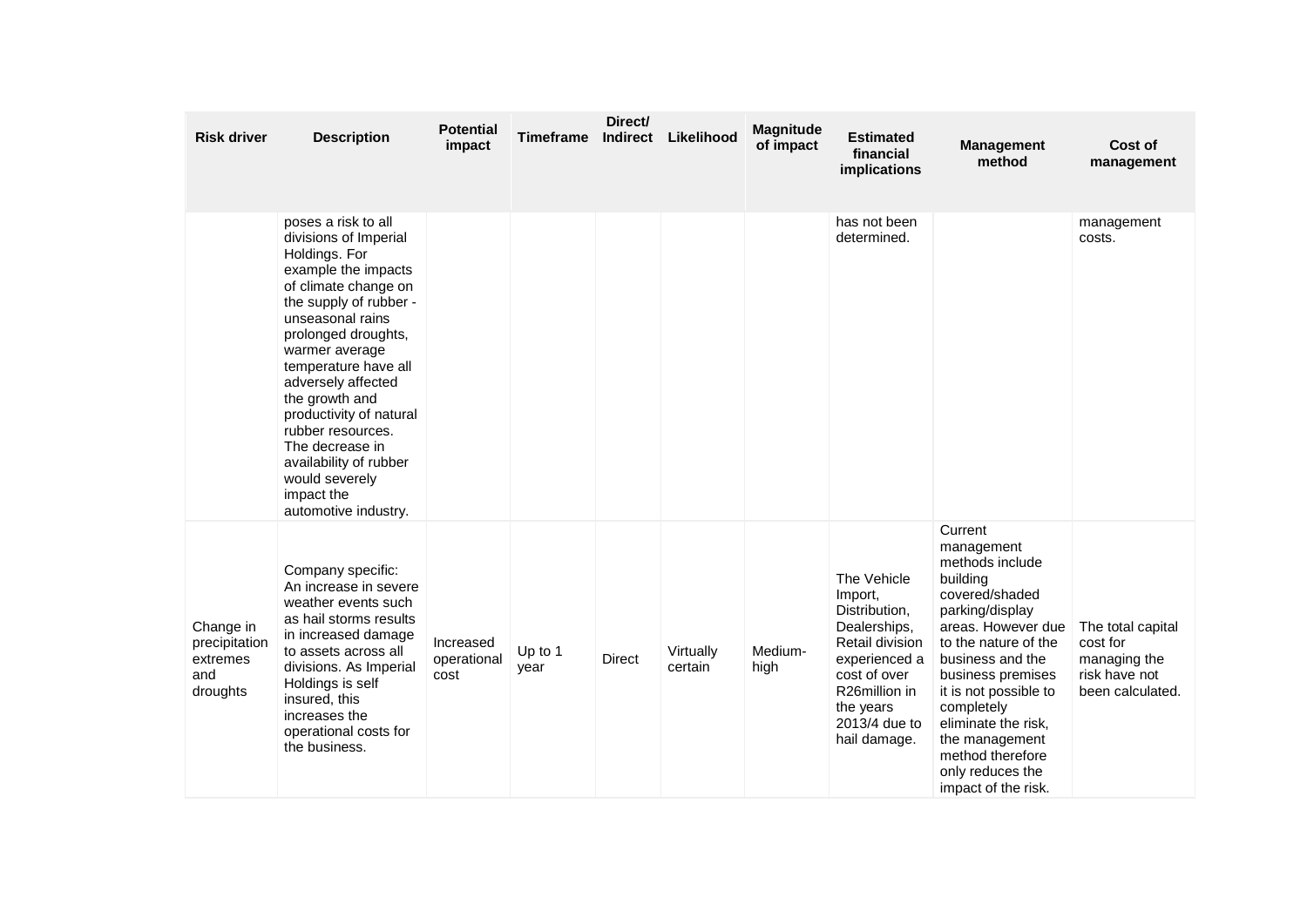# **CC5.1c**

**Please describe your inherent risks that are driven by changes in other climate-related developments**

| <b>Risk</b><br>driver | <b>Description</b>                                                                                                                                                                                                                                                                                                                                                                                                                                                                                                                                    | <b>Potential</b><br>impact                  | <b>Timefram</b><br>e | Direct/<br><b>Indirec</b><br>t | Likelihoo<br>d | <b>Magnitud</b><br>e of<br>impact | <b>Estimated financial</b><br>implications                                                                                                  | <b>Management</b><br>method                                                                             | Cost of<br>managemen                                                                                                                                                                                                                                                                                                                                                                                                       |
|-----------------------|-------------------------------------------------------------------------------------------------------------------------------------------------------------------------------------------------------------------------------------------------------------------------------------------------------------------------------------------------------------------------------------------------------------------------------------------------------------------------------------------------------------------------------------------------------|---------------------------------------------|----------------------|--------------------------------|----------------|-----------------------------------|---------------------------------------------------------------------------------------------------------------------------------------------|---------------------------------------------------------------------------------------------------------|----------------------------------------------------------------------------------------------------------------------------------------------------------------------------------------------------------------------------------------------------------------------------------------------------------------------------------------------------------------------------------------------------------------------------|
| Reputatio<br>n        | Company specific:<br>Imperial Holdings' tag<br>line is "Leaders in<br>Mobility". In order to<br>be a global leader they<br>need to be doing just<br>that when it comes to<br>climate change and<br>sustainability. Should<br>there be a perception<br>from employees,<br>customers, and<br>shareholders that<br>Imperial Holdings is<br>not complying with<br>legislation and policy,<br>investing in<br>environmentally<br>responsible initiatives<br>and exploring<br>innovative<br>technologies, the<br>reputational damage<br>may be significant. | Reduced<br>demand for<br>goods/service<br>s | Up to 1<br>vear      | <b>Direct</b>                  | Unlikely       | Medium-<br>high                   | The financial<br>implications of<br>reputational damage<br>have not been<br>quantified, however<br>these are expected to<br>be significant. | Current<br>management<br>methods<br>include<br>stakeholder<br>(internal and<br>external)<br>engagement. | Imperial<br>Holdings,<br>their divisions<br>and business<br>units have all<br>undertaken<br>market<br>research and<br>customer<br>satisfaction<br>surveys at<br>the cost in<br>excess of<br>R50million,<br>and currently<br>Imperial<br>Holdings has<br>engaged a<br>third party<br>service<br>provider to<br>conduct a<br>further in<br>depth,<br>substantial<br>relationship<br>management<br>stakeholder<br>engagement. |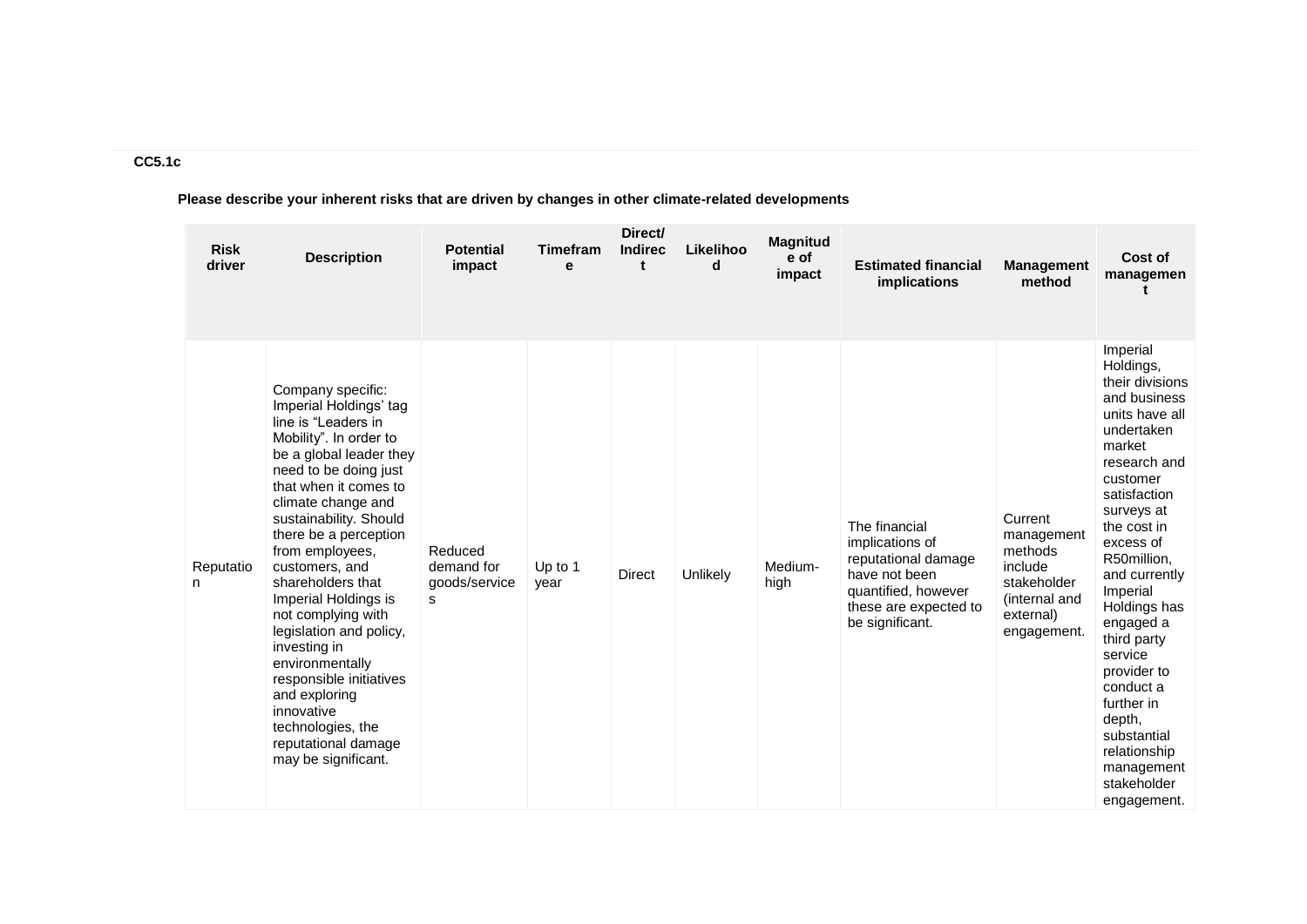| <b>Risk</b><br>driver             | <b>Description</b>                                                                                                                                                                                                                                                                                                                                                                                                                                                                                                                                                                                                                                                                                                                                                                                                                                | <b>Potential</b><br>impact                  | <b>Timefram</b><br>e | Direct/<br><b>Indirec</b><br>t | Likelihoo<br>d | <b>Magnitud</b><br>e of<br>impact | <b>Estimated financial</b><br>implications                                                                                                                                                   | <b>Management</b><br>method                                                                                                                                                             | Cost of<br>managemen<br>t                                                                                                                                                                                     |
|-----------------------------------|---------------------------------------------------------------------------------------------------------------------------------------------------------------------------------------------------------------------------------------------------------------------------------------------------------------------------------------------------------------------------------------------------------------------------------------------------------------------------------------------------------------------------------------------------------------------------------------------------------------------------------------------------------------------------------------------------------------------------------------------------------------------------------------------------------------------------------------------------|---------------------------------------------|----------------------|--------------------------------|----------------|-----------------------------------|----------------------------------------------------------------------------------------------------------------------------------------------------------------------------------------------|-----------------------------------------------------------------------------------------------------------------------------------------------------------------------------------------|---------------------------------------------------------------------------------------------------------------------------------------------------------------------------------------------------------------|
| Changing<br>consumer<br>behaviour | General: Recently<br>there has been a<br>fundamental shift in<br>consumer behaviour<br>and beliefs.<br>Consumers are far<br>more aware of their<br>environmental<br>responsibility. While<br>studies have shown<br>that current financial<br>implications still<br>outweigh intrinsic<br>value driven consumer<br>decisions. However, in<br>the near future this<br>balance will shift, thus<br>the demand for and<br>accessibility (in future<br>the carbon tax will be<br>"priced in" to the cost<br>of products and<br>services, thus the<br>"environmentally<br>friendly" products and<br>services may become<br>the financially cheaper<br>option) to more<br>'environmentally<br>friendly' products and<br>services will increase.<br>Company specific:<br>This will impact the<br>Consumer and<br>Industrial Logistics;<br>Vehicle Import, | Reduced<br>demand for<br>goods/service<br>s | $1$ to $3$<br>years  | <b>Direct</b>                  | Likely         | Medium                            | With regards to<br>change in customer<br>expectations/demands<br>, the financial<br>implication of<br>potentially losing a<br>client or not securing<br>future contracts is<br>considerable. | Current<br>management<br>methods<br>include: -<br>Investing in<br>new<br>technology; -<br>Diversificatio<br>n of product<br>offerings; and<br>- Continued<br>stakeholder<br>engagement. | An example<br>of this cost.<br>was the<br>addition of<br>the VW Polo<br><b>TDI Blue</b><br>Motion to the<br><b>Car Rental</b><br>fleet. The<br>cost<br>associated<br>with this was<br>roughly<br>R1.5million. |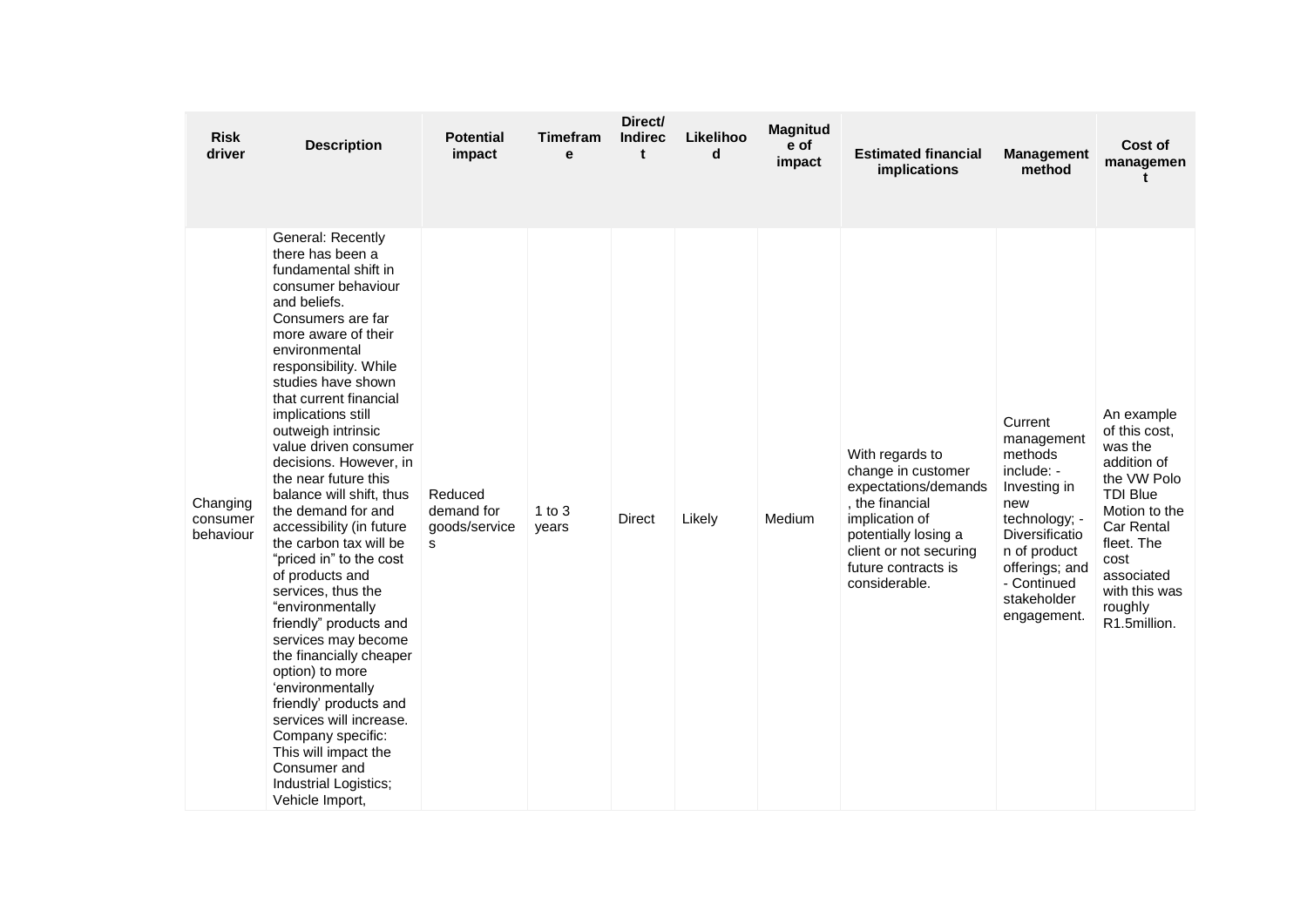| <b>Risk</b><br>driver | <b>Description</b>                                                                                                                                                                                                                                                                                                                                                                                                                                                                                                                                                                                                                                                                                       | <b>Potential</b><br>impact                  | <b>Timefram</b><br>e | Direct/<br><b>Indirec</b><br>$\mathbf t$ | Likelihoo<br>d | <b>Magnitud</b><br>e of<br>impact | <b>Estimated financial</b><br>implications                                                                                                                                                   | <b>Management</b><br>method                                                                                                                                                             | Cost of<br>managemen<br>t                                                                                                                                                                              |
|-----------------------|----------------------------------------------------------------------------------------------------------------------------------------------------------------------------------------------------------------------------------------------------------------------------------------------------------------------------------------------------------------------------------------------------------------------------------------------------------------------------------------------------------------------------------------------------------------------------------------------------------------------------------------------------------------------------------------------------------|---------------------------------------------|----------------------|------------------------------------------|----------------|-----------------------------------|----------------------------------------------------------------------------------------------------------------------------------------------------------------------------------------------|-----------------------------------------------------------------------------------------------------------------------------------------------------------------------------------------|--------------------------------------------------------------------------------------------------------------------------------------------------------------------------------------------------------|
|                       | Distribution,<br>Dealerships and Retail<br>Divisions, as a change<br>in vehicle offerings<br>may be required.                                                                                                                                                                                                                                                                                                                                                                                                                                                                                                                                                                                            |                                             |                      |                                          |                |                                   |                                                                                                                                                                                              |                                                                                                                                                                                         |                                                                                                                                                                                                        |
| Other<br>drivers      | General: Change in<br>customer<br>expectations/demands<br>: As customers<br>themselves become<br>more compliant with<br>legislation and policy,<br>as well as increasingly<br>environmentally<br>conscious and<br>responsible so their<br>expectations/demands<br>from their<br>suppliers/service<br>providers change.<br>Company specific: For<br>example the Imperial<br>Logistics division<br>provides logistic and<br>supply chain services<br>to a leading South<br>African food retailer.<br>The food retailer in<br>their journey to 'going<br>green' is encouraging<br>Imperial Logistics to<br>do so in return.<br>Imperial Logistics has<br>thus invested in five<br>Euro <sub>5</sub> trucks, | Reduced<br>demand for<br>goods/service<br>s | Up to 1<br>year      | <b>Direct</b>                            | Very likely    | Medium-<br>high                   | With regards to<br>change in customer<br>expectations/demands<br>, the financial<br>implication of<br>potentially losing a<br>client or not securing<br>future contracts is<br>considerable. | Current<br>management<br>methods<br>include: -<br>Investing in<br>new<br>technology; -<br>Diversificatio<br>n of product<br>offerings; and<br>- Continued<br>stakeholder<br>engagement. | An example<br>of the cost of<br>investing in<br>new<br>technology to<br>meet<br>customer<br>demand was<br>the<br>investment in<br>the Euro 5<br>trucks. This<br>was an<br>investment of<br>R12million. |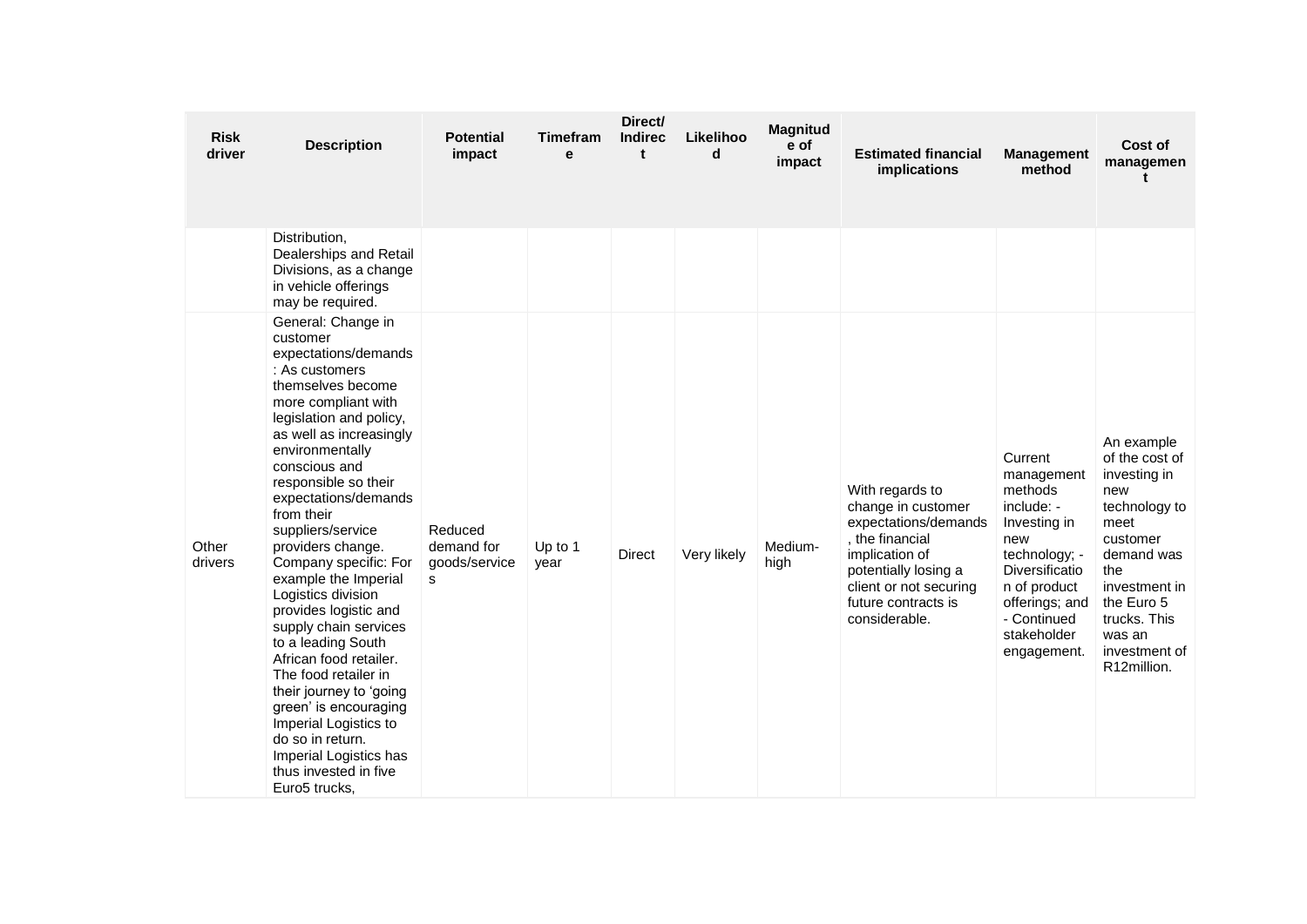| <b>Risk</b><br>driver | <b>Description</b>               | <b>Potential</b><br>impact | <b>Timefram</b><br>е | Direct/<br><b>Indirec</b> | Likelihoo<br>d | <b>Magnitud</b><br>e of<br>impact | <b>Estimated financial</b><br>implications | <b>Management</b><br>method | Cost of<br>managemen |
|-----------------------|----------------------------------|----------------------------|----------------------|---------------------------|----------------|-----------------------------------|--------------------------------------------|-----------------------------|----------------------|
|                       | designed to reduce<br>emissions. |                            |                      |                           |                |                                   |                                            |                             |                      |

#### **CC5.1d**

**Please explain why you do not consider your company to be exposed to inherent risks driven by changes in regulation that have the potential to generate a substantive change in your business operations, revenue or expenditure** 

#### **CC5.1e**

**Please explain why you do not consider your company to be exposed to inherent risks driven by physical climate parameters that have the potential to generate a substantive change in your business operations, revenue or expenditure**

#### **CC5.1f**

**Please explain why you do not consider your company to be exposed to inherent risks driven by changes in other climate-related developments that have the potential to generate a substantive change in your business operations, revenue or expenditure**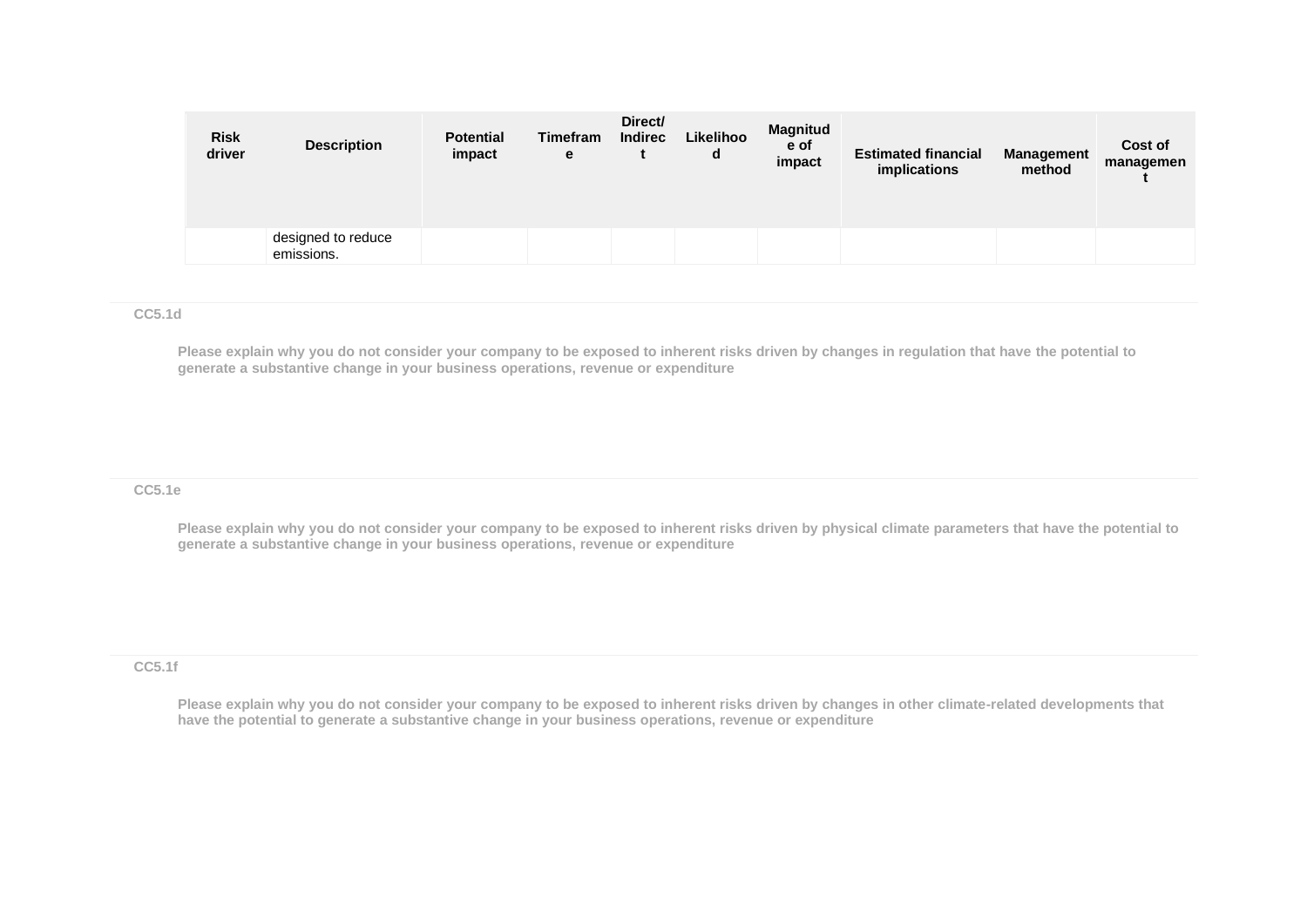### **Further Information**

#### **Page: CC6. Climate Change Opportunities**

### **CC6.1**

**Have you identified any inherent climate change opportunities that have the potential to generate a substantive change in your business operations, revenue or expenditure? Tick all that apply**

Opportunities driven by changes in regulation Opportunities driven by changes in physical climate parameters Opportunities driven by changes in other climate-related developments

### **CC6.1a**

#### **Please describe your inherent opportunities that are driven by changes in regulation**

| <b>Opportunity</b><br>driver | <b>Description</b>                                                                                                                                                                                                                          | <b>Potential impact</b>                                  |                     | Timeframe Direct/Indirect | Likelihood                   | <b>Magnitude</b><br>of impact | <b>Estimated</b><br>financial<br>implications                                                                                                                                                                         | <b>Management</b><br>method                                                                                                                                                                                                                            | Cost of<br>management                                                                 |
|------------------------------|---------------------------------------------------------------------------------------------------------------------------------------------------------------------------------------------------------------------------------------------|----------------------------------------------------------|---------------------|---------------------------|------------------------------|-------------------------------|-----------------------------------------------------------------------------------------------------------------------------------------------------------------------------------------------------------------------|--------------------------------------------------------------------------------------------------------------------------------------------------------------------------------------------------------------------------------------------------------|---------------------------------------------------------------------------------------|
| Carbon<br>taxes              | Company<br>specific: The<br>carbon tax on<br>new vehicle<br>sales offers<br>Imperial<br>Holdings'<br>Vehicle Retail<br>division an<br>opportunity to<br>be leaders in<br>introducing new<br>innovative<br>technologies in<br>reduced carbon | Increased<br>demand for<br>existing<br>products/services | $3$ to $6$<br>years | <b>Direct</b>             | About as<br>likely as<br>not | Medium                        | Future<br>financial<br>implications<br>are positive<br>for Imperial<br>Holdings, as<br>investing in<br>lower<br>emissions<br>technologies<br>will reduce<br>carbon tax<br>payable by<br>the group but<br>also include | The methods<br>currently being<br>used to<br>manage this<br>opportunity are:<br>all divisions are<br>encouraged to<br>stay informed<br>of the most<br>recent changes<br>regarding the<br>carbon tax and<br>how it will<br>influence their<br>business: | The costs for<br>management<br>of this<br>opportunity<br>have not been<br>quantified. |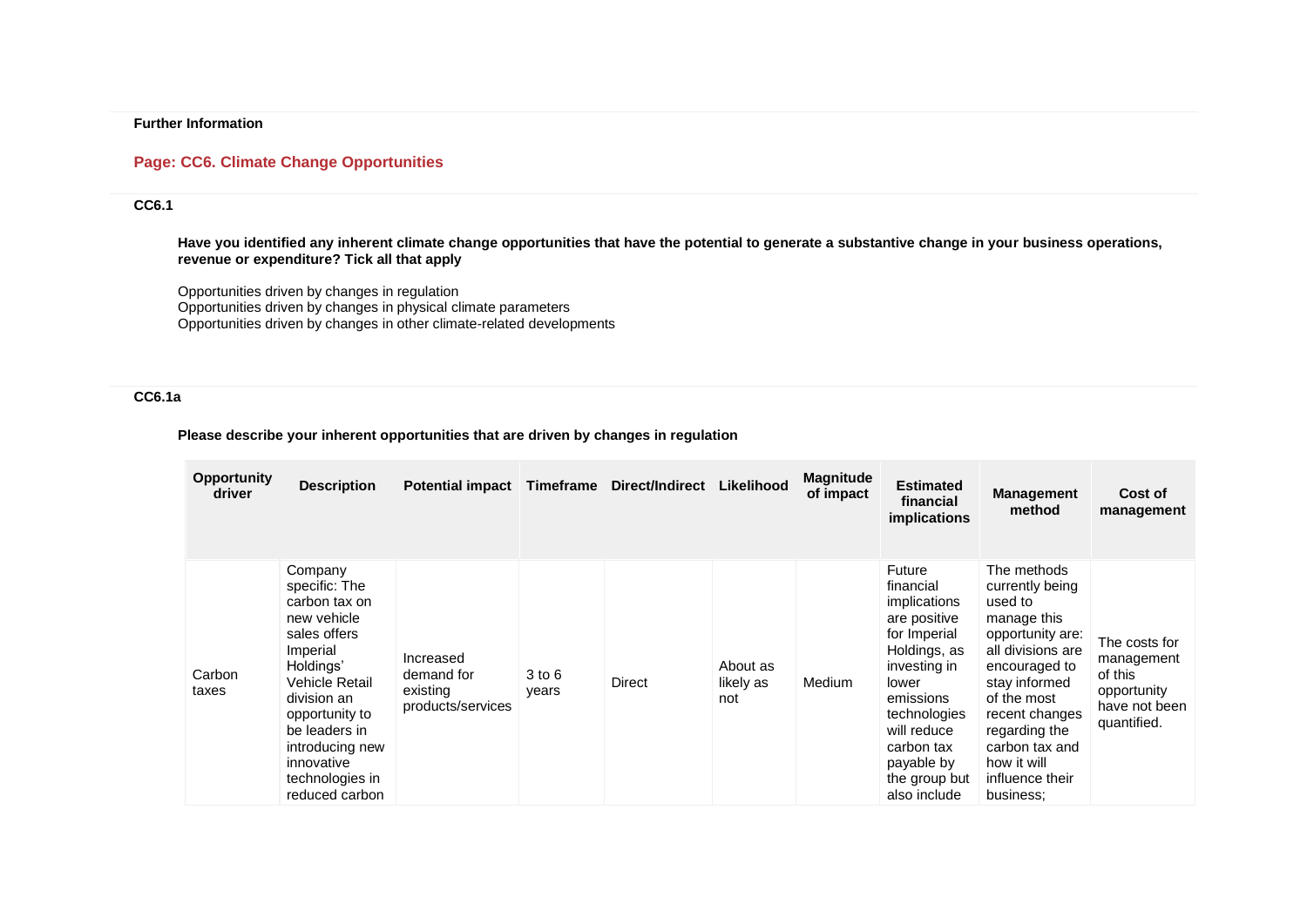| Opportunity<br>driver       | <b>Description</b>                                                              | Potential impact Timeframe Direct/Indirect Likelihood |          |        |          | <b>Magnitude</b><br>of impact | <b>Estimated</b><br>financial<br>implications                                    | <b>Management</b><br>method                                                                                                                                                                                                                                                                                                                                                                                                                                                                     | Cost of<br>management                            |
|-----------------------------|---------------------------------------------------------------------------------|-------------------------------------------------------|----------|--------|----------|-------------------------------|----------------------------------------------------------------------------------|-------------------------------------------------------------------------------------------------------------------------------------------------------------------------------------------------------------------------------------------------------------------------------------------------------------------------------------------------------------------------------------------------------------------------------------------------------------------------------------------------|--------------------------------------------------|
|                             | emissions with<br>regards to car<br>models and<br>brands to<br>certain markets. |                                                       |          |        |          |                               | cost saving<br>from less<br>'built in'<br>carbon tax<br>costs from<br>suppliers. | Imperial<br>Holdings'<br>Divisions are<br>also<br>encouraged to<br>stay informed<br>regarding<br>regulatory,<br>technological<br>and market<br>related<br>opportunities;<br>and invest in<br>some pilot<br>studies. For<br>example,<br>Imperial<br>Holdings has<br>invested in a<br>Mercedes Benz<br>that runs off<br>methane gas.<br>This very new<br>pilot study is<br>on-going and<br>may offer a<br>future<br>opportunity for<br>the Car Rental<br>and Vehicle<br>Retail sub-<br>divisions. |                                                  |
| Cap and<br>trade<br>schemes | Company<br>specific:<br>Imperial<br>Logistics in                                | Premium price<br>opportunities                        | >6 years | Direct | Unlikely | Low-<br>medium                | The cost<br>related to this<br>opportunity                                       | Currently this<br>opportunity is<br>managed<br>through                                                                                                                                                                                                                                                                                                                                                                                                                                          | The cost<br>associated<br>with the<br>management |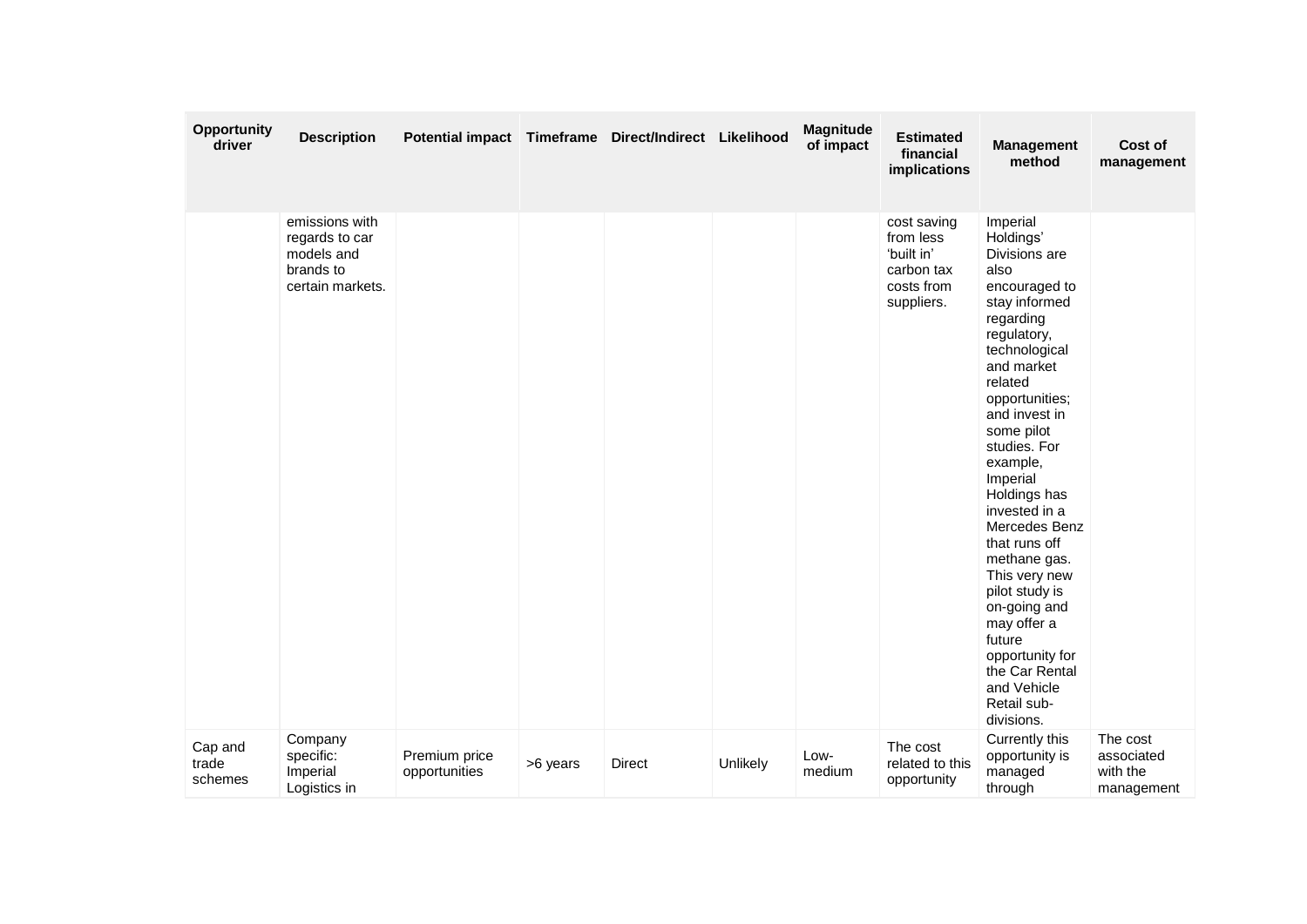| Opportunity<br>driver                | <b>Description</b>                                                                                                                                                                                                                                                                                                                                                                                                                                                        | Potential impact Timeframe Direct/Indirect Likelihood |                   |        |             | Magnitude<br>of impact | <b>Estimated</b><br>financial<br>implications                                                      | <b>Management</b><br>method                                                                                                                                                                                                                                         | Cost of<br>management                                                                                                                                                                                                                     |
|--------------------------------------|---------------------------------------------------------------------------------------------------------------------------------------------------------------------------------------------------------------------------------------------------------------------------------------------------------------------------------------------------------------------------------------------------------------------------------------------------------------------------|-------------------------------------------------------|-------------------|--------|-------------|------------------------|----------------------------------------------------------------------------------------------------|---------------------------------------------------------------------------------------------------------------------------------------------------------------------------------------------------------------------------------------------------------------------|-------------------------------------------------------------------------------------------------------------------------------------------------------------------------------------------------------------------------------------------|
|                                      | Africa and<br>International<br>have invested in<br>a 'green'<br>logistics hubs<br>which primarily<br>uses renewable<br>energy and<br>continue to do<br>so in future<br>projects. All<br>future Imperial<br>Holdings<br>initiatives are<br>planned to be<br>as 'green' as is<br>possible. This<br>adoption of<br>clean<br>technologies<br>may in the<br>future provide<br>opportunities to<br>be involved in<br>CDM projects<br>and/or<br>emissions<br>trading<br>schemes. |                                                       |                   |        |             |                        | has not been<br>quantified.                                                                        | accurately<br>measuring the<br>emissions of<br>each initiative<br>and<br>documenting<br>the processes<br>for each<br>initiative for<br>future<br>verification<br>purposes and<br>staying<br>informed of<br>emissions<br>trading<br>regulations and<br>developments. | methods are<br>difficult to<br>quantify as<br>they are<br>primarily time<br>based. The<br>annual license<br>and support<br>fee for the<br>sustainability<br>management<br>system, which<br>is budgeted<br>for, is roughly<br>R1.2million. |
| Emission<br>reporting<br>obligations | Company<br>specific:<br>Imperial<br>Holdings'<br>Sustainability<br>Management<br>System,                                                                                                                                                                                                                                                                                                                                                                                  | Reduced<br>operational costs                          | 1 to $3$<br>years | Direct | Very likely | Medium-<br>high        | While there<br>has been an<br>improvement<br>electricity<br>and fuel<br>consumption<br>at business | Current<br>management<br>methods aim to<br>increase the<br>impact of the<br>opportunity<br>through                                                                                                                                                                  | The cost<br>associated<br>with the<br>management<br>methods are<br>difficult to<br>quantify as                                                                                                                                            |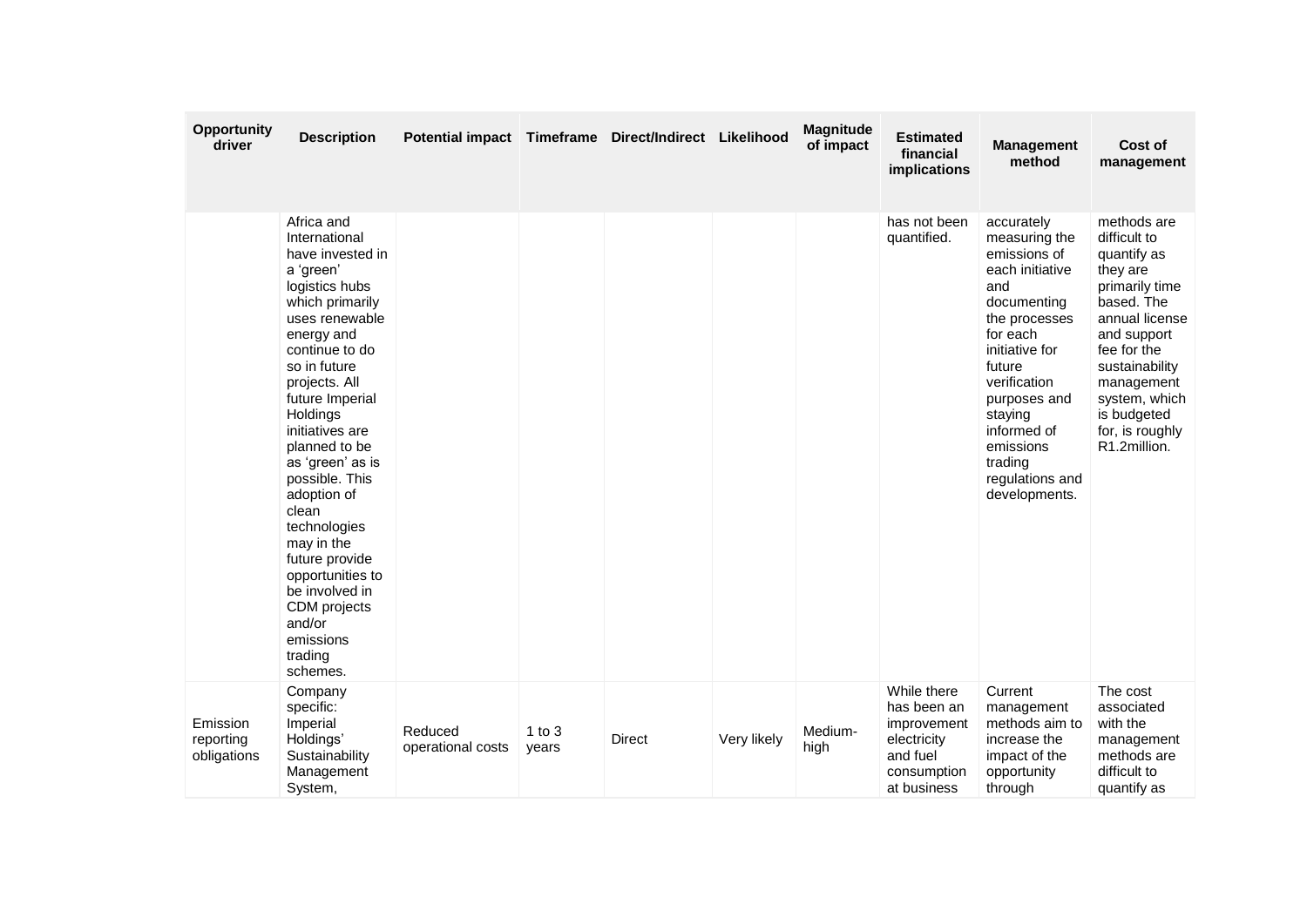| <b>Opportunity</b><br>driver | <b>Description</b>                                                                                                                                                                                                                                                                                                                                              | Potential impact Timeframe | Direct/Indirect | Likelihood | <b>Magnitude</b><br>of impact | <b>Estimated</b><br>financial<br>implications                                                                                                                                                         | <b>Management</b><br>method                                                                                                                                                                                | Cost of<br>management                                                                                                                                                                       |
|------------------------------|-----------------------------------------------------------------------------------------------------------------------------------------------------------------------------------------------------------------------------------------------------------------------------------------------------------------------------------------------------------------|----------------------------|-----------------|------------|-------------------------------|-------------------------------------------------------------------------------------------------------------------------------------------------------------------------------------------------------|------------------------------------------------------------------------------------------------------------------------------------------------------------------------------------------------------------|---------------------------------------------------------------------------------------------------------------------------------------------------------------------------------------------|
|                              | implemented<br>due to various<br>emissions<br>reporting<br>obligations, will<br>in the future<br>enable the<br>setting of<br>emissions<br>reduction<br>targets for each<br>Imperial<br>Holding's<br>Division, and if<br>wanted/needed<br>each Business<br>Unit. This will<br>result in more<br>efficient<br>operations and<br>decreased<br>carbon<br>emissions. |                            |                 |            |                               | unit level<br>(excluding<br>expansion<br>and<br>acquisitions)<br>due to<br>measuring<br>and<br>monitoring,<br>this<br>improvement<br>has not been<br>translated<br>into a<br>financial<br>saving yet. | continued<br>management<br>and training of<br>those operating<br>the system,<br>internal<br>verification of<br>the data<br>completeness<br>and quality,<br>data trending<br>and finally<br>target setting. | they are<br>primarily time<br>based. The<br>annual license<br>and support<br>fee for the<br>sustainability<br>management<br>system, which<br>is budgeted<br>for, is roughly<br>R1.2million. |

# **CC6.1b**

**Please describe the inherent opportunities that are driven by changes in physical climate parameters**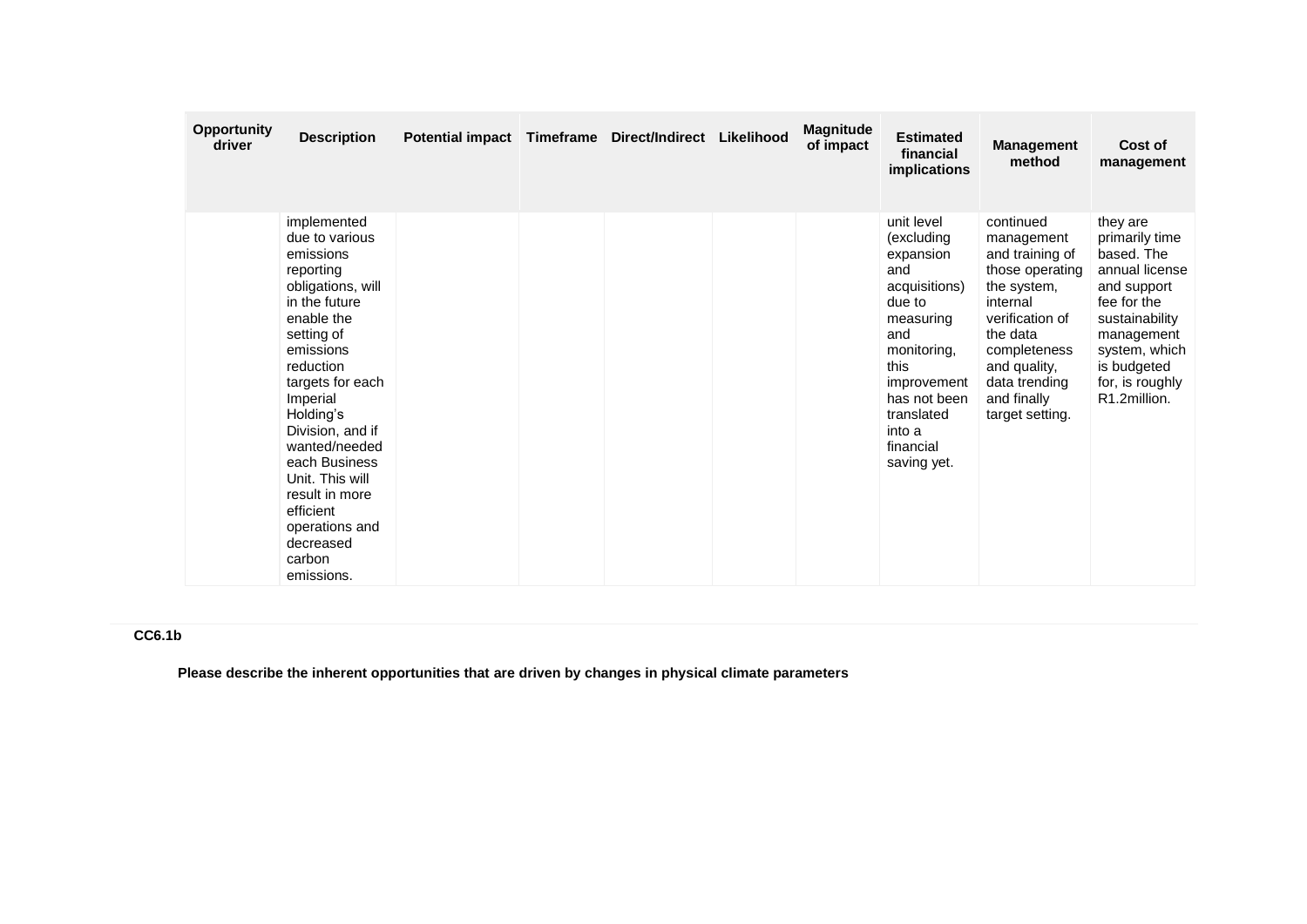| <b>Opportunity</b><br>driver                    | <b>Description</b>                                                                                                                                                                                                                                                                                                                                                                                                                                                                                                                                                   | <b>Potential impact</b>      | <b>Timeframe</b>    | Direct/<br><b>Indirect</b> | Likelihood              | <b>Magnitude</b><br>of impact | <b>Estimated</b><br>financial<br>implications                                                                                                                                                            | <b>Management</b><br>method                                                                                                                                                                                                                                                          | Cost of<br>management                                                                 |
|-------------------------------------------------|----------------------------------------------------------------------------------------------------------------------------------------------------------------------------------------------------------------------------------------------------------------------------------------------------------------------------------------------------------------------------------------------------------------------------------------------------------------------------------------------------------------------------------------------------------------------|------------------------------|---------------------|----------------------------|-------------------------|-------------------------------|----------------------------------------------------------------------------------------------------------------------------------------------------------------------------------------------------------|--------------------------------------------------------------------------------------------------------------------------------------------------------------------------------------------------------------------------------------------------------------------------------------|---------------------------------------------------------------------------------------|
| Change in<br>mean<br>(average)<br>precipitation | Company<br>specific: This<br>offers the<br>opportunity to<br>potentially<br>increase<br>logistical<br>operations in<br>supply chain<br>markets due to<br>the route<br>optimisation<br>systems<br>currently in<br>place. Instead of<br>organisations<br>investing a<br>substantial<br>amount of<br>money in<br>systems of their<br>own, it may be<br>financially<br>smarter to<br>contract out to<br>an organisation<br>that is better<br>equipped to deal<br>with traffic<br>congestion,<br>accidents etc.<br>that go hand in<br>hand with<br>increased<br>rainfall. | Reduced<br>operational costs | $1$ to $3$<br>years | Direct                     | More likely<br>than not | Low-<br>medium                | There are<br>potential<br>significant<br>financial<br>benefits in<br>obtaining more<br>customers and<br>contracts.<br>However, the<br>cost related to<br>this opportunity<br>has not been<br>quantified. | While Imperial<br>Holdings<br>Logistics division<br>currently utilises<br>route planning<br>and optimisation<br>across their fleet,<br>they are<br>constantly<br>collaborating with<br>customers to<br>ensure the<br>service offered<br>meets customer<br>expectations and<br>needs. | The costs for<br>management<br>of this<br>opportunity<br>have not been<br>quantified. |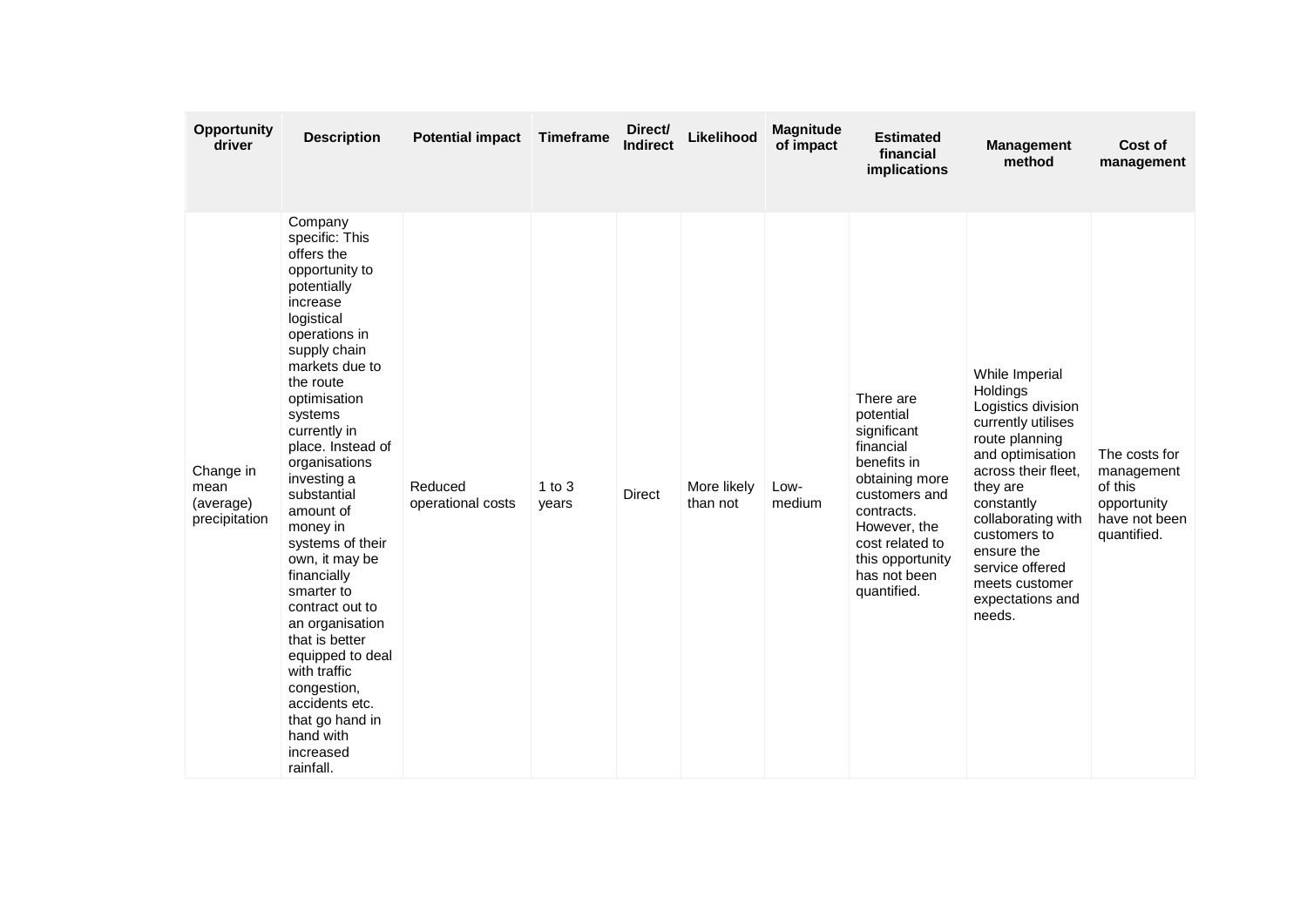| <b>Opportunity</b><br>driver                           | <b>Description</b>                                                                                                                                                                                              | <b>Potential impact</b>                                  | Timeframe         | Direct/<br><b>Indirect</b> | Likelihood              | <b>Magnitude</b><br>of impact | <b>Estimated</b><br>financial<br>implications                                                                                                                                                                                                                                                                                | <b>Management</b><br>method                                                                                                                                                                                                                                                                                                                                                                                              | Cost of<br>management                                                                 |
|--------------------------------------------------------|-----------------------------------------------------------------------------------------------------------------------------------------------------------------------------------------------------------------|----------------------------------------------------------|-------------------|----------------------------|-------------------------|-------------------------------|------------------------------------------------------------------------------------------------------------------------------------------------------------------------------------------------------------------------------------------------------------------------------------------------------------------------------|--------------------------------------------------------------------------------------------------------------------------------------------------------------------------------------------------------------------------------------------------------------------------------------------------------------------------------------------------------------------------------------------------------------------------|---------------------------------------------------------------------------------------|
| Change in<br>mean<br>(average)<br>temperature          | Company<br>specific: An<br>increase in mean<br>(average)<br>temperature may<br>result in more<br>goods requiring<br>refrigerated<br>transport. This<br>offers an<br>opportunity for<br>Imperial<br>Logistics.   | Increased<br>demand for<br>existing<br>products/services | 1 to $3$<br>years | Direct                     | Likely                  | Medium                        | Imperial<br>Logistics has<br>the potential to<br>benefit<br>financially due<br>to their ability to<br>provide<br>competitive<br>integrated value<br>chain solutions;<br>however<br>expense will be<br>incurred in<br>procuring<br>additional<br>trucks, systems<br>and training<br>essential for<br>increased<br>operations. | The two main<br>management<br>methods include:<br>- staying<br>informed at<br>divisional level of<br>the latest climate<br>trends in each<br>country/region<br>and sharing the<br>developments<br>with head office: -<br>developing<br>capacity within<br>the divisions to<br>respond<br>efficiently and<br>effectively to<br>changes within<br>the supply chain<br>due to changes in<br>physical climate<br>parameters. | The costs for<br>management<br>of this<br>opportunity<br>have not been<br>quantified. |
| Change in<br>precipitation<br>extremes<br>and droughts | Company<br>specific: Extreme<br>weather<br>conditions as<br>mentioned under<br>risks, have the<br>potential to<br>completely<br>disrupt the<br>supply chain.<br>This however<br>offers Imperial<br>Holdings the | New<br>products/business<br>services                     | >6 years          | <b>Direct</b>              | More likely<br>than not | Medium                        | To invest in<br>greener<br>infrastructure<br>may have<br>negative<br>financial<br>implications for<br>Imperial<br>Holdings<br>initially, however<br>over the longer<br>term the<br>financial                                                                                                                                 | The method used<br>to manage the<br>opportunity<br>regarding<br>investing in<br>greener<br>infrastructure is<br>to use successful<br>examples within<br>Imperial Holdings<br>and promote the<br>methods and<br>learnings                                                                                                                                                                                                 | The costs for<br>management<br>of this<br>opportunity<br>have not been<br>quantified. |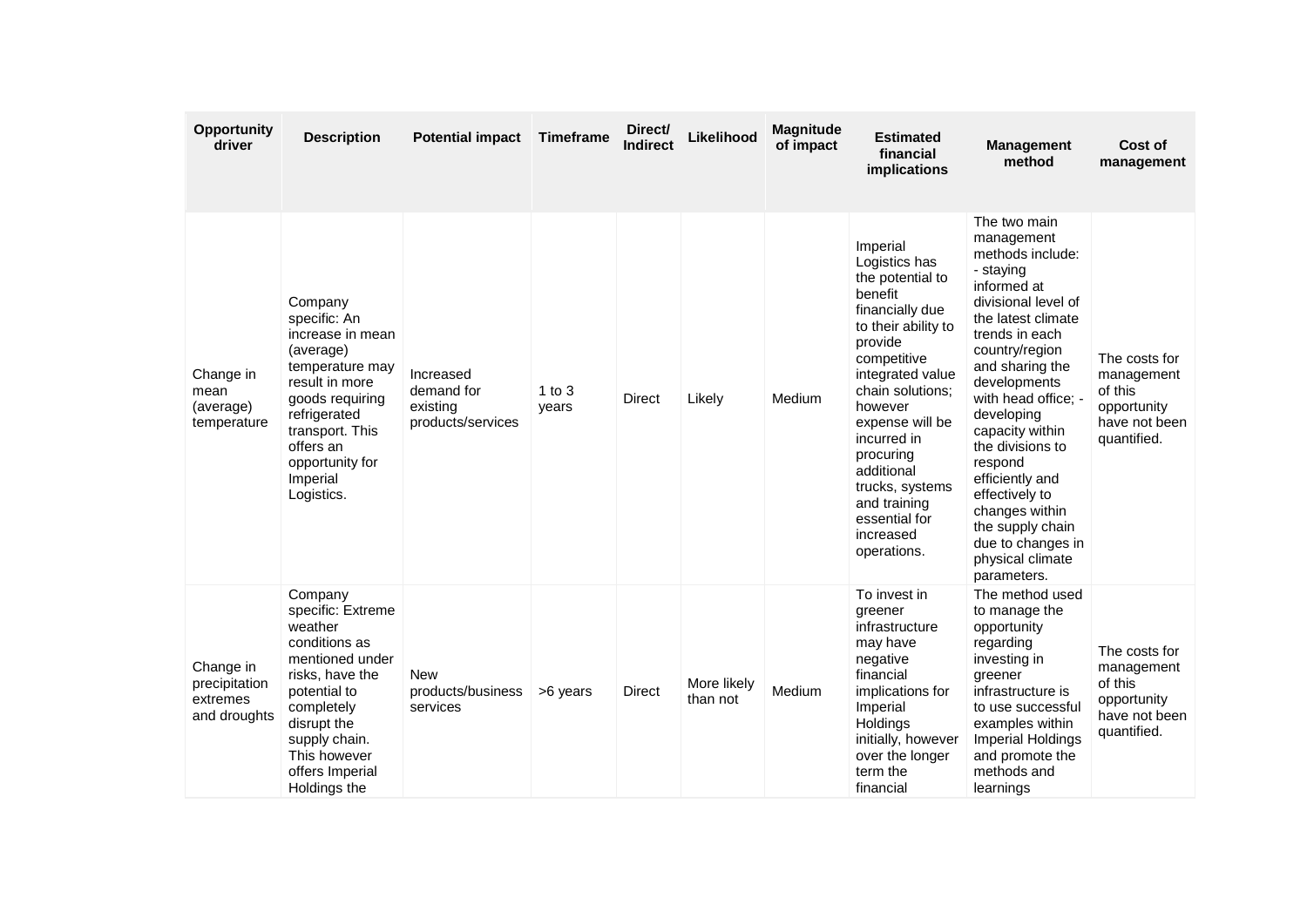| <b>Opportunity</b><br>driver | <b>Description</b>                                                                                                                                                                                                                                                                                                                                                                                                                                                                                                                                                                                                                         | <b>Potential impact</b> | <b>Timeframe</b> | Direct/<br><b>Indirect</b> | Likelihood | <b>Magnitude</b><br>of impact | <b>Estimated</b><br>financial<br>implications                                                                                                                                                                                                                                                                                                                                                                                                                         | <b>Management</b><br>method                                                                                                                                                                                                                                                                                                                                                                                                                                                                                                                                                                                                                                                                                           | Cost of<br>management |
|------------------------------|--------------------------------------------------------------------------------------------------------------------------------------------------------------------------------------------------------------------------------------------------------------------------------------------------------------------------------------------------------------------------------------------------------------------------------------------------------------------------------------------------------------------------------------------------------------------------------------------------------------------------------------------|-------------------------|------------------|----------------------------|------------|-------------------------------|-----------------------------------------------------------------------------------------------------------------------------------------------------------------------------------------------------------------------------------------------------------------------------------------------------------------------------------------------------------------------------------------------------------------------------------------------------------------------|-----------------------------------------------------------------------------------------------------------------------------------------------------------------------------------------------------------------------------------------------------------------------------------------------------------------------------------------------------------------------------------------------------------------------------------------------------------------------------------------------------------------------------------------------------------------------------------------------------------------------------------------------------------------------------------------------------------------------|-----------------------|
|                              | opportunity to<br>investigate local<br>procurement as<br>well as offer<br>more<br>warehousing and<br>logistics services<br>that will be<br>needed due to<br>resource<br>shortages.<br>Extreme weather<br>events also,<br>although posing<br>a threat to<br>infrastructure,<br>offer the<br>opportunity to<br>invest in<br>'greener'<br>infrastructure.<br>For example,<br>installing<br>rainwater<br>harvesting tanks<br>can reduce the<br>risk of flooding.<br>On the other<br>hand installing<br>rain water<br>harvesting tanks<br>and water<br>recycling<br>facilities at car<br>rental depots in<br>drought prone<br>areas will reduce |                         |                  |                            |            |                               | implications of<br>the reduction in<br>damage and/or<br>prevention of<br>operations from<br>floods and<br>droughts will be<br>positive.<br>Examples of<br>these are, the<br>KIA dealership<br>in Weltevreden<br>Park that spent<br>R4.7million<br>additional<br>construction<br>costs to develop<br>a 'green'<br>dealership and<br>an additional<br>R10million was<br>spend on the<br><b>AUDI Sandton</b><br>and AUDI<br>Bloemfontein<br>dealerships<br>respectively. | throughout the<br>divisions. A<br>successful<br>example is all of<br><b>Imperial Toyota</b><br>dealerships are<br>level 3 ECO<br>compliant which<br>is Toyota South<br>Africa Motors'<br>(TSAM) highest<br>environmental<br>standard. Making<br>use of solar<br>panels, an<br><b>Energy Demand</b><br>Control System,<br>the use of natural<br>light, movement<br>sensors for<br>lighting, and<br>water recycling.<br>Another example<br>that can be used<br>in this case is the<br>Imperial Kia<br>dealership in<br>Weltevreden<br>Park as well the<br><b>AUDI</b> dealerships<br>in Sandton and<br><b>Bloemfontein</b><br>respectively,<br>which spent an<br>additional costs<br>over and above<br>the construction |                       |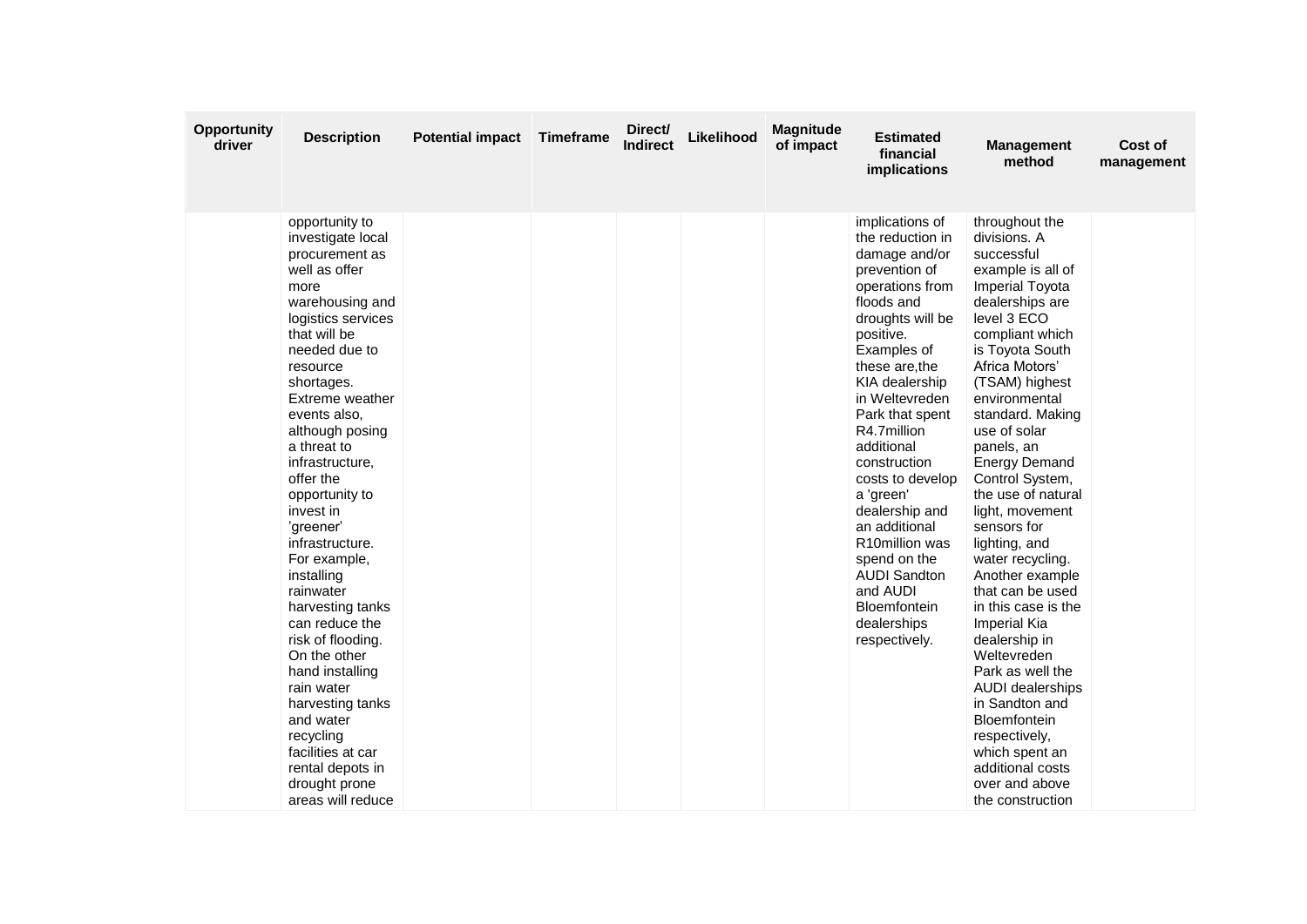| <b>Opportunity</b><br>driver | <b>Description</b>                                                                                                                                                                                                    | <b>Potential impact</b> | Timeframe | Direct/<br><b>Indirect</b> | Likelihood | <b>Magnitude</b><br>of impact | <b>Estimated</b><br>financial<br>implications | <b>Management</b><br>method | Cost of<br>management |
|------------------------------|-----------------------------------------------------------------------------------------------------------------------------------------------------------------------------------------------------------------------|-------------------------|-----------|----------------------------|------------|-------------------------------|-----------------------------------------------|-----------------------------|-----------------------|
|                              | risk of no water<br>supply which<br>would negatively<br>impact on<br>operations.<br>Another<br>opportunity<br>surrounding<br>extreme weather<br>is the ability to<br>supply climate<br>related insurance<br>products. |                         |           |                            |            |                               |                                               | costs on 'going<br>green'.  |                       |

# **CC6.1c**

# **Please describe the inherent opportunities that are driven by changes in other climate-related developments**

| <b>Opportunity</b><br>driver | <b>Description</b>                                                                                                                                                       | <b>Potential impact</b>                                  | <b>Timeframe</b>  | Direct/<br><b>Indirect</b> | Likelihood  | <b>Magnitude</b><br>of impact | <b>Estimated</b><br>financial<br><i>implications</i>                                                                                          | <b>Management</b><br>method                                                                                                                  | Cost of<br>management                                                                                                                                   |
|------------------------------|--------------------------------------------------------------------------------------------------------------------------------------------------------------------------|----------------------------------------------------------|-------------------|----------------------------|-------------|-------------------------------|-----------------------------------------------------------------------------------------------------------------------------------------------|----------------------------------------------------------------------------------------------------------------------------------------------|---------------------------------------------------------------------------------------------------------------------------------------------------------|
| Reputation                   | Company<br>specific: Should<br>Imperial Holdings<br>be seen to be<br>seriously<br>considering the<br>environment in<br>their operations<br>as well as<br>effectively and | Increased<br>demand for<br>existing<br>products/services | Up to $1$<br>year | Direct                     | Very likely | High                          | There are<br>potential<br>significant<br>financial<br>benefits to<br>improving the<br>reputation of<br>Imperial<br><b>Holdings</b><br>through | Methods to<br>manage the<br>opportunity to<br>improve<br>Imperial<br>Holdings'<br>reputation<br>offered by<br>climate change<br>$include: -$ | As the current<br>management<br>methods are<br>addressed by<br>the sustainability<br>directors and<br>managers within<br>the divisions.<br>there are no |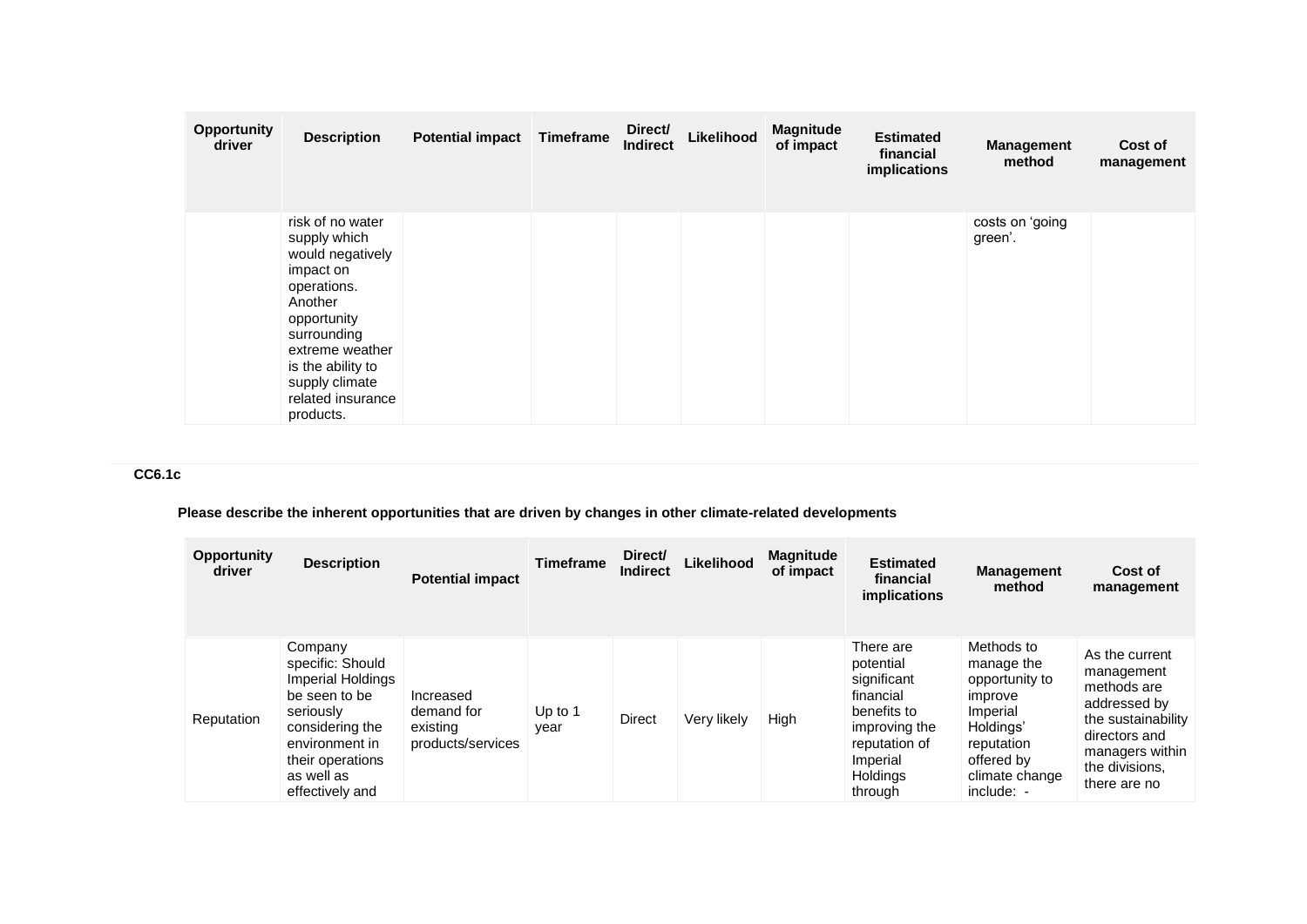| Opportunity<br>driver             | <b>Description</b>                                                                                                                                                                                                                                                | <b>Potential impact</b>        | <b>Timeframe</b> | Direct/<br><b>Indirect</b> | Likelihood  | Magnitude<br>of impact | <b>Estimated</b><br>financial<br>implications                                                                          | <b>Management</b><br>method                                                                                                                                                                                                                                                                                                                                                                                                                               | Cost of<br>management                                                                                                                |
|-----------------------------------|-------------------------------------------------------------------------------------------------------------------------------------------------------------------------------------------------------------------------------------------------------------------|--------------------------------|------------------|----------------------------|-------------|------------------------|------------------------------------------------------------------------------------------------------------------------|-----------------------------------------------------------------------------------------------------------------------------------------------------------------------------------------------------------------------------------------------------------------------------------------------------------------------------------------------------------------------------------------------------------------------------------------------------------|--------------------------------------------------------------------------------------------------------------------------------------|
|                                   | positively<br>communicating<br>with their<br>stakeholders.<br>This will improve<br>Imperial<br>Holdings'<br>reputation and<br>therefore offer an<br>opportunity to<br>obtain new<br>customers,<br>improve their<br>shareholder<br>value and attract<br>investors. |                                |                  |                            |             |                        | increased<br>investment,<br>improved<br>shareholder<br>value and<br>increased<br>customers.                            | improve<br>stakeholder<br>engagement -<br>set emissions<br>reduction<br>targets -<br>continued<br>valuable and<br>ethical reporting<br>on sustainability<br>strategy and<br>initiatives -<br>continued<br>integration of<br>sustainability<br>into core<br>business<br>strategy - strive<br>to be<br>sustainability<br>leaders in the<br>sector. These<br>management<br>methods aim to<br>increase the<br>likelihood and<br>impact of the<br>opportunity. | additional costs<br>foreseen.                                                                                                        |
| Changing<br>consumer<br>behaviour | Company<br>specific: Provides<br>an opportunity to<br>expand Imperial<br>Holdings<br>product/service<br>offerings.                                                                                                                                                | Premium price<br>opportunities | Up to 1<br>year  | <b>Direct</b>              | Very likely | Medium-<br>high        | A change in<br>consumer<br>behaviour offers<br>the opportunity<br>for increased<br>demand for<br>Imperial<br>Holdings' | Methods to<br>manage this<br>opportunity<br>include: -<br>investing in and<br>piloting new<br>technologies-<br>this is relevant                                                                                                                                                                                                                                                                                                                           | Although there<br>will be costs<br>associated with<br>the<br>aforementioned<br>actions, they will<br>differ between<br>divisions and |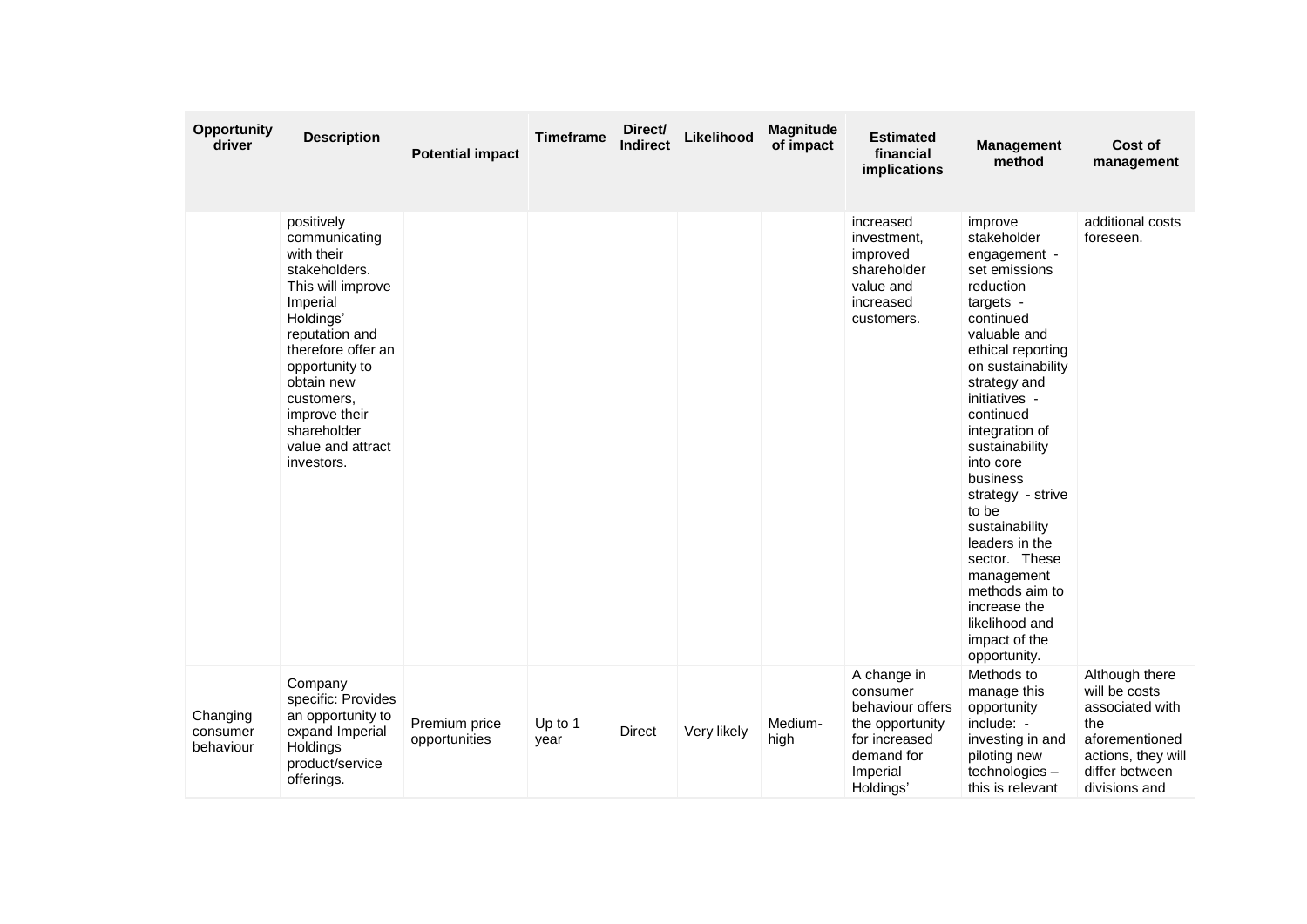| Opportunity<br>driver | <b>Description</b> | <b>Potential impact</b> | <b>Timeframe</b> | Direct/<br><b>Indirect</b> | Likelihood | Magnitude<br>of impact | <b>Estimated</b><br>financial<br>implications                                     | <b>Management</b><br>method                                                                                                                                                                                                                                                                                                                                                                                                                                                                             | Cost of<br>management                                |
|-----------------------|--------------------|-------------------------|------------------|----------------------------|------------|------------------------|-----------------------------------------------------------------------------------|---------------------------------------------------------------------------------------------------------------------------------------------------------------------------------------------------------------------------------------------------------------------------------------------------------------------------------------------------------------------------------------------------------------------------------------------------------------------------------------------------------|------------------------------------------------------|
|                       |                    |                         |                  |                            |            |                        | product/service<br>offerings, and<br>thus a positive<br>financial<br>implication. | for the Logistics<br>division (supply<br>chain<br>efficiencies and<br>refrigeration<br>technologies<br>are an<br>example); -<br>improved<br>stakeholder<br>engagement<br>specifically<br>around market<br>research and<br>customer<br>expectations; -<br>staying<br>informed of<br>innovative<br>approaches to<br>various different<br>operations as<br>well as new<br>technologies.<br><b>These</b><br>management<br>methods aim to<br>increase the<br>likelihood and<br>impact of the<br>opportunity. | have not been<br>quantified for<br>this opportunity. |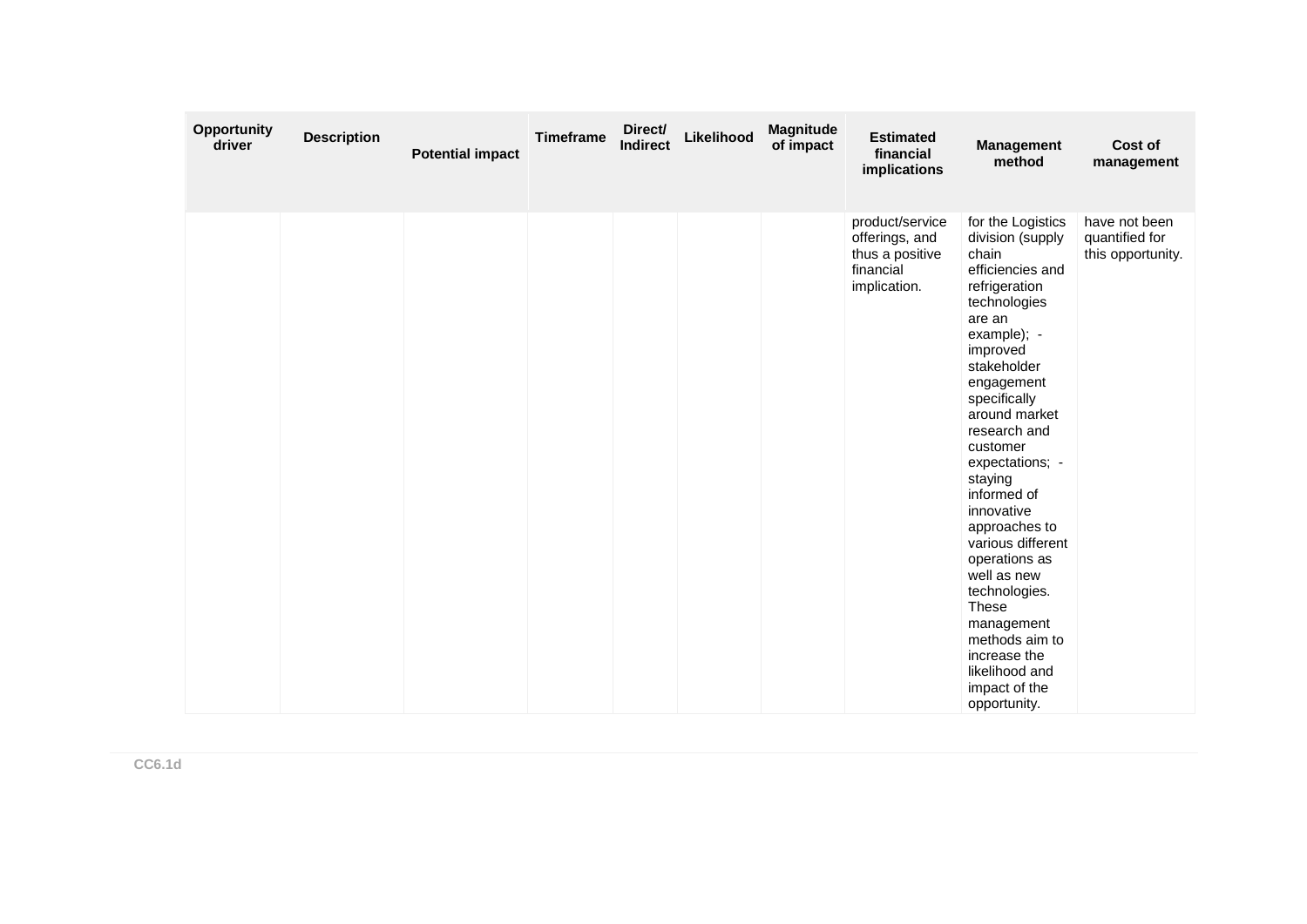**Please explain why you do not consider your company to be exposed to inherent opportunities driven by changes in regulation that have the potential to generate a substantive change in your business operations, revenue or expenditure**

**CC6.1e**

**Please explain why you do not consider your company to be exposed to inherent opportunities driven by physical climate parameters that have the potential to generate a substantive change in your business operations, revenue or expenditure**

**CC6.1f**

**Please explain why you do not consider your company to be exposed to inherent opportunities driven by changes in other climate-related developments that have the potential to generate a substantive change in your business operations, revenue or expenditure**

**Further Information**

**Module: GHG Emissions Accounting, Energy and Fuel Use, and Trading**

**Page: CC7. Emissions Methodology**

**CC7.1**

**Please provide your base year and base year emissions (Scopes 1 and 2)**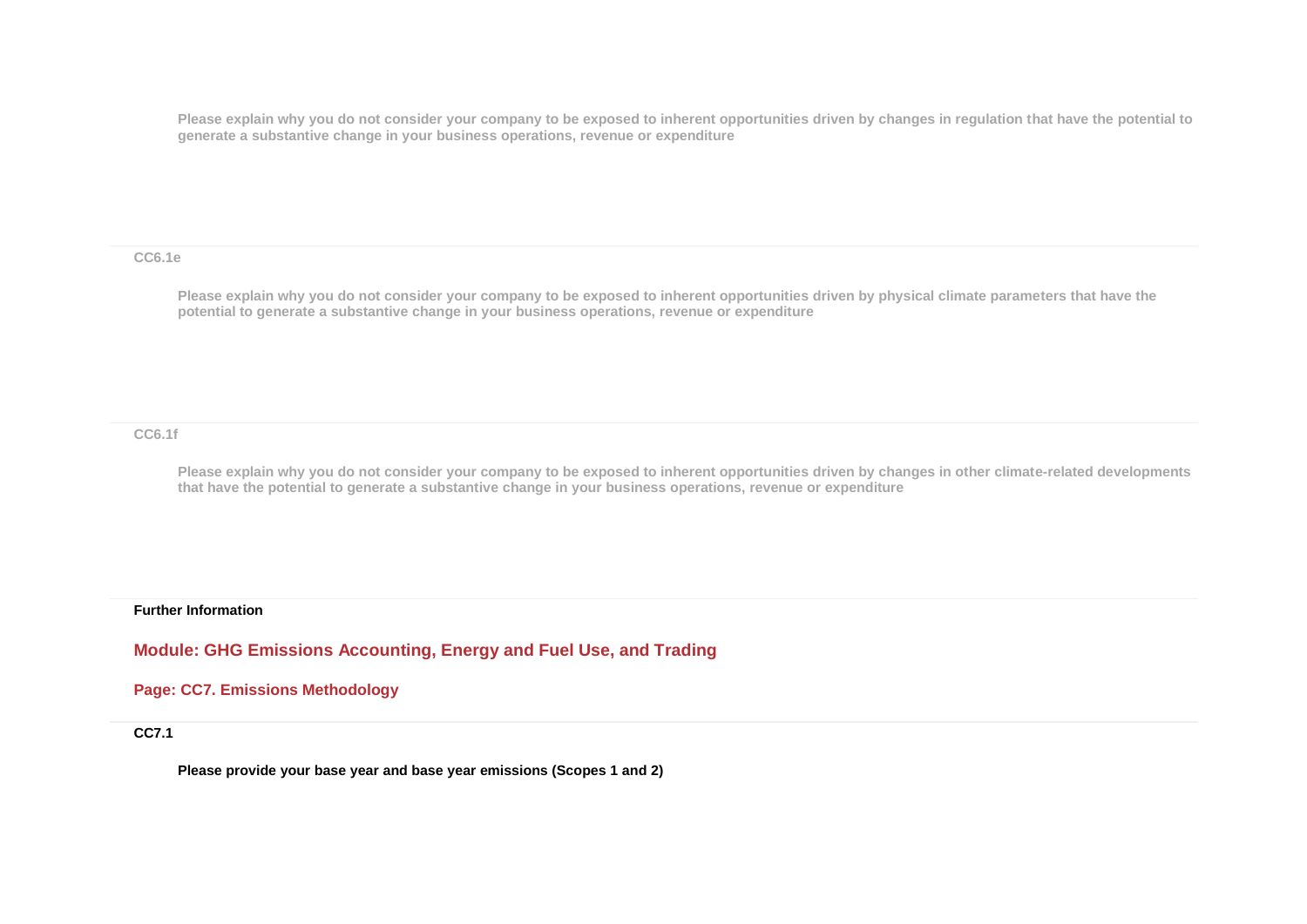| <b>Scope</b>             | Base year                            | Base year emissions (metric tonnes CO2e) |
|--------------------------|--------------------------------------|------------------------------------------|
| Scope 1                  | Mon 01 Jan 2007 - Mon 31 Dec<br>2007 | 853240                                   |
| Scope 2 (location-based) | Mon 01 Jan 2007 - Mon 31 Dec<br>2007 | 139220                                   |
| Scope 2 (market-based)   |                                      |                                          |

#### **CC7.2**

**Please give the name of the standard, protocol or methodology you have used to collect activity data and calculate Scope 1 and Scope 2 emissions** 

**Please select the published methodologies that you use**

The Greenhouse Gas Protocol: A Corporate Accounting and Reporting Standard (Revised Edition)

### **CC7.2a**

**If you have selected "Other" in CC7.2 please provide details of the standard, protocol or methodology you have used to collect activity data and calculate Scope 1 and Scope 2 emissions**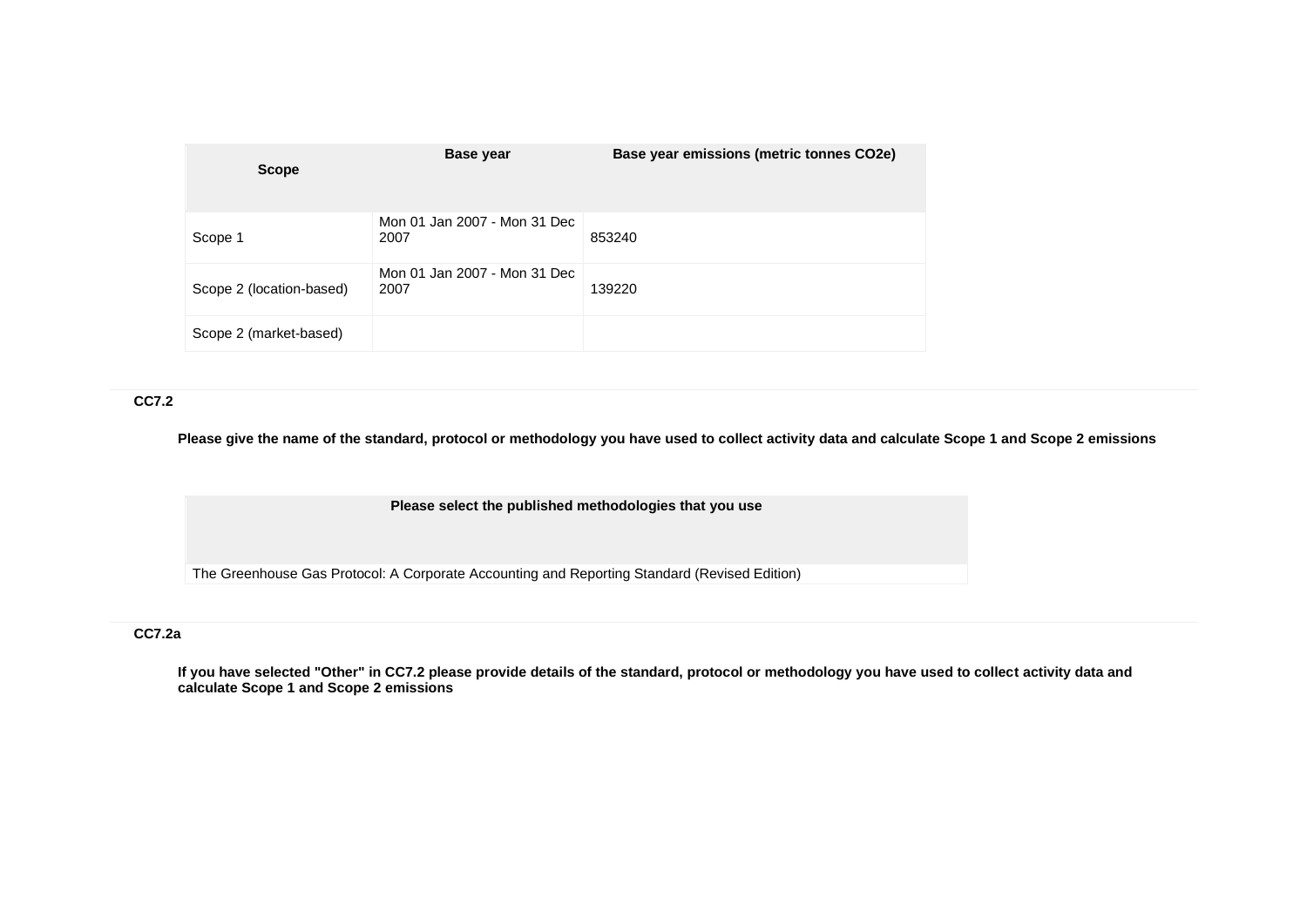## **Please give the source for the global warming potentials you have used**

| Gas                    | Reference           |
|------------------------|---------------------|
| Other: HFC-134a        | Other: GHG Protocol |
| Other: R402a           | Other: GHG Protocol |
| Other: R404a           | Other: GHG Protocol |
| Other: R507 or R507a   | Other: GHG Protocol |
| Other: R406a           | Other: GHG Protocol |
| Other: R <sub>22</sub> | Other: GHG Protocol |

## **CC7.4**

**Please give the emissions factors you have applied and their origin; alternatively, please attach an Excel spreadsheet with this data at the bottom of this page**

| <b>Fuel/Material/Energy</b> | <b>Emission Factor</b> | Unit | Reference |
|-----------------------------|------------------------|------|-----------|
|                             |                        |      |           |
|                             |                        |      |           |

#### **Further Information**

Please find attached : Imperial Holdings Emission Factors for CC7.4

#### **Attachments**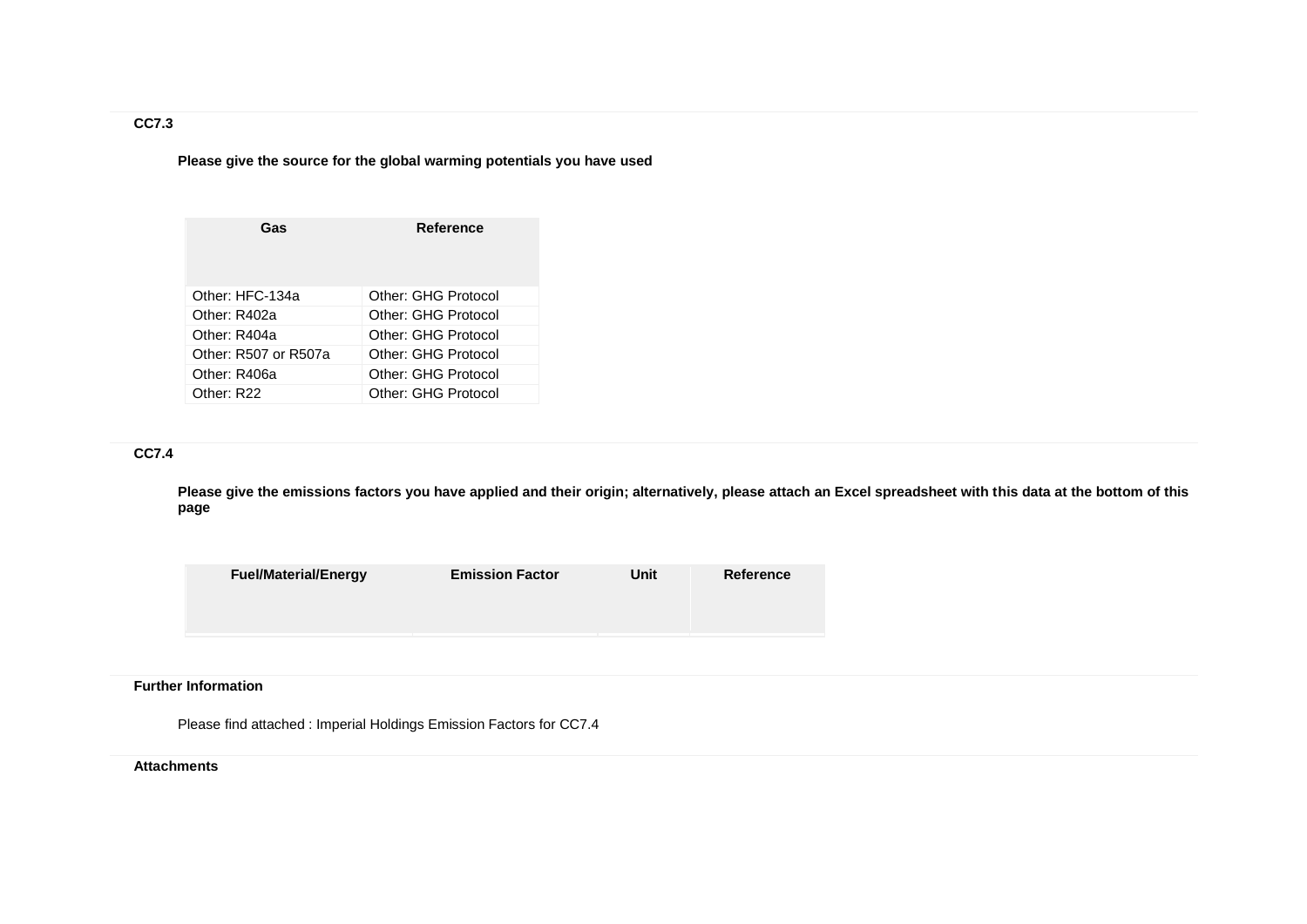https://www.cdp.net/sites/2016/81/8881/Climate Change 2016/Shared Documents/Attachments/ClimateChange2016/CC7.EmissionsMethodology/Emission Factors for Imperial Holdings.xlsx

### **Page: CC8. Emissions Data - (1 Jan 2015 - 31 Dec 2015)**

#### **CC8.1**

**Please select the boundary you are using for your Scope 1 and 2 greenhouse gas inventory**

Operational control

**CC8.2**

**Please provide your gross global Scope 1 emissions figures in metric tonnes CO2e**

865432.59

**CC8.3**

**Does your company have any operations in markets providing product or supplier specific data in the form of contractual instruments?**

No

## **CC8.3a**

**Please provide your gross global Scope 2 emissions figures in metric tonnes CO2e**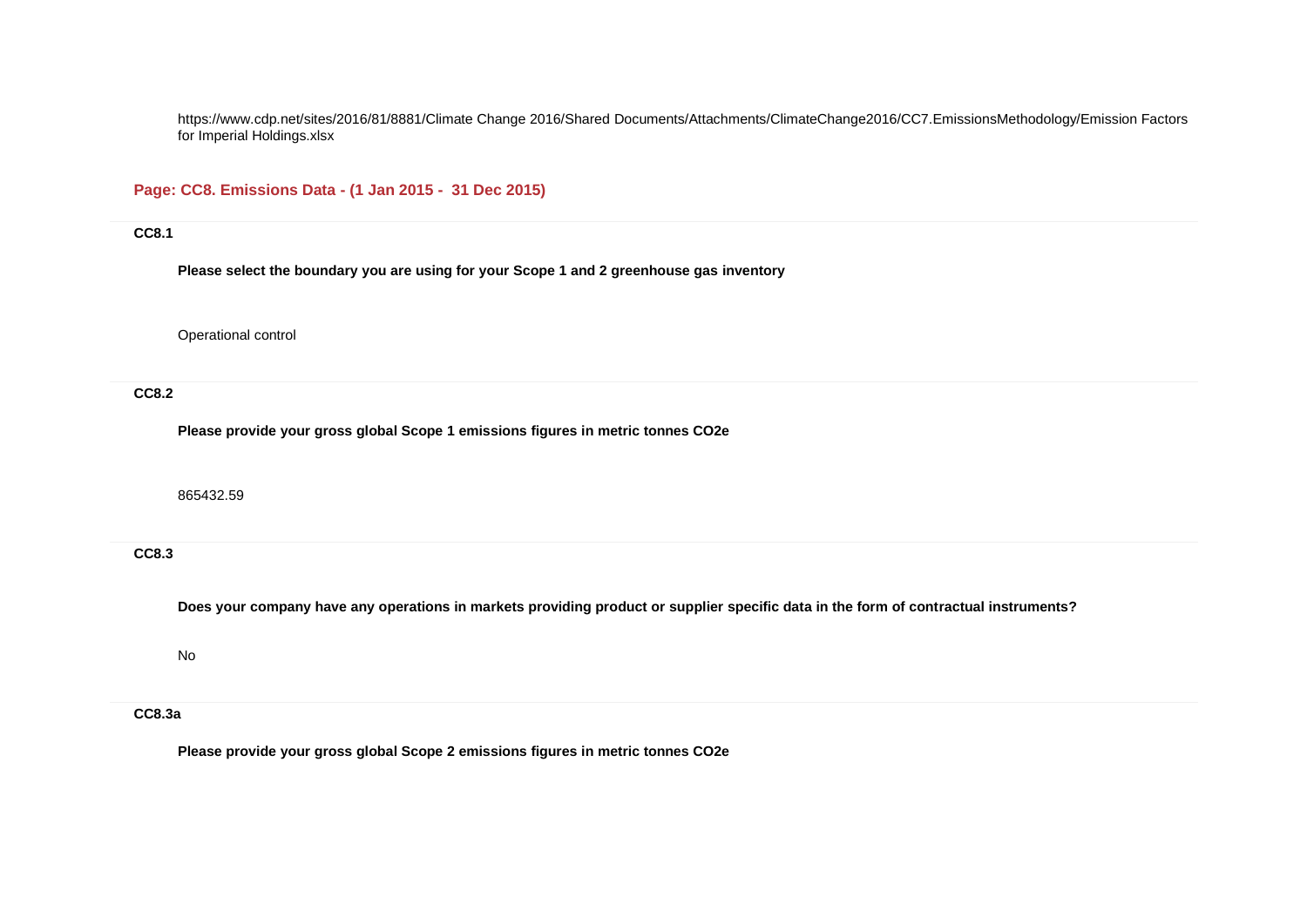| Scope 2, location-based | Scope 2, market-based (if applicable) | <b>Comment</b> |
|-------------------------|---------------------------------------|----------------|
| 218636.52               |                                       |                |
|                         |                                       |                |

### **CC8.4**

**Are there are any sources (e.g. facilities, specific GHGs, activities, geographies, etc.) of Scope 1 and Scope 2 emissions that are within your selected reporting boundary which are not included in your disclosure?**

#### No

#### **CC8.4a**

**Please provide details of the sources of Scope 1 and Scope 2 emissions that are within your selected reporting boundary which are not included in your disclosure**

|  | <b>Source</b> | <b>Relevance of Scope 1</b><br>emissions from this<br>source | Relevance of location-based<br>Scope 2 emissions from this<br>source | Relevance of market-based Scope 2<br>emissions from this source (if<br>applicable) | Explain why the source is excluded |
|--|---------------|--------------------------------------------------------------|----------------------------------------------------------------------|------------------------------------------------------------------------------------|------------------------------------|
|--|---------------|--------------------------------------------------------------|----------------------------------------------------------------------|------------------------------------------------------------------------------------|------------------------------------|

#### **CC8.5**

**Please estimate the level of uncertainty of the total gross global Scope 1 and 2 emissions figures that you have supplied and specify the sources of uncertainty in your data gathering, handling and calculations**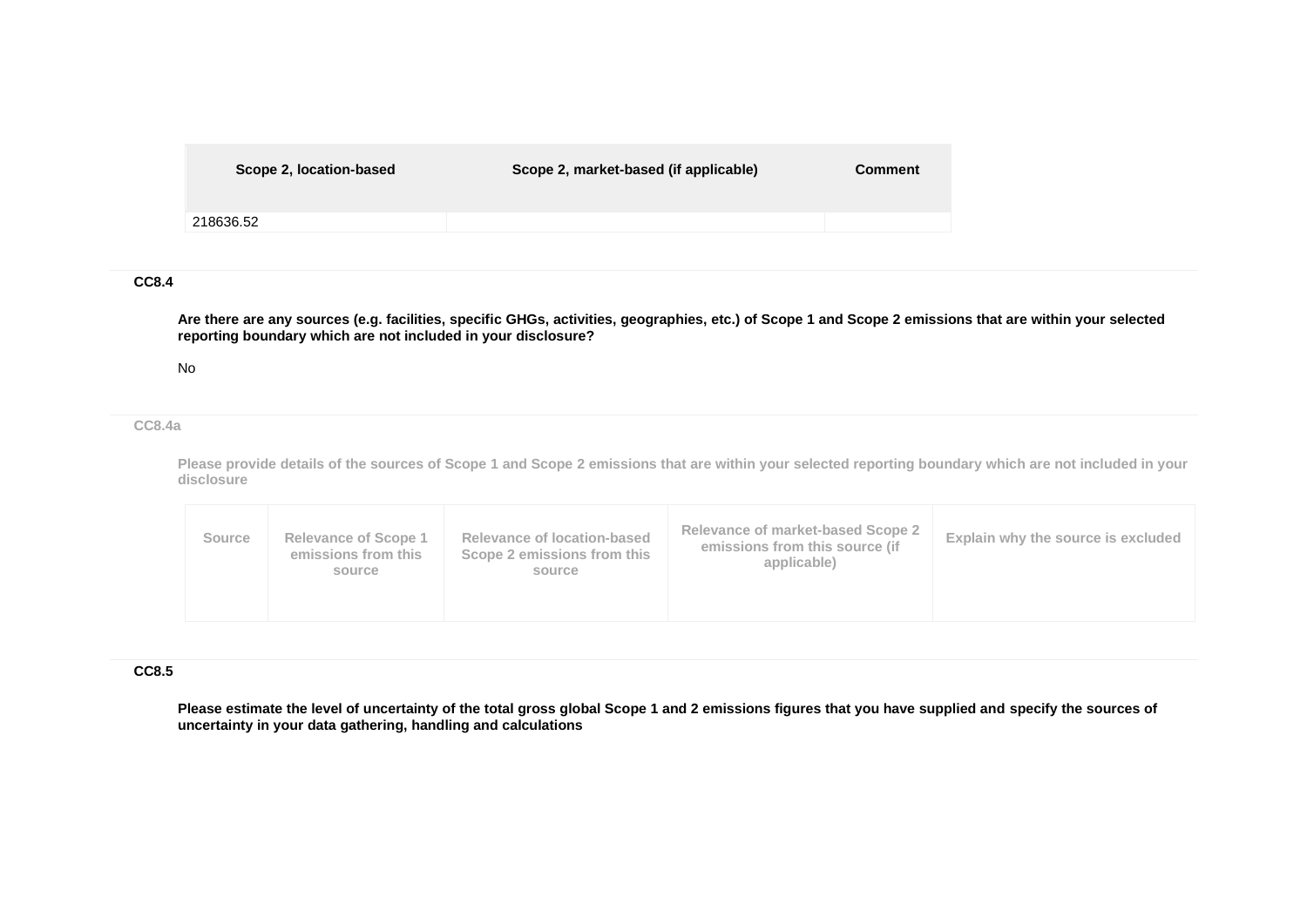| <b>Scope</b>                    | Uncertainty<br>range        | Main sources of<br>uncertainty          | Please expand on the uncertainty in your data                                                                                                                                                                                                                                                                                                                                                                                                                                                                                                                                                                                                     |
|---------------------------------|-----------------------------|-----------------------------------------|---------------------------------------------------------------------------------------------------------------------------------------------------------------------------------------------------------------------------------------------------------------------------------------------------------------------------------------------------------------------------------------------------------------------------------------------------------------------------------------------------------------------------------------------------------------------------------------------------------------------------------------------------|
| Scope 1                         | Less than or<br>equal to 2% | Data Management                         | The group has a decentralized structure with many diverse business facilities. Although every reasonable<br>measure is taken to ensure the accuracy of collected data, the possibility of small variations always exists.<br>Imperial Holdings utilizes an advanced, central sustainability system across all the divisions for the<br>collection, management, tracking and reporting of data. The system has built-in validation checks, which<br>has resulted in increased data reporting accuracy. The majority of uncertainty exists with new employees<br>misunderstanding the system and finger errors when inputting data into the system. |
| Scope 2<br>(location-<br>based) | Less than or<br>equal to 2% | Metering/<br>Measurement<br>Constraints | While most of the data can be easily obtained, a number of sites are not receiving their monthly utility bills<br>stating their monthly electricity consumption. Thus in the absence of the actual usage, estimations have to<br>be made. These estimations are based on a consistent formula using reliable sources for determining the<br>inputs to the estimations.                                                                                                                                                                                                                                                                            |
| Scope 2<br>(market-<br>based)   |                             |                                         |                                                                                                                                                                                                                                                                                                                                                                                                                                                                                                                                                                                                                                                   |

### **CC8.6**

**Please indicate the verification/assurance status that applies to your reported Scope 1 emissions**

Third party verification or assurance process in place

## **CC8.6a**

**Please provide further details of the verification/assurance undertaken for your Scope 1 emissions, and attach the relevant statements**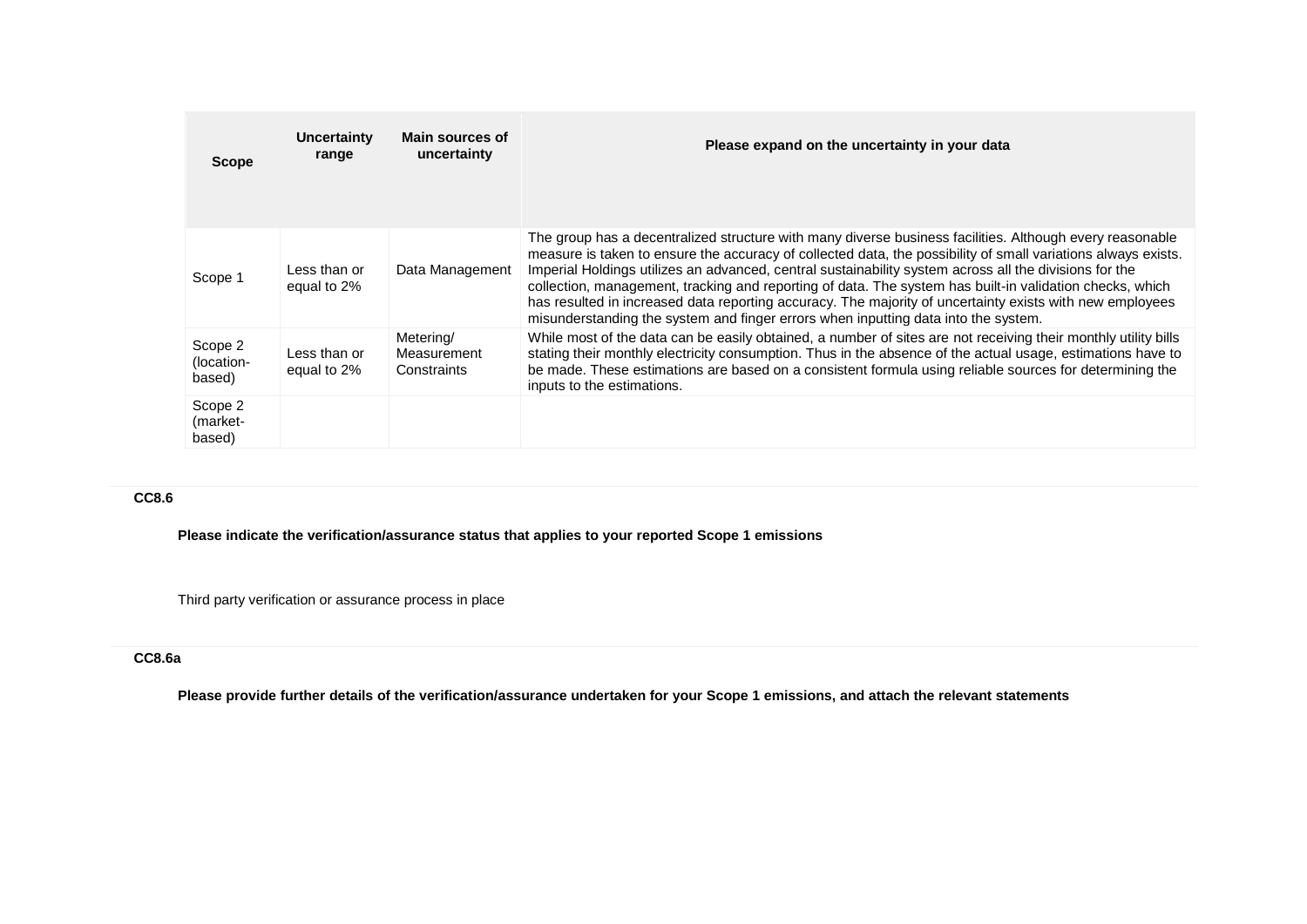| <b>Verification or</b><br>assurance<br>cycle in place | Status in the<br>current reporting<br>year | Type of verification or<br>assurance           | <b>Attach the</b><br>statement | <b>Page/section</b><br>reference | Relevant<br>standard | <b>Proportion of</b><br>reported Scope 1<br>emissions verified<br>$(\%)$ |
|-------------------------------------------------------|--------------------------------------------|------------------------------------------------|--------------------------------|----------------------------------|----------------------|--------------------------------------------------------------------------|
| Annual process                                        | First year it has<br>taken place           | Third party verification/assurance<br>underway |                                |                                  |                      |                                                                          |

## **CC8.6b**

**Please provide further details of the regulatory regime to which you are complying that specifies the use of Continuous Emissions Monitoring Systems (CEMS)**

| Regulation | % of emissions covered by the system | <b>Compliance period</b> | Evidence of submission |
|------------|--------------------------------------|--------------------------|------------------------|
|            |                                      |                          |                        |

# **CC8.7**

**Please indicate the verification/assurance status that applies to at least one of your reported Scope 2 emissions figures**

Third party verification or assurance process in place

# **CC8.7a**

Please provide further details of the verification/assurance undertaken for your location-based and/or market-based Scope 2 emissions, and attach the relevant statements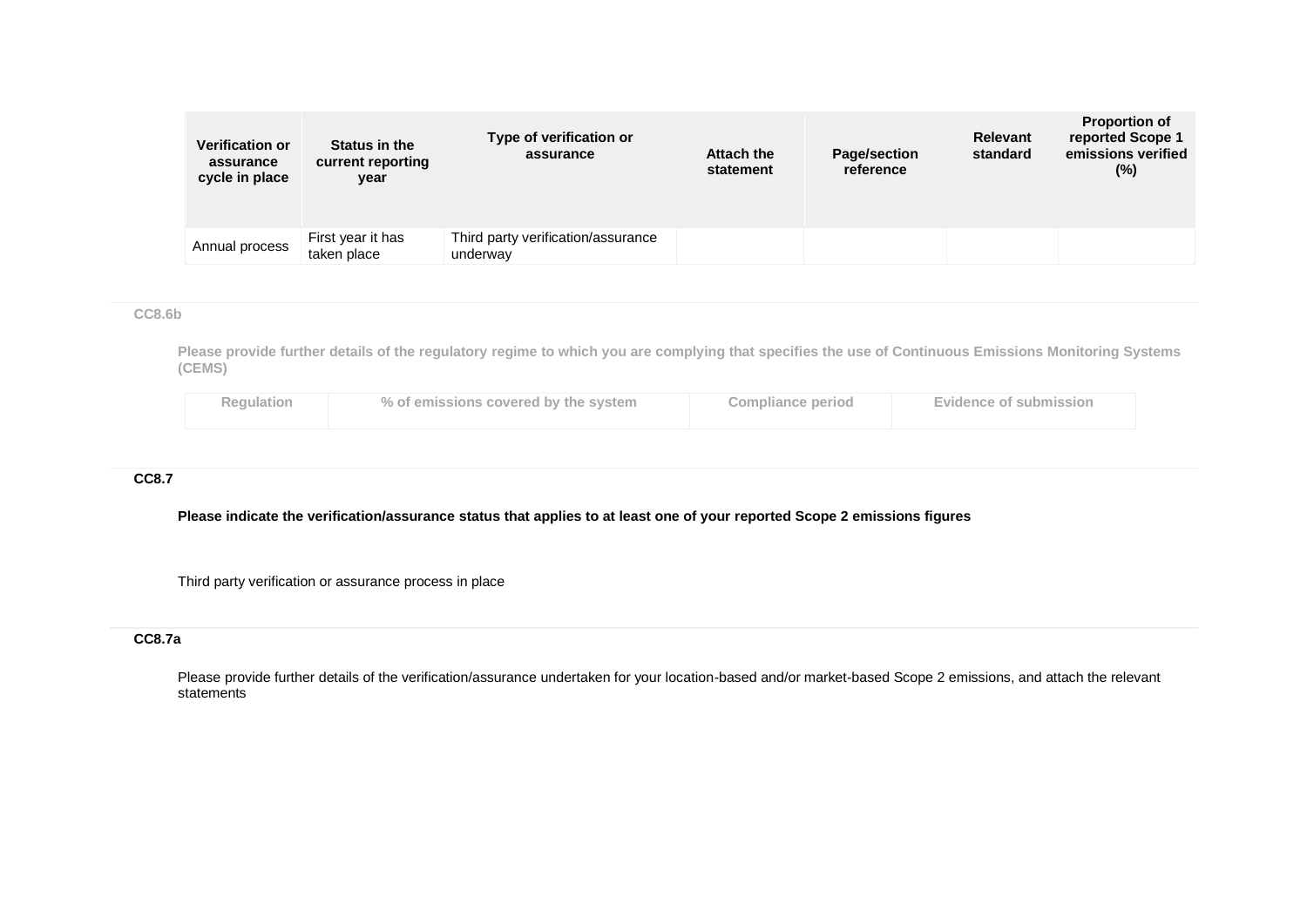| Location-<br>based or<br>market-<br>based<br>figure? | <b>Verification</b><br>or<br>assurance<br>cycle in<br>place | <b>Status in</b><br>the<br>current<br>reporting<br>year | Type of<br>verification<br>or<br>assurance | Attach the statement                                                                                                                                            | <b>Page/Section</b><br>reference | <b>Relevant</b><br>standard | <b>Proportion</b><br>0f<br>reported<br>Scope 2<br>emissions<br>verified<br>(%) |
|------------------------------------------------------|-------------------------------------------------------------|---------------------------------------------------------|--------------------------------------------|-----------------------------------------------------------------------------------------------------------------------------------------------------------------|----------------------------------|-----------------------------|--------------------------------------------------------------------------------|
| Location-<br>based                                   | Annual<br>process                                           | Complete                                                | Limited<br>assurance                       | https://www.cdp.net/sites/2016/81/8881/Climate Change<br>2016/Shared Documents/Attachments/CC8.7a/Imperial<br>Holdings - ISAE 3000 Limited Assurance Report.pdf |                                  | <b>ISAE3000</b>             | 100                                                                            |

### **CC8.8**

**Please identify if any data points have been verified as part of the third party verification work undertaken, other than the verification of emissions figures reported in CC8.6, CC8.7 and CC14.2**

|        | Additional data points verified | <b>Comment</b>                                   |
|--------|---------------------------------|--------------------------------------------------|
| Other: |                                 | First Year Limited Assurance exercise undertaken |
|        |                                 |                                                  |

## **CC8.9**

**Are carbon dioxide emissions from biologically sequestered carbon relevant to your organization?**

No

# **CC8.9a**

**Please provide the emissions from biologically sequestered carbon relevant to your organization in metric tonnes CO2**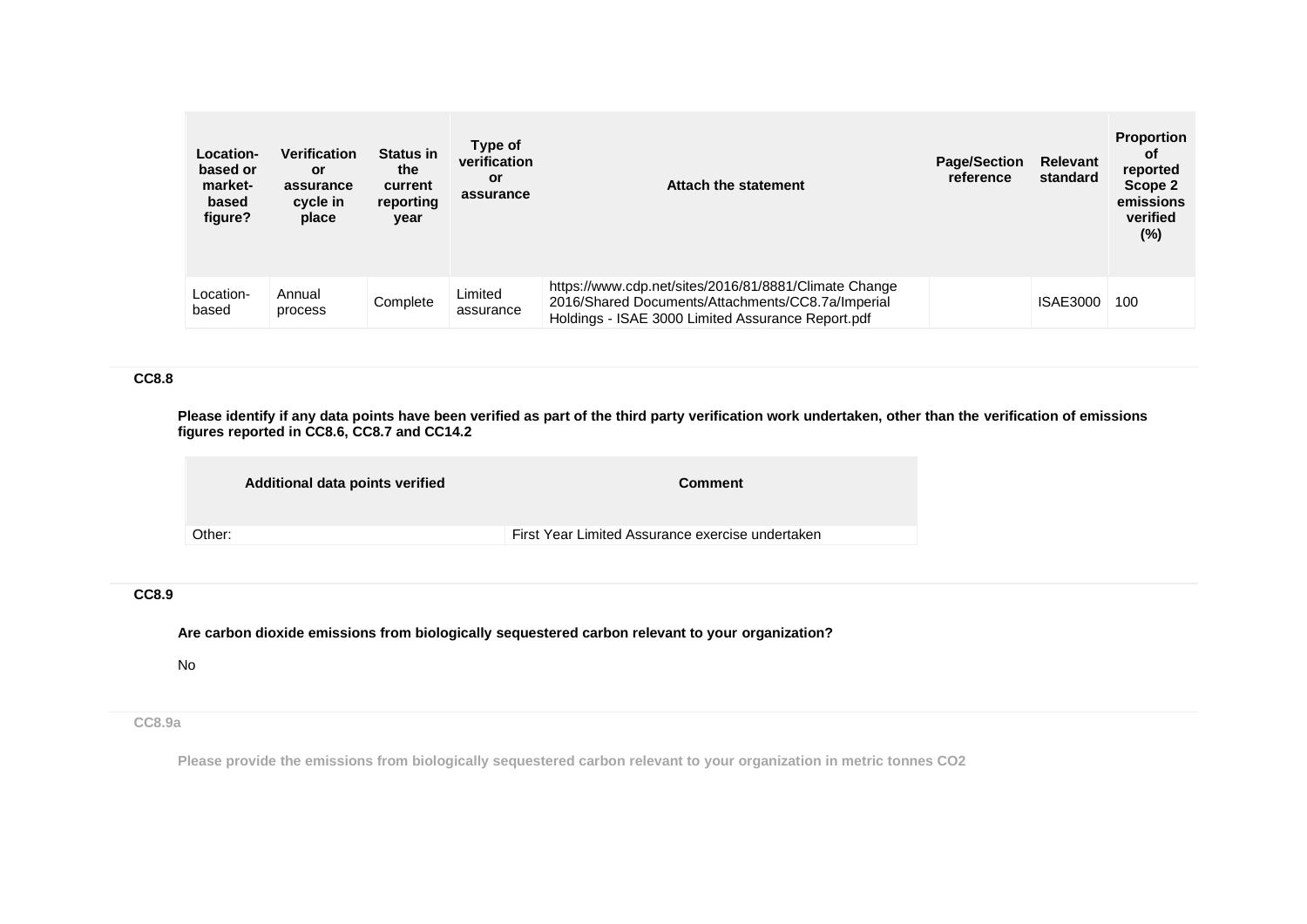#### **Further Information**

Please see attached Imperial Holdings Carbon Footprint Summary 2015

#### **Attachments**

https://www.cdp.net/sites/2016/81/8881/Climate Change 2016/Shared Documents/Attachments/ClimateChange2016/CC8.EmissionsData(1Jan2015- 31Dec2015)/Imperial Holdings Carbon Footprint Summary 2015.xlsx

**Page: CC9. Scope 1 Emissions Breakdown - (1 Jan 2015 - 31 Dec 2015)**

## **CC9.1**

**Do you have Scope 1 emissions sources in more than one country?**

## Yes

#### **CC9.1a**

**Please break down your total gross global Scope 1 emissions by country/region**

| <b>Country/Region</b> | Scope 1 metric tonnes CO2e |
|-----------------------|----------------------------|
| Africa                | 584652.35                  |
| Europe                | 262113.38                  |
| Oceania               | 2008.55                    |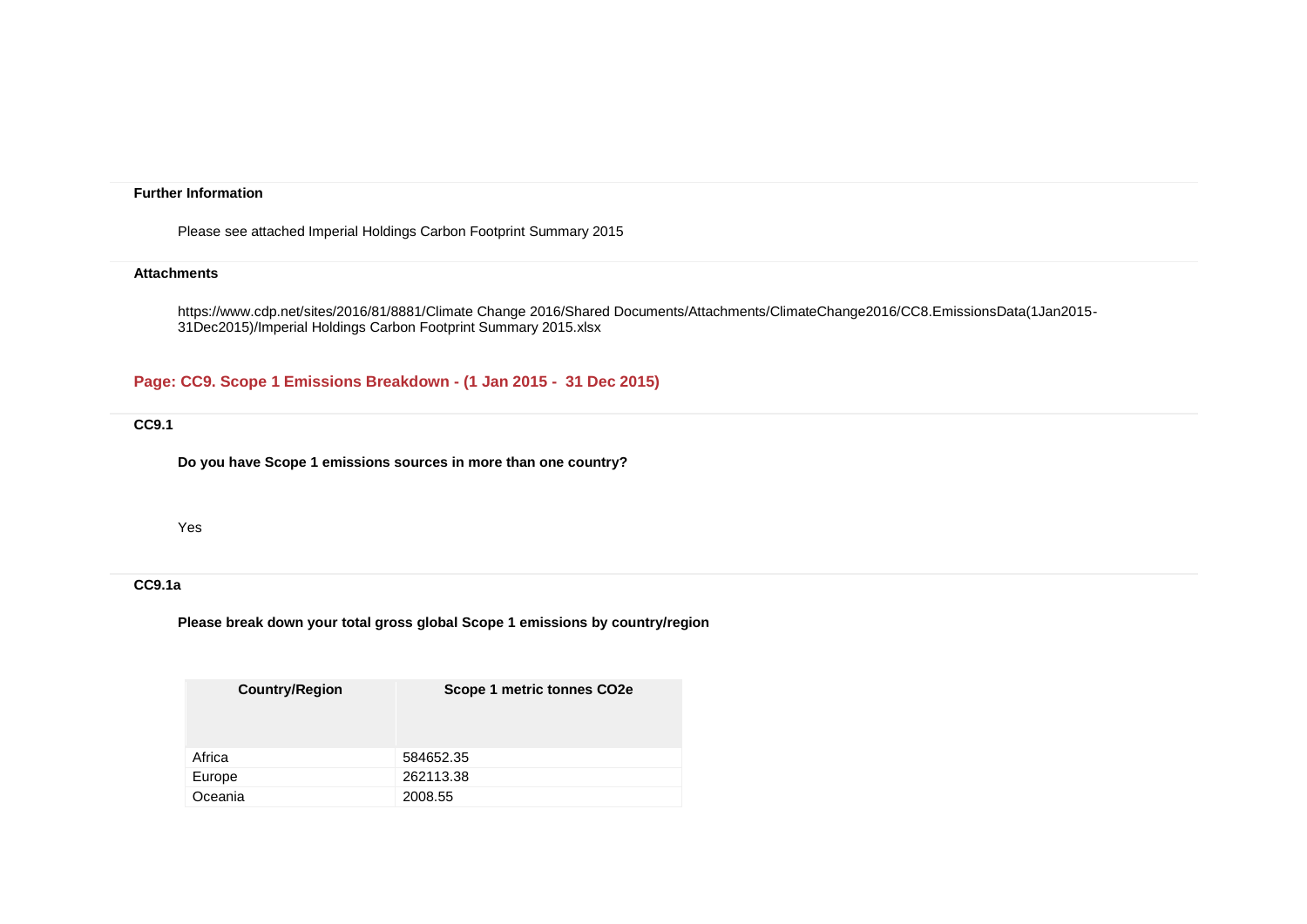| <b>Country/Region</b>    | Scope 1 metric tonnes CO <sub>2e</sub> |
|--------------------------|----------------------------------------|
|                          |                                        |
| United States of America | 16658.30                               |

## **CC9.2**

**Please indicate which other Scope 1 emissions breakdowns you are able to provide (tick all that apply)**

By business division

**CC9.2a**

**Please break down your total gross global Scope 1 emissions by business division**

| <b>Business division</b>           | Scope 1 emissions (metric tonnes CO2e) |
|------------------------------------|----------------------------------------|
| Vehicle Retail                     | 44589.82                               |
| <b>Vehicle Distributorships</b>    | 29140.27                               |
| <b>Financial Services Division</b> | 1289.22                                |
| Imperial Holdings                  | 9.53                                   |
| <b>Logistics Division</b>          | 790403.77                              |

**CC9.2b**

**Please break down your total gross global Scope 1 emissions by facility**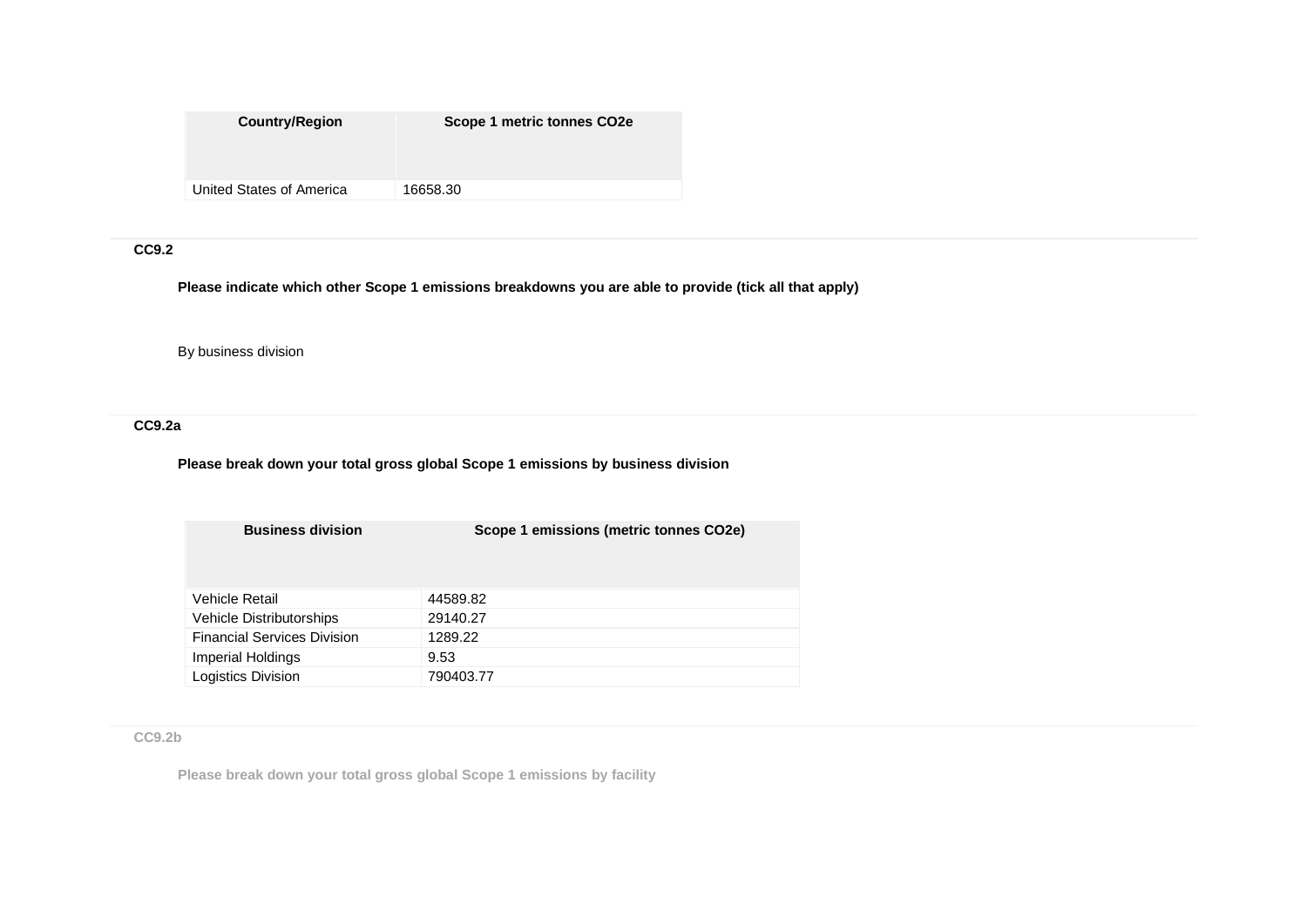| <b>Facility</b> | Scope 1 emissions (metric tonnes CO2e) | Latitude | Longitude |
|-----------------|----------------------------------------|----------|-----------|
|-----------------|----------------------------------------|----------|-----------|

## **CC9.2c**

**Please break down your total gross global Scope 1 emissions by GHG type**

| <b>GHG type</b> | Scope 1 emissions (metric tonnes CO2e) |
|-----------------|----------------------------------------|
|                 |                                        |
|                 |                                        |

#### **CC9.2d**

**Please break down your total gross global Scope 1 emissions by activity**

| <b>Activity</b> | Scope 1 emissions (metric tonnes CO2e) |
|-----------------|----------------------------------------|
|                 |                                        |
|                 |                                        |

### **Further Information**

Please see attached Scope 1 by Region and Division spreadsheet

### **Attachments**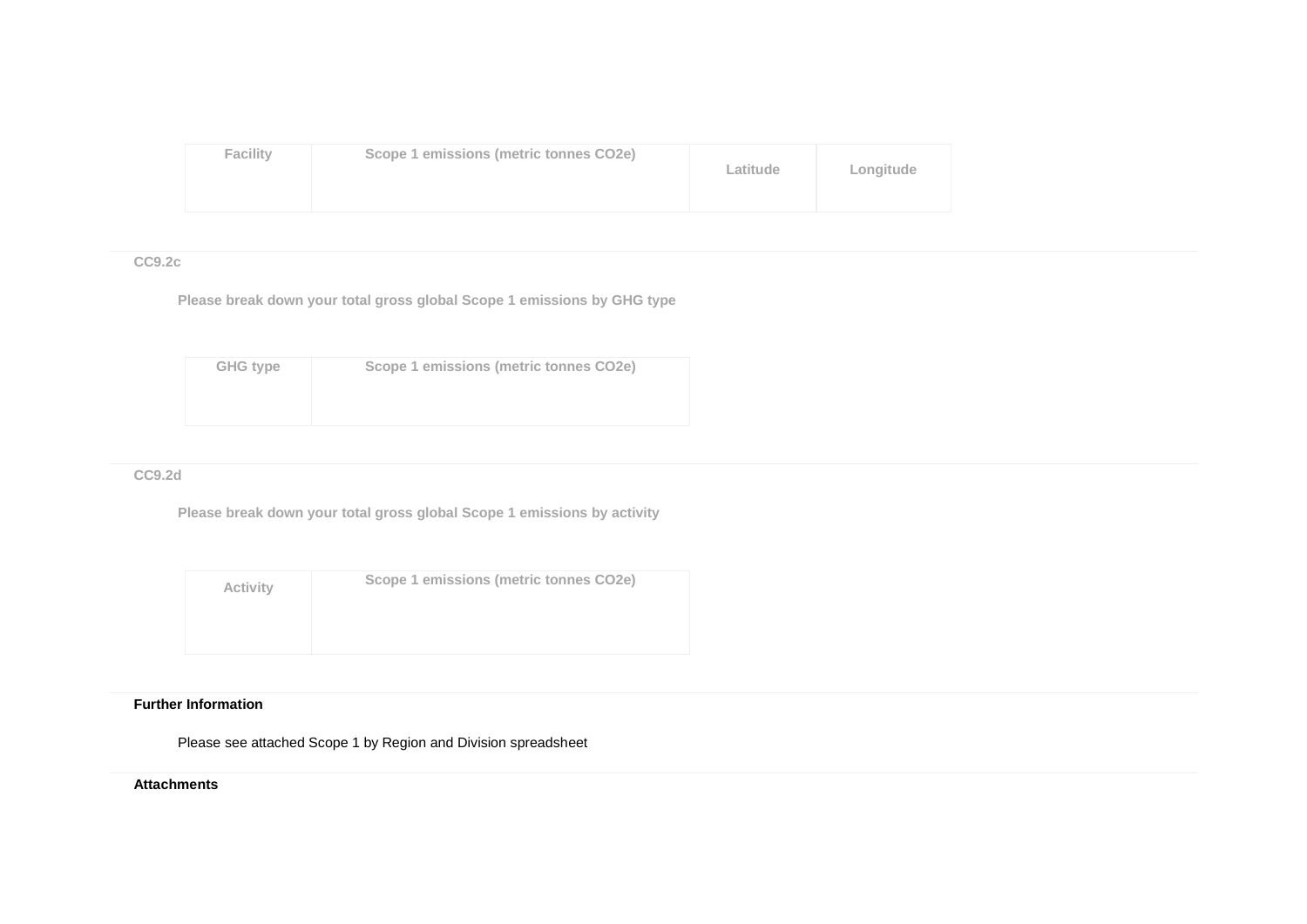https://www.cdp.net/sites/2016/81/8881/Climate Change 2016/Shared Documents/Attachments/ClimateChange2016/CC9.Scope1EmissionsBreakdown(1Jan2015- 31Dec2015)/Scope 1 by Region and Division.xlsx

# **Page: CC10. Scope 2 Emissions Breakdown - (1 Jan 2015 - 31 Dec 2015)**

## **CC10.1**

**Do you have Scope 2 emissions sources in more than one country?**

Yes

## **CC10.1a**

**Please break down your total gross global Scope 2 emissions and energy consumption by country/region**

| <b>Country/Region</b>       | Scope 2, location-based (metric<br>tonnes CO <sub>2</sub> e) | Scope 2, market-based<br>(metric tonnes CO2e) | <b>Purchased and</b><br>consumed<br>electricity, heat,<br>steam or cooling<br>(MWh) | <b>Purchased and consumed low</b><br>carbon electricity, heat, steam or<br>cooling accounted in market-based<br>approach (MWh) |
|-----------------------------|--------------------------------------------------------------|-----------------------------------------------|-------------------------------------------------------------------------------------|--------------------------------------------------------------------------------------------------------------------------------|
| Africa                      | 187440.29                                                    |                                               | 184639.17                                                                           |                                                                                                                                |
| Europe                      | 26355.40                                                     |                                               | 58061.00                                                                            |                                                                                                                                |
| Oceania                     | 1916.01                                                      |                                               | 2169.91                                                                             |                                                                                                                                |
| United States of<br>America | 2924.83                                                      |                                               | 5464.75                                                                             |                                                                                                                                |

#### **CC10.2**

**Please indicate which other Scope 2 emissions breakdowns you are able to provide (tick all that apply)**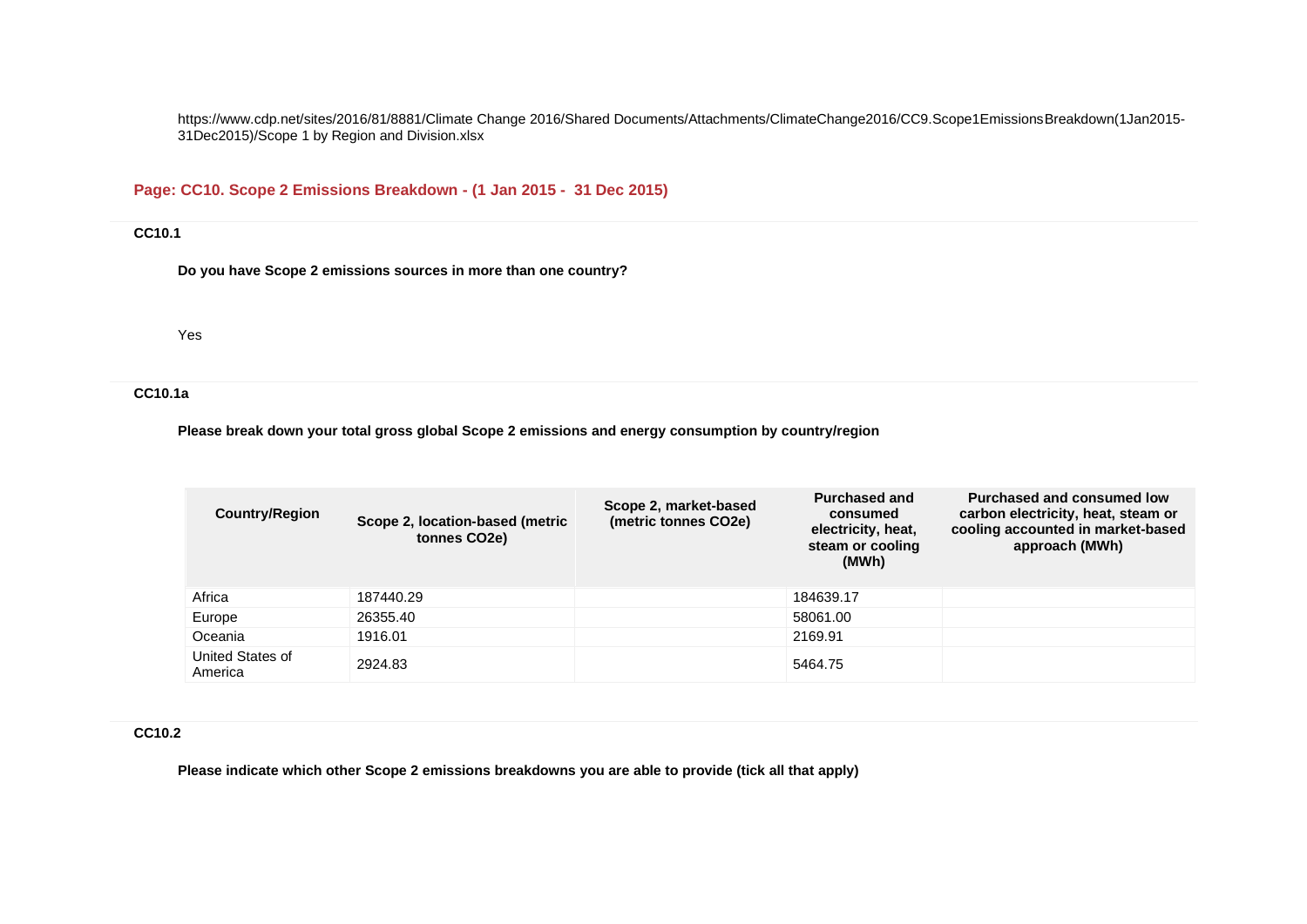By business division

## **CC10.2a**

**Please break down your total gross global Scope 2 emissions by business division**

| <b>Business division</b>           | Scope 2 emissions, location based<br>(metric tonnes CO2e) | Scope 2 emissions, market-based<br>(metric tonnes CO2e) |
|------------------------------------|-----------------------------------------------------------|---------------------------------------------------------|
| Vehicle Retail                     | 56380.62                                                  |                                                         |
| <b>Vehicle Distributorships</b>    | 56671.59                                                  |                                                         |
| <b>Financial Services Division</b> | 2062.42                                                   |                                                         |
| Imperial Holdings                  | 17.38                                                     |                                                         |
| Logistics Division                 | 103504.52                                                 |                                                         |

**CC10.2b**

**Please break down your total gross global Scope 2 emissions by facility**

| Scope 2 emissions, location based<br><b>Facility</b><br>(metric tonnes CO2e) | Scope 2 emissions, market-based<br>(metric tonnes CO <sub>2e</sub> ) |
|------------------------------------------------------------------------------|----------------------------------------------------------------------|
|------------------------------------------------------------------------------|----------------------------------------------------------------------|

**CC10.2c**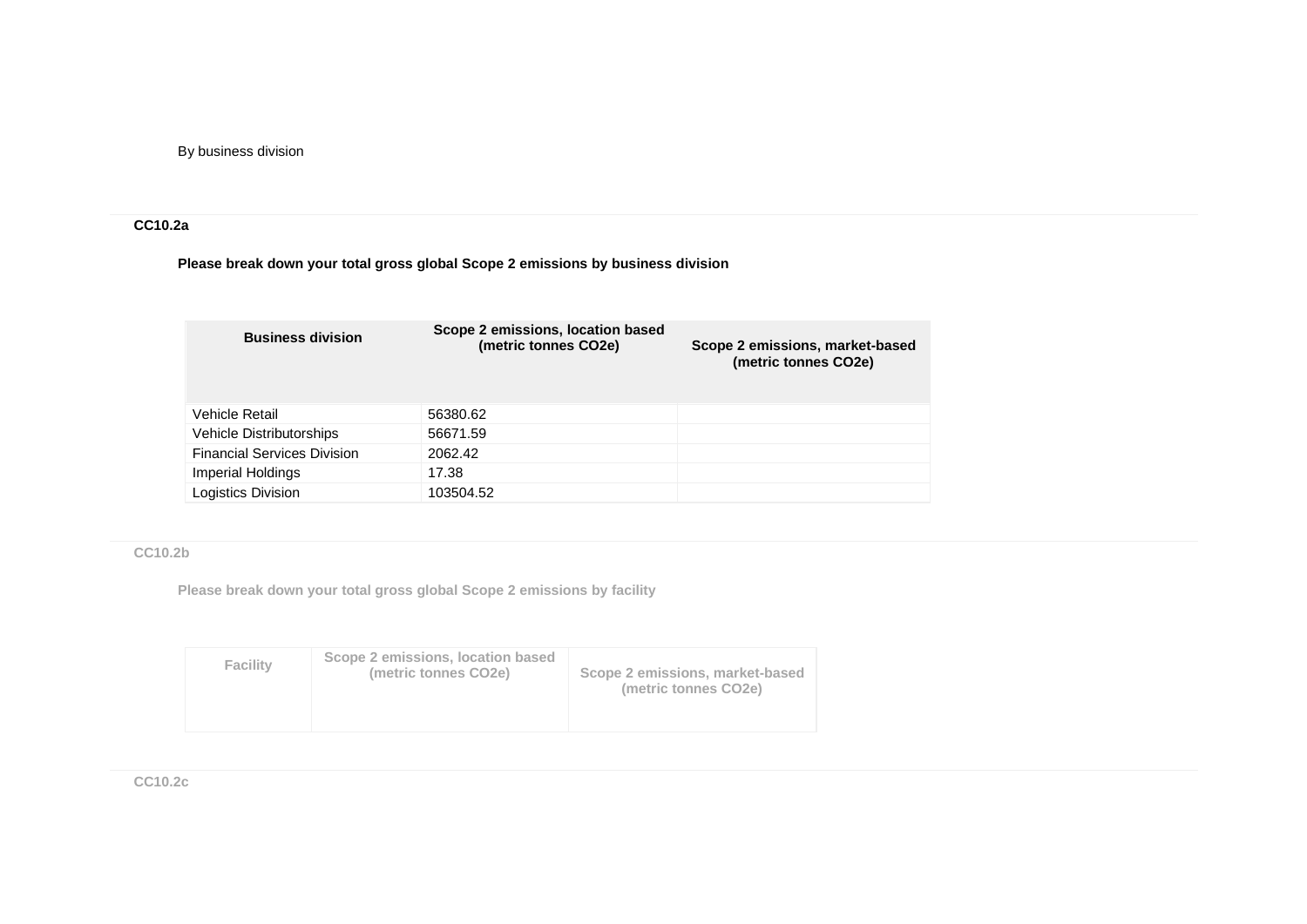**Please break down your total gross global Scope 2 emissions by activity**

| <b>Activity</b> | Scope 2 emissions, location based<br>(metric tonnes CO2e) | Scope 2 emissions, market-based<br>(metric tonnes CO2e) |
|-----------------|-----------------------------------------------------------|---------------------------------------------------------|
|-----------------|-----------------------------------------------------------|---------------------------------------------------------|

#### **Further Information**

Please see attached spreadsheet for Scope 2 emissions

#### **Attachments**

https://www.cdp.net/sites/2016/81/8881/Climate Change 2016/Shared Documents/Attachments/ClimateChange2016/CC10.Scope2EmissionsBreakdown(1Jan2015- 31Dec2015)/Scope 2 by Region and Division.xlsx

## **Page: CC11. Energy**

**CC11.1**

**What percentage of your total operational spend in the reporting year was on energy?**

More than 25% but less than or equal to 30%

## **CC11.2**

**Please state how much heat, steam, and cooling in MWh your organization has purchased and consumed during the reporting year**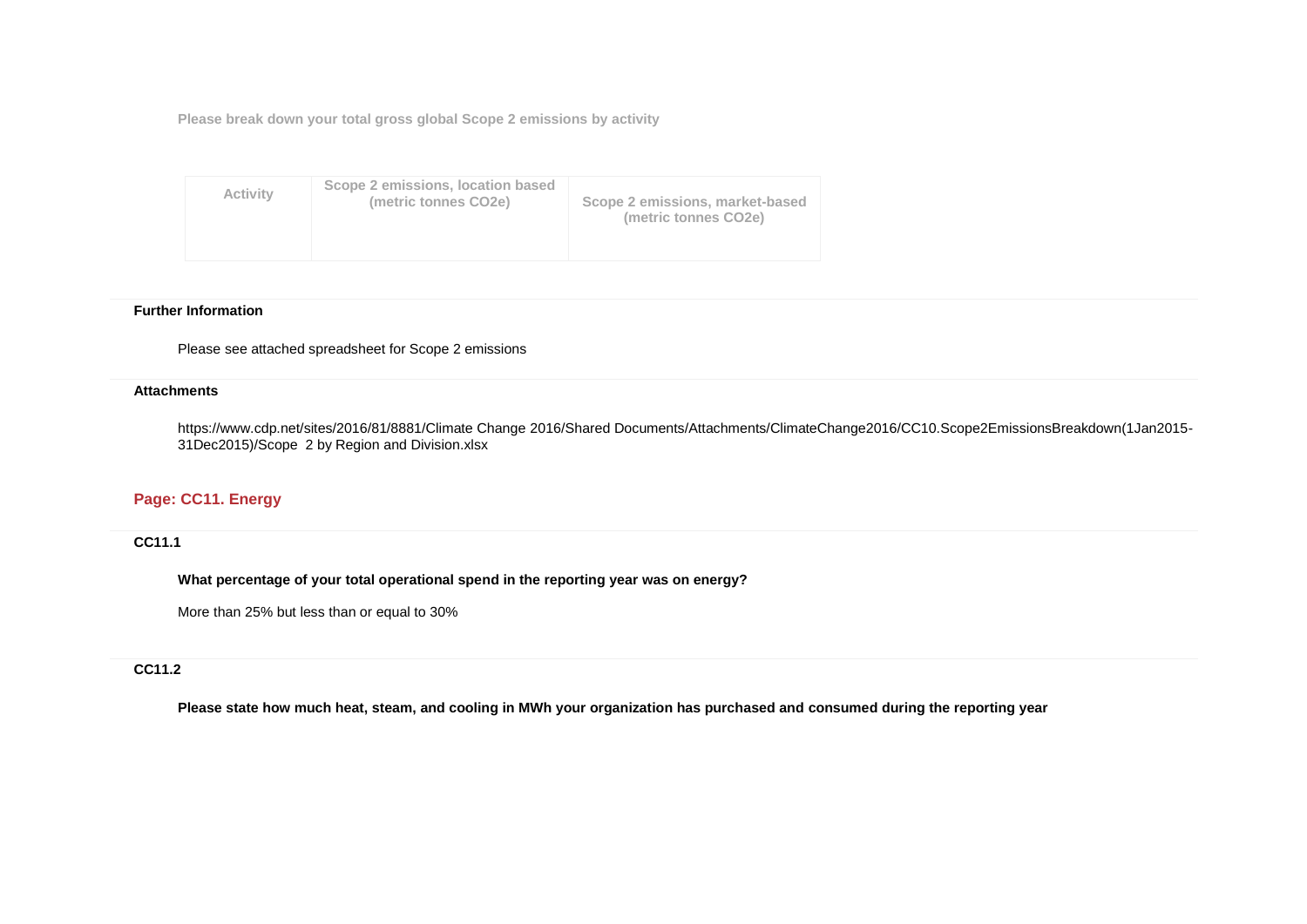| <b>Energy type</b> | Energy purchased and consumed (MWh) |
|--------------------|-------------------------------------|
| Heat               | 0                                   |
| Steam              | 0                                   |
| Cooling            |                                     |

# **CC11.3**

## **Please state how much fuel in MWh your organization has consumed (for energy purposes) during the reporting year**

#### 3442861.13

# **CC11.3a**

# **Please complete the table by breaking down the total "Fuel" figure entered above by fuel type**

| <b>Fuels</b>                  | MWh        |  |
|-------------------------------|------------|--|
| Diesel/Gas oil                | 2240835.87 |  |
| Motor gasoline                | 216785.89  |  |
| <b>Biodiesels</b>             | 45.52      |  |
| Liquefied petroleum gas (LPG) | 9779.63    |  |
| Residual fuel oil             | 669810.93  |  |
| Lubricants                    | 19227.14   |  |
| Kerosene                      | 846.88     |  |
| Natural gas                   | 30466.28   |  |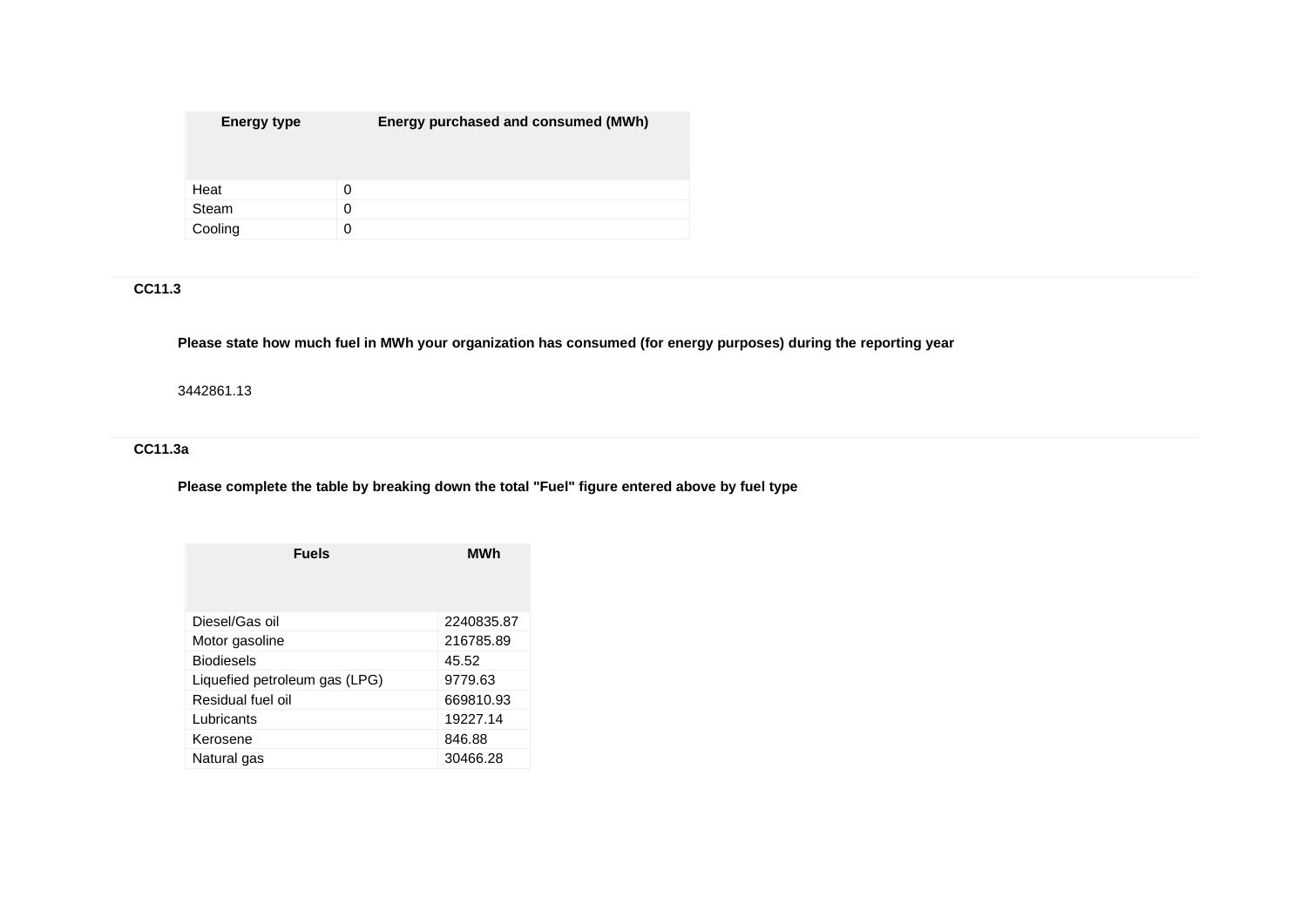**CC11.4**

**Please provide details of the electricity, heat, steam or cooling amounts that were accounted at a low carbon emission factor in the market-based Scope 2 figure reported in CC8.3a**

| Basis for applying a low carbon emission factor                                                                              | MWh consumed associated with low<br>carbon electricity, heat, steam or<br>cooling | Comment |
|------------------------------------------------------------------------------------------------------------------------------|-----------------------------------------------------------------------------------|---------|
| No purchases or generation of low carbon electricity, heat, steam or cooling accounted with<br>a low carbon emissions factor |                                                                                   |         |

**CC11.5**

#### **Please report how much electricity you produce in MWh, and how much electricity you consume in MWh**

| by company (MWh)<br>produced (MWh) | (MWh) |  |
|------------------------------------|-------|--|
| 255066.99<br>255066.99             |       |  |

#### **Further Information**

Please see attached Mwh calculations spreadsheet Question CC11.3 - the number indicated includes Fuel and Electricity Question CC11.1 - Operational Spend on Electricity calculation

#### **Attachments**

https://www.cdp.net/sites/2016/81/8881/Climate Change 2016/Shared Documents/Attachments/ClimateChange2016/CC11.Energy/Mwh Calculations 2015.xlsx https://www.cdp.net/sites/2016/81/8881/Climate Change 2016/Shared Documents/Attachments/ClimateChange2016/CC11.Energy/Imperial Holdings - Operational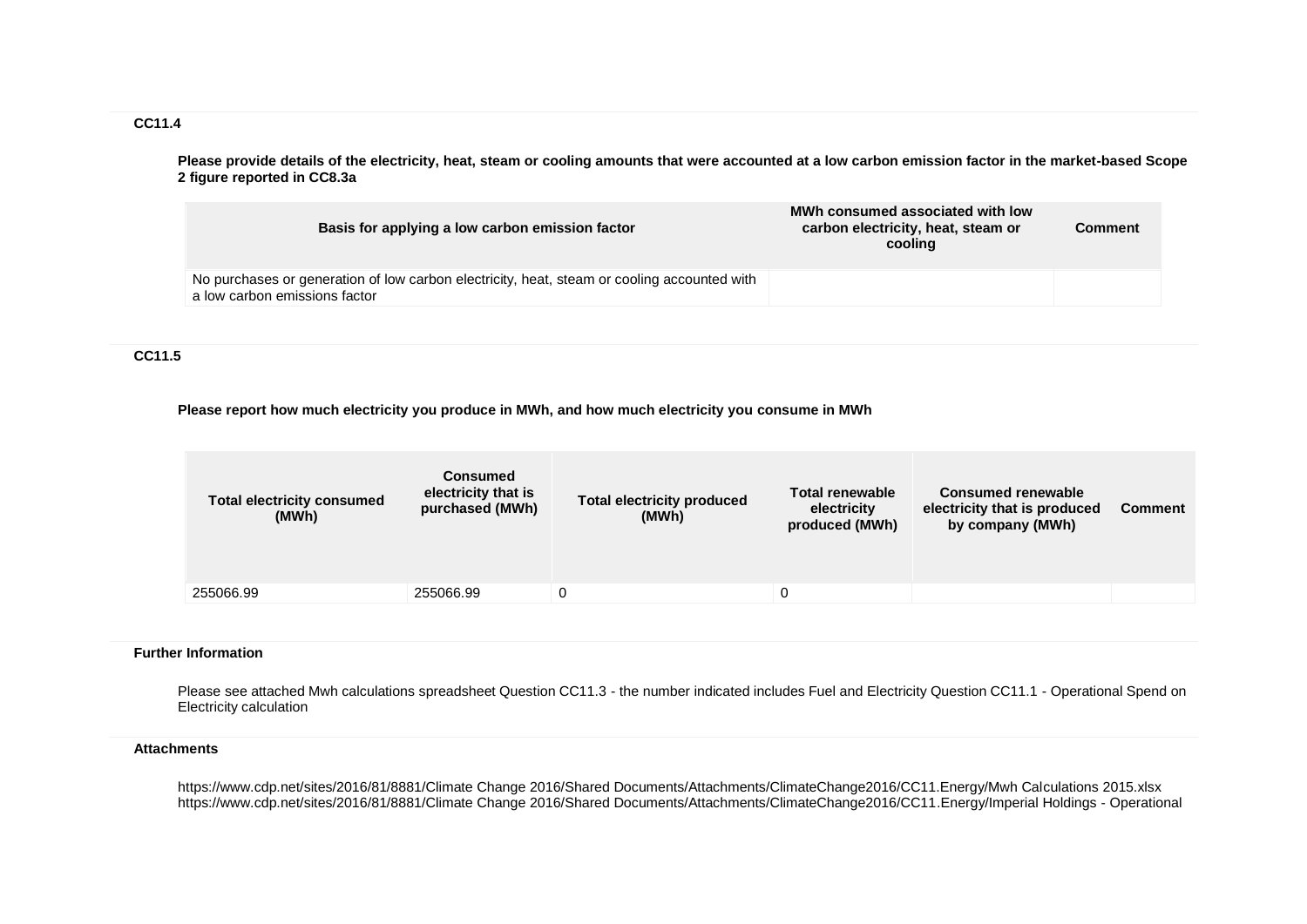Spend on Electricity 2015.xlsx

# **Page: CC12. Emissions Performance**

# **CC12.1**

**How do your gross global emissions (Scope 1 and 2 combined) for the reporting year compare to the previous year?**

Increased

## **CC12.1a**

**Please identify the reasons for any change in your gross global emissions (Scope 1 and 2 combined) and for each of them specify how your emissions compare to the previous year**

| Reason                                   | <b>Emissions</b><br>value<br>(percentage) | <b>Direction</b><br>of change | Please explain and include calculation                                                                                                                                                                                                                                                                                                                                                                                                   |
|------------------------------------------|-------------------------------------------|-------------------------------|------------------------------------------------------------------------------------------------------------------------------------------------------------------------------------------------------------------------------------------------------------------------------------------------------------------------------------------------------------------------------------------------------------------------------------------|
| <b>Emissions</b><br>reduction activities |                                           |                               |                                                                                                                                                                                                                                                                                                                                                                                                                                          |
| Divestment                               |                                           |                               |                                                                                                                                                                                                                                                                                                                                                                                                                                          |
| Acquisitions                             |                                           | Increase                      |                                                                                                                                                                                                                                                                                                                                                                                                                                          |
| <b>Mergers</b>                           |                                           |                               |                                                                                                                                                                                                                                                                                                                                                                                                                                          |
| Change in output                         | 2.47                                      | Increase                      | The main reasons for increase in both Scope 1 and 2 is due to reorganization and consolidation in the<br>Logistics Vehicle Retail Businesses. Also coupled to that were acquisitions made made in the Logistics<br>Business and and increase in new dealerships in the Vehicle Import and Retail businesses. The % change<br>for scope 1 was 2.28% increase and 3.23 for Scope 2. The average increase was 2.47% for both the<br>scopes. |
| Change in<br>methodology                 |                                           |                               |                                                                                                                                                                                                                                                                                                                                                                                                                                          |
| Change in<br>boundary                    |                                           |                               |                                                                                                                                                                                                                                                                                                                                                                                                                                          |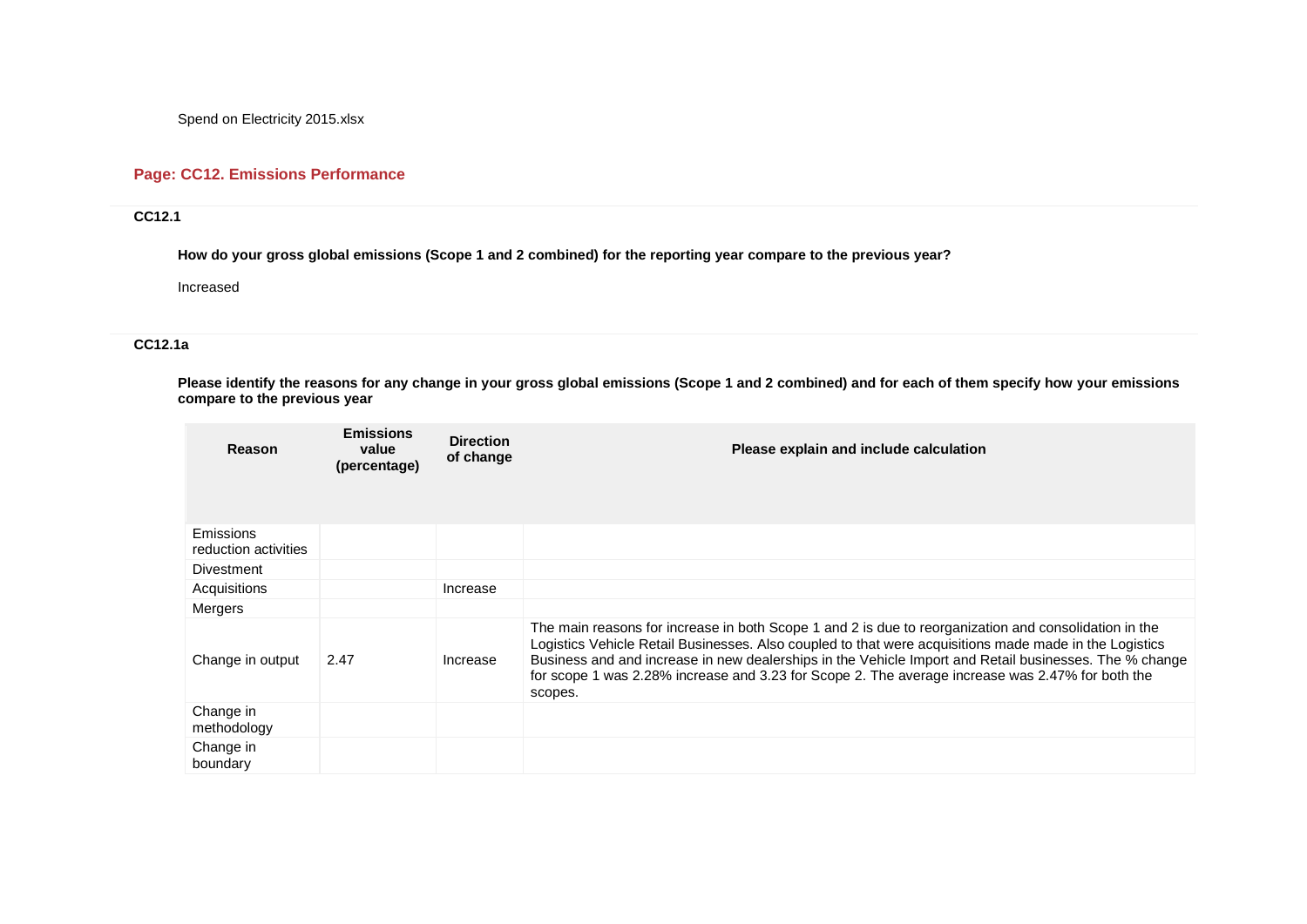| Reason                                        | <b>Emissions</b><br>value<br>(percentage) | <b>Direction</b><br>of change | Please explain and include calculation |
|-----------------------------------------------|-------------------------------------------|-------------------------------|----------------------------------------|
| Change in physical<br>operating<br>conditions |                                           |                               |                                        |
| Unidentified                                  |                                           |                               |                                        |
| Other                                         |                                           |                               |                                        |

# **CC12.1b**

**Is your emissions performance calculations in CC12.1 and CC12.1a based on a location-based Scope 2 emissions figure or a market-based Scope 2 emissions figure?**

#### Location-based

## **CC12.2**

**Please describe your gross global combined Scope 1 and 2 emissions for the reporting year in metric tonnes CO2e per unit currency total revenue**

| <b>Intensity</b><br>$figure =$ | <b>Metric</b><br>numerator (Gross<br>global combined<br>Scope 1 and 2<br>emissions) | <b>Metric</b><br>denominator:<br>Unit total<br>revenue | Scope 2<br>figure<br>used | %<br>change<br>from<br>previous<br>year | <b>Direction</b><br>of change<br>from<br>previous<br>year | Reason for change                                                                                                              |
|--------------------------------|-------------------------------------------------------------------------------------|--------------------------------------------------------|---------------------------|-----------------------------------------|-----------------------------------------------------------|--------------------------------------------------------------------------------------------------------------------------------|
| 0.000010                       | metric tonnes CO <sub>2e</sub>                                                      | 113223000458                                           | Location-<br>based        | 2.47                                    | Increase                                                  | Revenue increased roughly 10% through organic growth and<br>expansion of the operations. Carbon emissions increased by roughly |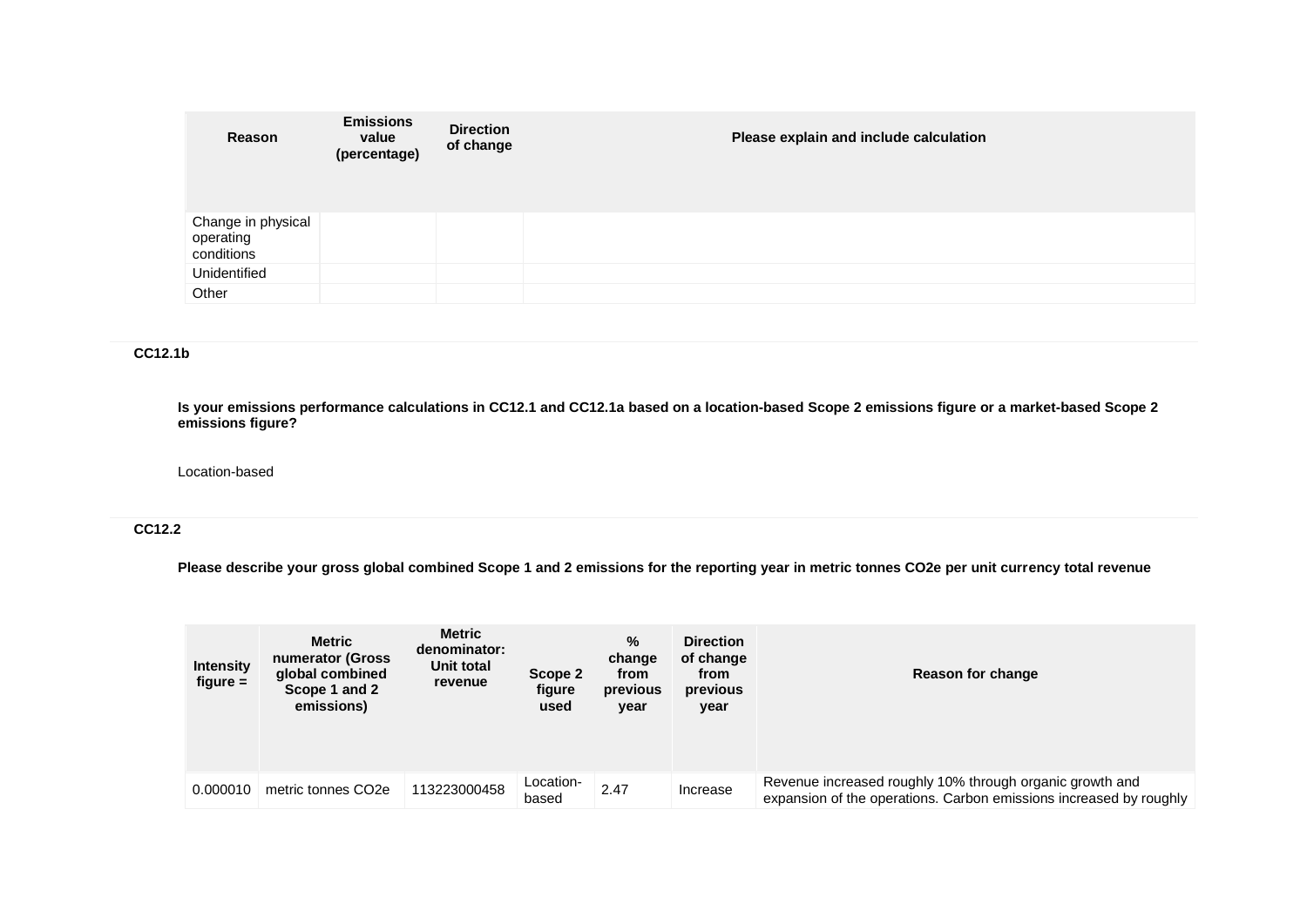| <b>Intensity</b><br>$figure =$ | Metric<br>numerator (Gross<br>global combined<br>Scope 1 and 2<br>emissions) | <b>Metric</b><br>denominator:<br>Unit total<br>revenue | Scope 2<br>figure<br>used | $\%$<br>change<br>from<br>previous<br>year | <b>Direction</b><br>of change<br>from<br>previous<br>year | Reason for change                                                                                                                                                                                                                                                    |
|--------------------------------|------------------------------------------------------------------------------|--------------------------------------------------------|---------------------------|--------------------------------------------|-----------------------------------------------------------|----------------------------------------------------------------------------------------------------------------------------------------------------------------------------------------------------------------------------------------------------------------------|
|                                |                                                                              |                                                        |                           |                                            |                                                           | 2.5%, however, increased significantly less proportionally due to<br>divestment, restructuring (consolidating offices), emission reduction<br>activities and outsourcing of certain operations. Therefore an<br>increase in the tCO2/unit total revenue is observed. |

## **CC12.3**

**Please provide any additional intensity (normalized) metrics that are appropriate to your business operations**

| <b>Intensity</b><br>$figure =$ | <b>Metric</b><br>numerator (Gross<br>global combined<br>Scope 1 and 2<br>emissions) | <b>Metric</b><br>denominator              | <b>Metric</b><br>denominator:<br>Unit total | Scope 2<br>figure<br>used | %<br>change<br>from<br>previous<br>year | <b>Direction</b><br>of change<br>from<br>previous<br>year | Reason for change                                                                                                                                                                                                                                                                                        |
|--------------------------------|-------------------------------------------------------------------------------------|-------------------------------------------|---------------------------------------------|---------------------------|-----------------------------------------|-----------------------------------------------------------|----------------------------------------------------------------------------------------------------------------------------------------------------------------------------------------------------------------------------------------------------------------------------------------------------------|
| 21.26                          | metric tonnes<br>CO <sub>2</sub> e                                                  | full time<br>equivalent (FTE)<br>employee | 51003                                       | Location-<br>based        | 1.3                                     | Decrease                                                  | Due to the business consolidation and restructuring<br>Imperial Holdings decreased their full time<br>equivalent (FTE) employees by 1.3%. Due to the<br>carbon emissions increasing proportionally less due<br>to divestment and further investments, an increse in<br>the tCO2/FTE employee can be seen |

## **Further Information**

Please find attached Imperial Holdings Intensity calculations 2015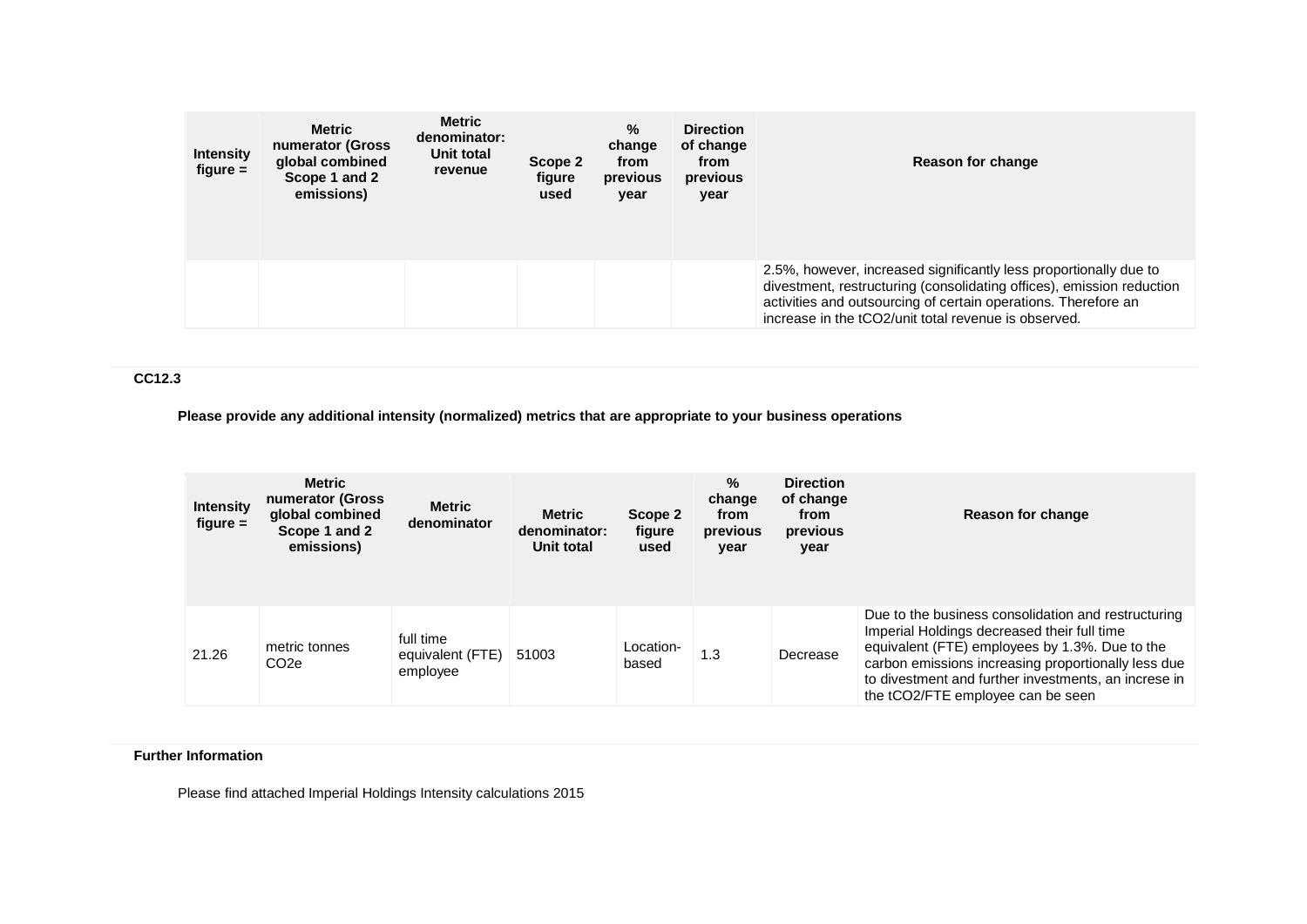#### **Attachments**

https://www.cdp.net/sites/2016/81/8881/Climate Change 2016/Shared Documents/Attachments/ClimateChange2016/CC12.EmissionsPerformance/Imperial Holdings - Intensity Calculations 2015.xlsx

# **Page: CC13. Emissions Trading**

**CC13.1**

#### **Do you participate in any emissions trading schemes?**

No, but we anticipate doing so in the next 2 years

**CC13.1a**

**Please complete the following table for each of the emission trading schemes in which you participate**

| Scheme name | Period for which<br>data is supplied | Allowances allocated | Allowances purchased | Verified emissions in<br>metric tonnes CO2e | Details of ownership |
|-------------|--------------------------------------|----------------------|----------------------|---------------------------------------------|----------------------|
|             |                                      |                      |                      |                                             |                      |

### **CC13.1b**

**What is your strategy for complying with the schemes in which you participate or anticipate participating?**

To reduce emissions to comply with the requirements and to procure credits and allowances for the residual

#### **CC13.2**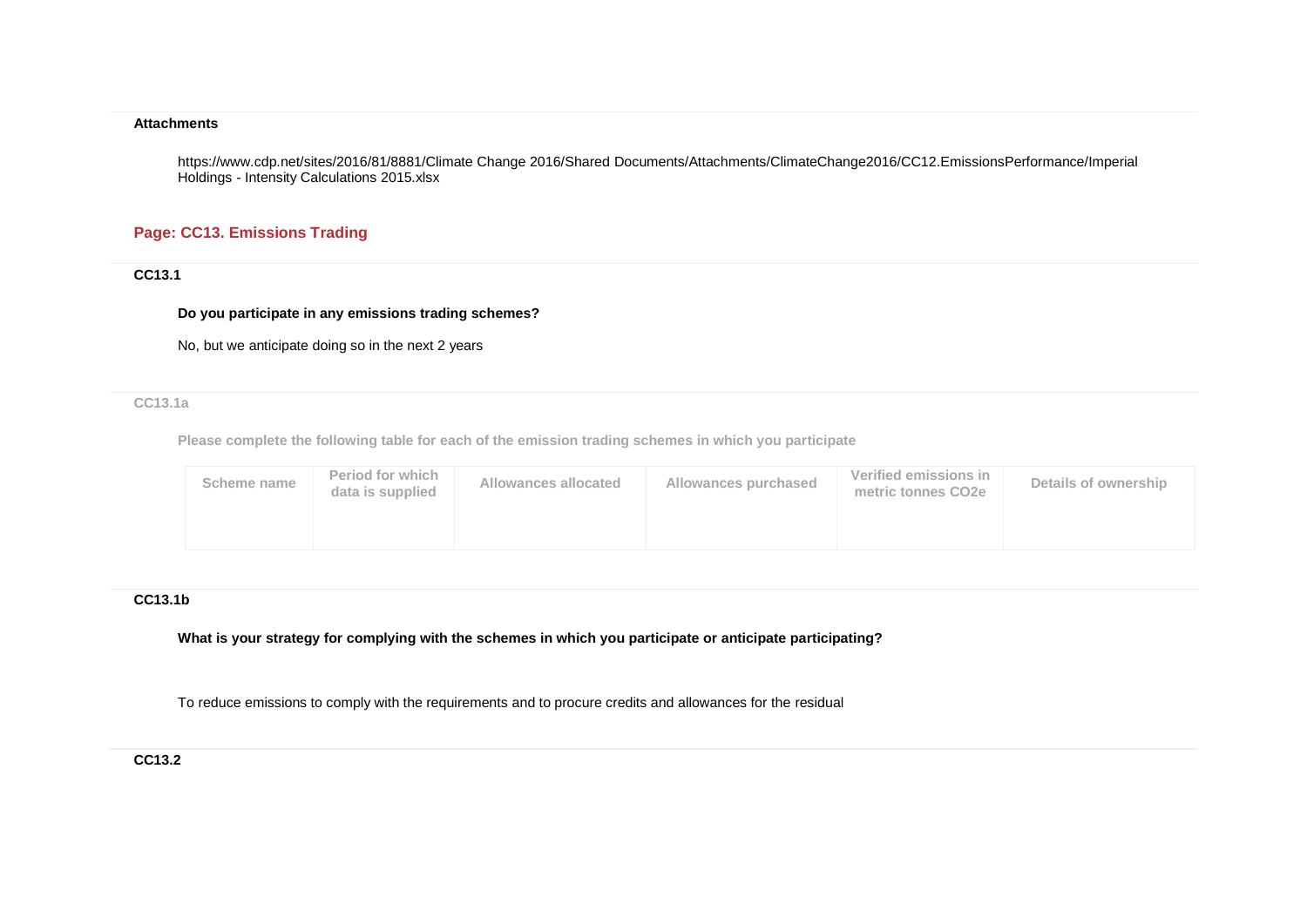## **Has your organization originated any project-based carbon credits or purchased any within the reporting period?**

#### No

### **CC13.2a**

**Please provide details on the project-based carbon credits originated or purchased by your organization in the reporting period**

| <b>Credit</b><br>origination<br>or credit<br>purchase | <b>Project</b><br>tvpe | <b>Project</b><br>identification | Verified to which<br>standard | Number of<br>credits (metric<br>tonnes of<br>CO <sub>2e</sub> | Number of credits<br>(metric tonnes)<br>CO <sub>2</sub> e): Risk adjusted<br>volume | <b>Credits</b><br>cancelled | Purpose, e.g.<br>compliance |
|-------------------------------------------------------|------------------------|----------------------------------|-------------------------------|---------------------------------------------------------------|-------------------------------------------------------------------------------------|-----------------------------|-----------------------------|
|-------------------------------------------------------|------------------------|----------------------------------|-------------------------------|---------------------------------------------------------------|-------------------------------------------------------------------------------------|-----------------------------|-----------------------------|

## **Further Information**

Question 13.1 - this subject to emissions trading schemes being condusive for the South African environment.

# **Page: CC14. Scope 3 Emissions**

# **CC14.1**

**Please account for your organization's Scope 3 emissions, disclosing and explaining any exclusions**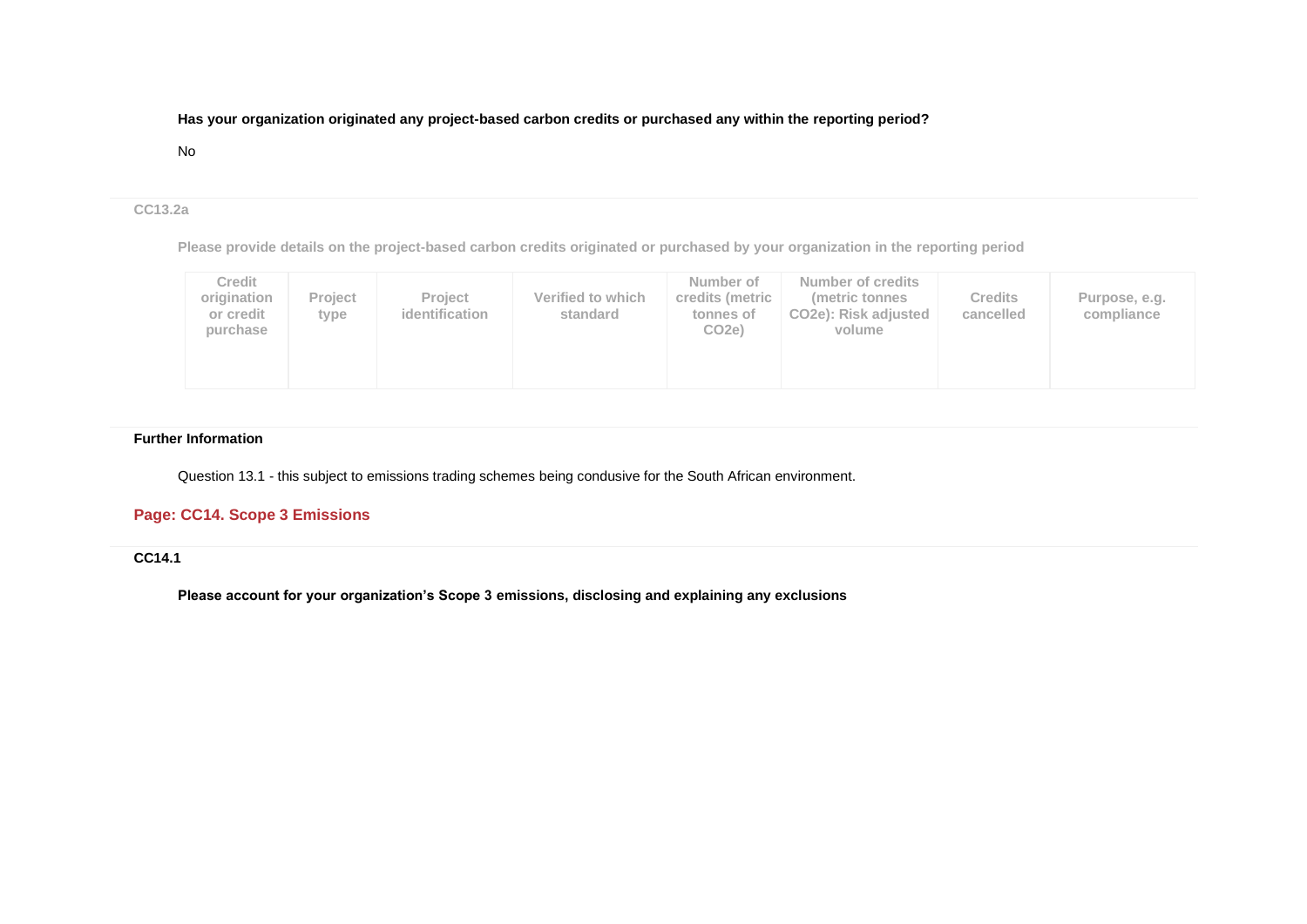| Sources of<br>Scope 3<br>emissions                                          | <b>Evaluation</b><br>status        | metric<br>tonnes<br>CO <sub>2e</sub> | <b>Emissions calculation methodology</b>                                                                                                                                                                                                                                                                                                                                                                  | Percentage<br>οf<br>emissions<br>calculated<br>using data<br>obtained<br>from<br>suppliers<br>or value<br>chain<br>partners | <b>Explanation</b>                                                                                                                                                                                                                                                                                                                                                                                                                                                                                     |
|-----------------------------------------------------------------------------|------------------------------------|--------------------------------------|-----------------------------------------------------------------------------------------------------------------------------------------------------------------------------------------------------------------------------------------------------------------------------------------------------------------------------------------------------------------------------------------------------------|-----------------------------------------------------------------------------------------------------------------------------|--------------------------------------------------------------------------------------------------------------------------------------------------------------------------------------------------------------------------------------------------------------------------------------------------------------------------------------------------------------------------------------------------------------------------------------------------------------------------------------------------------|
| Purchased<br>goods and<br>services                                          | Relevant,<br>not yet<br>calculated |                                      |                                                                                                                                                                                                                                                                                                                                                                                                           |                                                                                                                             |                                                                                                                                                                                                                                                                                                                                                                                                                                                                                                        |
| Capital goods                                                               | Relevant,<br>not yet<br>calculated |                                      |                                                                                                                                                                                                                                                                                                                                                                                                           |                                                                                                                             |                                                                                                                                                                                                                                                                                                                                                                                                                                                                                                        |
| Fuel-and-energy-<br>related activities<br>(not included in<br>Scope 1 or 2) | Relevant,<br>calculated            | 8998.00                              | Yes. This figure represents the carbon emissions from<br>transmission and distribution (T&D) losses for South<br>African operations. Electricity data (total kWh) for South<br>Africa was drawn from the sustainability management<br>system, this figure was then multiplied by the emission<br>factor of 0.05 (the difference of Eskom's generated<br>factor 1.00 and Eskom's consumed factor of 1.05). | 88.00%                                                                                                                      | The data is noted to be of a relatively<br>high quality as 88% of the data is<br>sourced from meters and/or electricity<br>bills and input into the sustainability<br>management system, the possibility of<br>finger errors does however exist. 12% of<br>the total kWh is based on a m2<br>calculation.                                                                                                                                                                                              |
| Upstream<br>transportation<br>and distribution                              | Relevant,<br>not yet<br>calculated |                                      |                                                                                                                                                                                                                                                                                                                                                                                                           |                                                                                                                             |                                                                                                                                                                                                                                                                                                                                                                                                                                                                                                        |
| Waste generated<br>in operations                                            | Relevant,<br>not yet<br>calculated |                                      |                                                                                                                                                                                                                                                                                                                                                                                                           |                                                                                                                             | An example that falls into this category:<br>Imperial Holdings disposes of large<br>quantities of lubricants used in the<br>operations - most notably servicing of<br>vehicles, ships and equipment. An oil<br>recycling project has already been<br>implemented and is functional with huge<br>benefits to the company. An Imperial<br>subsidiary - Pande Green, collects waste<br>oil, plastics, glass and other waste<br>material from the Vehicle Retail<br>dealerships. The waste is disposed off |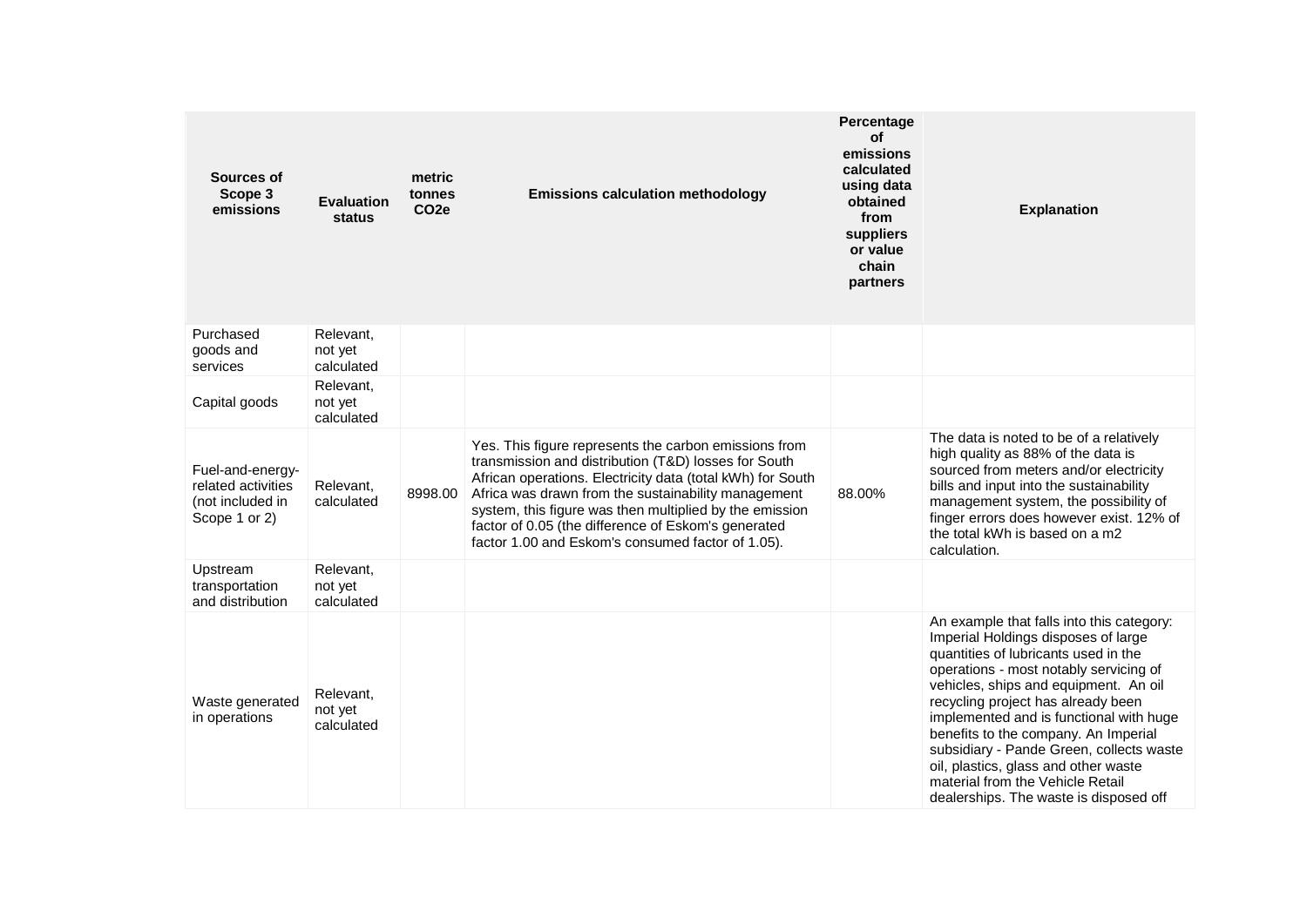| Sources of<br>Scope 3<br>emissions | <b>Evaluation</b><br>status | metric<br>tonnes<br>CO <sub>2</sub> e | <b>Emissions calculation methodology</b>                                                                                                                                                                                                                                                                                                                                                                                                                                                                                                                                                                                                                                                                                                                                                                                                                                                                                                                                                                                                                                                                                                                                                                                                                                                                                                                                                                                                                                                           | Percentage<br>οf<br>emissions<br>calculated<br>using data<br>obtained<br>from<br>suppliers<br>or value<br>chain<br>partners | <b>Explanation</b>                                                                               |
|------------------------------------|-----------------------------|---------------------------------------|----------------------------------------------------------------------------------------------------------------------------------------------------------------------------------------------------------------------------------------------------------------------------------------------------------------------------------------------------------------------------------------------------------------------------------------------------------------------------------------------------------------------------------------------------------------------------------------------------------------------------------------------------------------------------------------------------------------------------------------------------------------------------------------------------------------------------------------------------------------------------------------------------------------------------------------------------------------------------------------------------------------------------------------------------------------------------------------------------------------------------------------------------------------------------------------------------------------------------------------------------------------------------------------------------------------------------------------------------------------------------------------------------------------------------------------------------------------------------------------------------|-----------------------------------------------------------------------------------------------------------------------------|--------------------------------------------------------------------------------------------------|
|                                    |                             |                                       |                                                                                                                                                                                                                                                                                                                                                                                                                                                                                                                                                                                                                                                                                                                                                                                                                                                                                                                                                                                                                                                                                                                                                                                                                                                                                                                                                                                                                                                                                                    |                                                                                                                             | responsibly in accordance with the Waste<br>Act and certificates of disposal are also<br>issued. |
| <b>Business travel</b>             | Relevant,<br>calculated     | 6731.31                               | Yes. This figure represents the carbon emissions 1)<br>Business air travel and 2) Rental car mileage for<br>business purposes. 1) Business air travel is calculated<br>using the following categories: Short-haul (<1600km)<br>Economy Class 0.0925 kg CO2/passenger km; Short-<br>haul (<1600km) Business Class 0.1387 kg<br>CO2/passenger km; Long-haul (>1600km) Economy<br>Class 0.0826 kg CO2/passenger km; Long-haul<br>(>1600km) Business Class 0.2396 kg CO2/passenger<br>km. The emission factors used are derived from the<br>GHG Protocol Cross-Sector Tool. All data is gathered<br>directly from the Imperial Holdings divisions. No use of a<br>third party (travel agent) is used in the data collection<br>and collation. An 'Air travel distance calculator' is<br>provided, whereby flight legs and leg distances have<br>been pre-populated. Divisions select which legs and the<br>number of legs travelled, the tool calculates the total<br>distance (passenger km) and this total distance is then<br>inserted into the sustainability management system, and<br>the CO2 emissions are calculated by the system. The<br>flight distances are sourced from the web<br>(www.airrouting.com and www.worldairportcodes.com).<br>2) The Imperial car rental policy states that all car rentals<br>by staff should be from an Imperial owned business. The<br>majority are therefore rented from Europcar. All details of<br>the rental vehicle (kms travelled and fuel type) are |                                                                                                                             |                                                                                                  |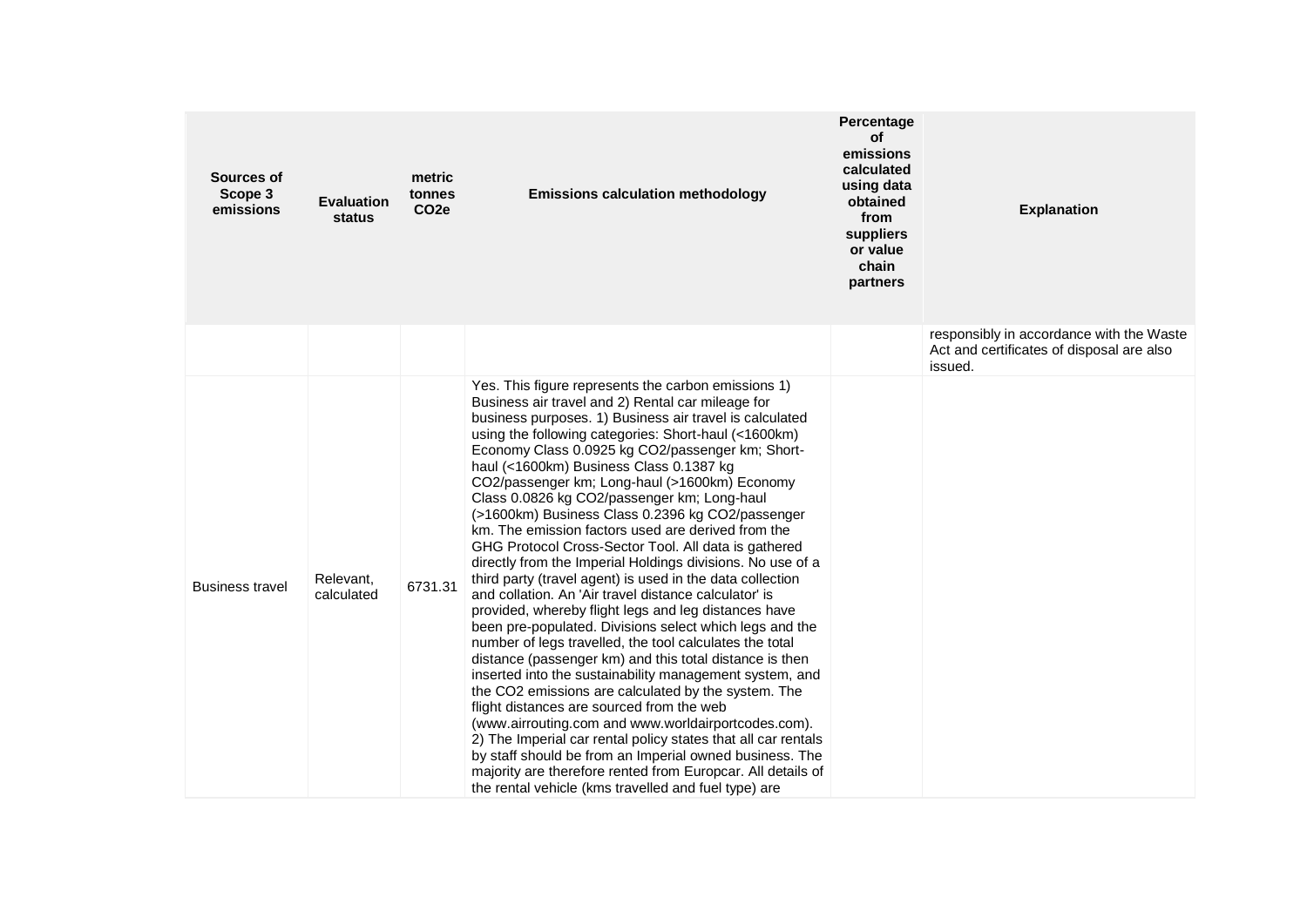| Sources of<br>Scope 3<br>emissions               | <b>Evaluation</b><br>status        | metric<br>tonnes<br>CO <sub>2e</sub> | <b>Emissions calculation methodology</b>                                                                                                                                                                                                                                                                                                                                                                                                                                                                                                                                                                                                                                                                                                                                                                                                                                                                                                              | Percentage<br>οf<br>emissions<br>calculated<br>using data<br>obtained<br>from<br>suppliers<br>or value<br>chain<br>partners | <b>Explanation</b>                                                                                                                                                                                     |
|--------------------------------------------------|------------------------------------|--------------------------------------|-------------------------------------------------------------------------------------------------------------------------------------------------------------------------------------------------------------------------------------------------------------------------------------------------------------------------------------------------------------------------------------------------------------------------------------------------------------------------------------------------------------------------------------------------------------------------------------------------------------------------------------------------------------------------------------------------------------------------------------------------------------------------------------------------------------------------------------------------------------------------------------------------------------------------------------------------------|-----------------------------------------------------------------------------------------------------------------------------|--------------------------------------------------------------------------------------------------------------------------------------------------------------------------------------------------------|
|                                                  |                                    |                                      | provided on the invoice. This information is then entered<br>into the sustainability management system. The data is<br>split between diesel vehicles (0.1979kg GHG/km) and<br>petrol vehicles (0.207kg GHG/km). Emission factors are<br>sourced from the GHG Cross-Sector Tools - Mobile<br>Distance(UK) (2009).                                                                                                                                                                                                                                                                                                                                                                                                                                                                                                                                                                                                                                      |                                                                                                                             |                                                                                                                                                                                                        |
| Employee<br>commuting                            |                                    | 845.94                               | Business mileage (km) in private vehicles is captured on<br>the sustainability management system. This is<br>categorised according to petrol and diesel vehicles                                                                                                                                                                                                                                                                                                                                                                                                                                                                                                                                                                                                                                                                                                                                                                                      |                                                                                                                             | While this is calculated, it is not deemed<br>material as it contributes less that 10% to<br>Scope 3 emissions. Therefore, no<br>reduction initiatives will be implemented<br>to address this category |
| Upstream leased<br>assets                        | <b>Not</b><br>evaluated            |                                      |                                                                                                                                                                                                                                                                                                                                                                                                                                                                                                                                                                                                                                                                                                                                                                                                                                                                                                                                                       |                                                                                                                             |                                                                                                                                                                                                        |
| Downstream<br>transportation<br>and distribution | Relevant,<br>not yet<br>calculated |                                      | Yes. Imperial Holdings has added the KPI of 'Sub-<br>contactor kilometers traveled" to the sustainability<br>management system. The following categories are<br>available: Subcontractors - Road - light goods vehicle -<br>petrol - <= 1.25t [t [metric].km]; Subcontractors - Road -<br>light goods vehicle - diesel - <= 3.5t [t [metric].km];<br>Subcontractors - Road - heavy goods vehicle - rigid -<br>>3.5<7.5t [t [metric].km]; Subcontractors - Road - heavy<br>goods vehicle - rigid - 7.5 - 17t [t [metric].km];<br>Subcontractors - Road - heavy goods vehicle - rigid -<br>>17t [t [metric].km]; Subcontractors - Road - heavy<br>goods vehicle - articulated - >3.5-33t [t [metric].km]; and<br>Subcontractors - Road - heavy goods vehicle -<br>articulated - > 33t [t [metric].km]. While data is available,<br>this data is not considered to be accurate or complete<br>currently and thus not reported. Going forward this KPI is |                                                                                                                             |                                                                                                                                                                                                        |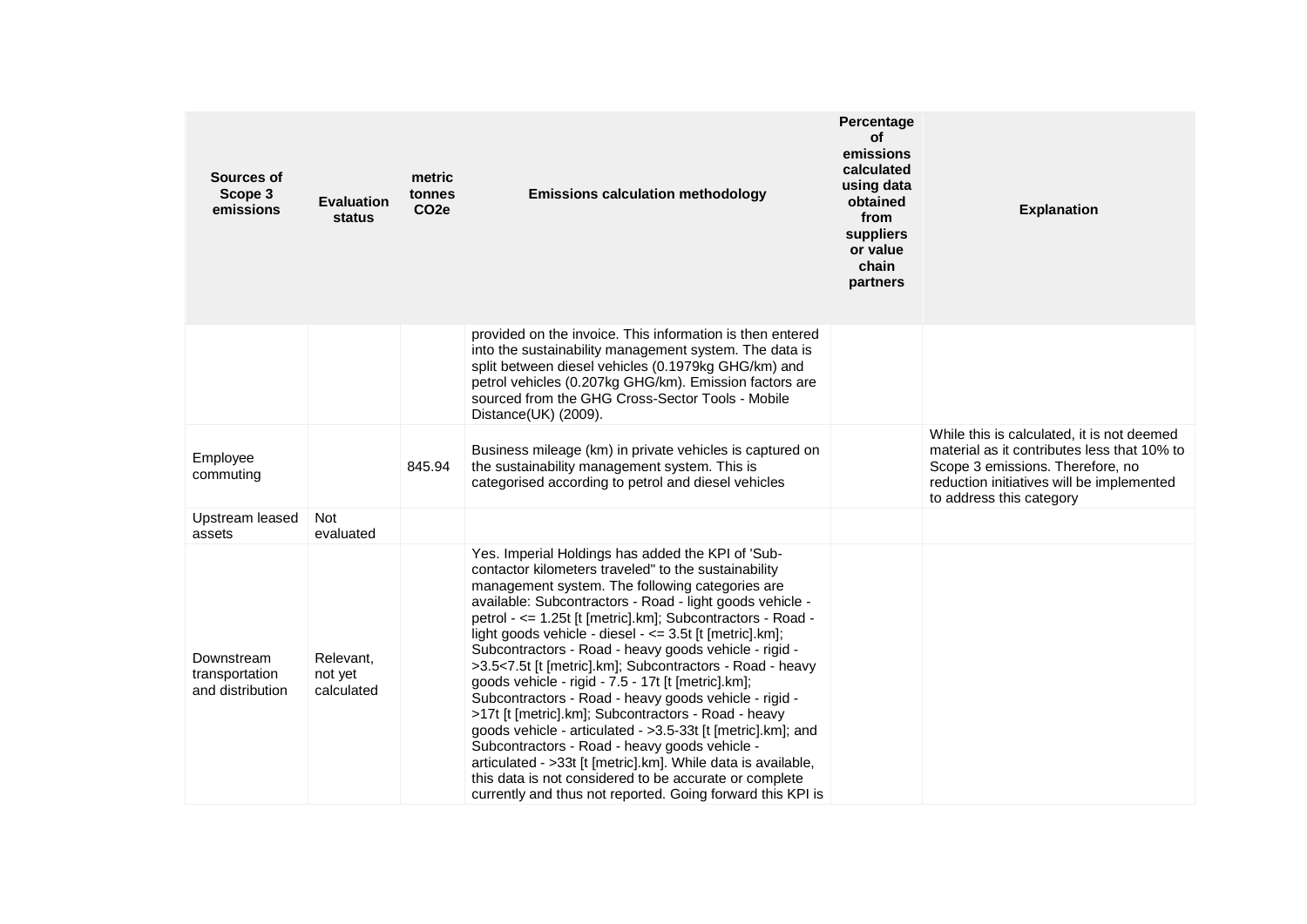| Sources of<br>Scope 3<br>emissions           | <b>Evaluation</b><br>status | metric<br>tonnes<br>CO <sub>2e</sub> | <b>Emissions calculation methodology</b>                           | Percentage<br>of<br>emissions<br>calculated<br>using data<br>obtained<br>from<br>suppliers<br>or value<br>chain<br>partners | <b>Explanation</b> |
|----------------------------------------------|-----------------------------|--------------------------------------|--------------------------------------------------------------------|-----------------------------------------------------------------------------------------------------------------------------|--------------------|
|                                              |                             |                                      | to be fully investigated and implemented in Imperial<br>Logistics. |                                                                                                                             |                    |
| Processing of<br>sold products               | <b>Not</b><br>evaluated     |                                      |                                                                    |                                                                                                                             |                    |
| Use of sold<br>products                      | <b>Not</b><br>evaluated     |                                      |                                                                    |                                                                                                                             |                    |
| End of life<br>treatment of sold<br>products | Not<br>evaluated            |                                      |                                                                    |                                                                                                                             |                    |
| Downstream<br>leased assets                  | Not<br>evaluated            |                                      |                                                                    |                                                                                                                             |                    |
| Franchises                                   | Not<br>evaluated            |                                      |                                                                    |                                                                                                                             |                    |
| Investments                                  | <b>Not</b><br>evaluated     |                                      |                                                                    |                                                                                                                             |                    |
| Other (upstream)                             | Not<br>evaluated            |                                      |                                                                    |                                                                                                                             |                    |
| Other<br>(downstream)                        | Not<br>evaluated            |                                      |                                                                    |                                                                                                                             |                    |

# **CC14.2**

**Please indicate the verification/assurance status that applies to your reported Scope 3 emissions**

No third party verification or assurance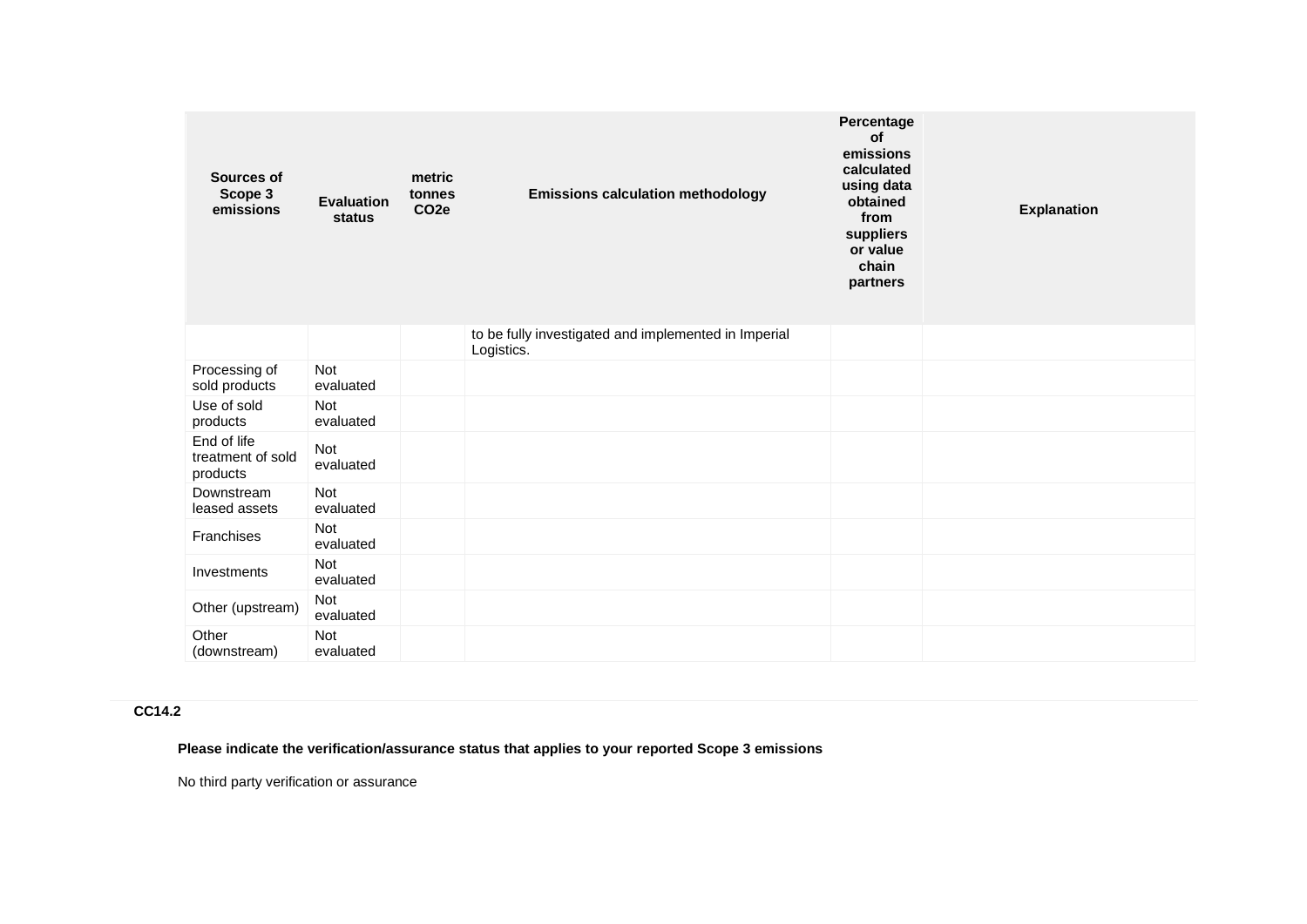**CC14.2a**

**Please provide further details of the verification/assurance undertaken, and attach the relevant statements**

|  | <b>Verification or</b><br>assurance cycle<br>in place | Status in the<br>current<br>reporting year | Type of<br>verification or<br>assurance | Attach the statement | <b>Page/Section reference</b> | <b>Relevant standard</b> | Proportion of<br>reported Scope 3<br>emissions verified (%) |
|--|-------------------------------------------------------|--------------------------------------------|-----------------------------------------|----------------------|-------------------------------|--------------------------|-------------------------------------------------------------|
|--|-------------------------------------------------------|--------------------------------------------|-----------------------------------------|----------------------|-------------------------------|--------------------------|-------------------------------------------------------------|

# **CC14.3**

**Are you able to compare your Scope 3 emissions for the reporting year with those for the previous year for any sources?**

Yes

# **CC14.3a**

**Please identify the reasons for any change in your Scope 3 emissions and for each of them specify how your emissions compare to the previous year**

| <b>Sources of Scope 3</b><br>emissions       | <b>Reason for</b><br>change | <b>Emissions</b><br>value<br>(percentage) | <b>Direction</b><br>οf<br>change | <b>Comment</b>                                                                                                                                    |
|----------------------------------------------|-----------------------------|-------------------------------------------|----------------------------------|---------------------------------------------------------------------------------------------------------------------------------------------------|
| Fuel- and energy-<br>related activities (not | Change in<br>output         | 12.20                                     | Increase                         | Electricity consumption has increased in South Africa due to organic growth, therefore<br>the transmission and distribution losses will increase. |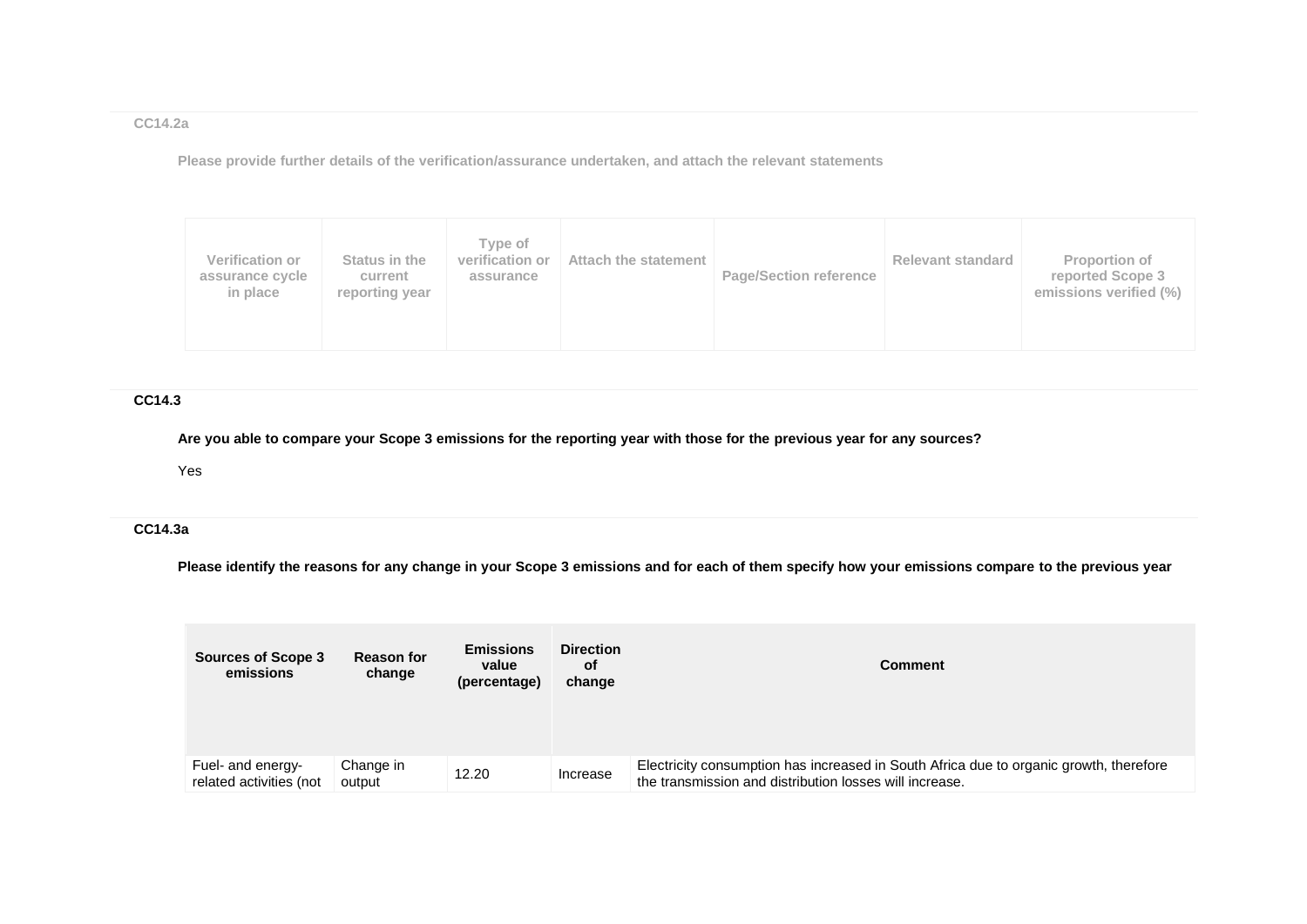| <b>Sources of Scope 3</b><br>emissions | <b>Reason for</b><br>change                      | <b>Emissions</b><br>value<br>(percentage) | <b>Direction</b><br><b>of</b><br>change | Comment                                                                                                                                                                                                                                                                                                                                                                                                                                              |
|----------------------------------------|--------------------------------------------------|-------------------------------------------|-----------------------------------------|------------------------------------------------------------------------------------------------------------------------------------------------------------------------------------------------------------------------------------------------------------------------------------------------------------------------------------------------------------------------------------------------------------------------------------------------------|
| included in Scopes 1<br>or $2)$        |                                                  |                                           |                                         |                                                                                                                                                                                                                                                                                                                                                                                                                                                      |
| <b>Business travel</b>                 | Change in<br>physical<br>operating<br>conditions | 25.14                                     | Increase                                | Due to additional sites being opened in South America, this has resulted in increased<br>business travel commuting considering the fact that these sites are managed by our<br>Europe offices, were it not for this long distance travel, our overall commuting is relatively<br>down. In addition to these changes in operating conditions, there has been a company-<br>wide commitment to travel less and increase the use of video conferencing. |

### **CC14.4**

**Do you engage with any of the elements of your value chain on GHG emissions and climate change strategies? (Tick all that apply)**

Yes, our customers

#### **CC14.4a**

### **Please give details of methods of engagement, your strategy for prioritizing engagement and measures of success**

Imperial Holdings Car Rental sub-division provides customers with the carbon emissions of their car rental on the invoice. This applies to both individuals as well as businesses. Businesses frequently request the carbon emissions related to their car hire for a period, often this is for the purposes of calculating and reducing their carbon footprint. This engagement was prioritised as the largest impact of Imperial Holdings' Car Rental sub-division is the downstream use of the cars. Success would be measured by an increase in rentals of more fuel efficient vehicles.

### **CC14.4b**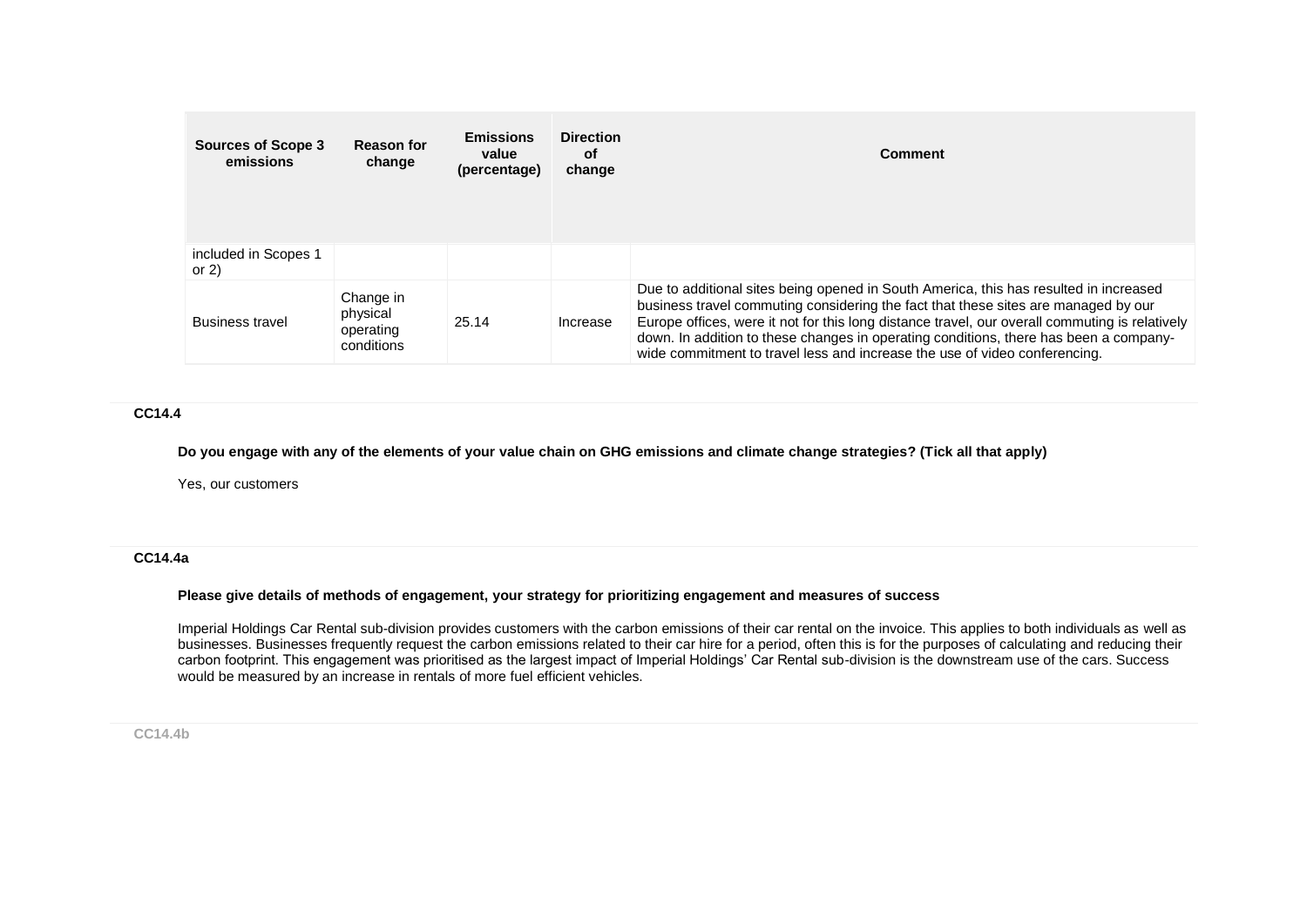**To give a sense of scale of this engagement, please give the number of suppliers with whom you are engaging and the proportion of your total spend that they represent**

| Number of suppliers | % of total spend (direct and indirect) | Comment |
|---------------------|----------------------------------------|---------|
|---------------------|----------------------------------------|---------|

#### **CC14.4c**

**If you have data on your suppliers' GHG emissions and climate change strategies, please explain how you make use of that data**

| How you make use of the data | Please give details |
|------------------------------|---------------------|
|                              |                     |

#### **CC14.4d**

**Please explain why you do not engage with any elements of your value chain on GHG emissions and climate change strategies, and any plans you have to develop an engagement strategy in the future**

#### **Further Information**

Please find attached Scope 3 spreadsheet relevant to questions CC14.1 and 14.3 respectively

#### **Attachments**

https://www.cdp.net/sites/2016/81/8881/Climate Change 2016/Shared Documents/Attachments/ClimateChange2016/CC14.Scope3Emissions/Scope 3 - Business Travel and Employee Commuting.xlsx

# **Module: Sign Off**

# **Page: CC15. Sign Off**

**CC15.1**